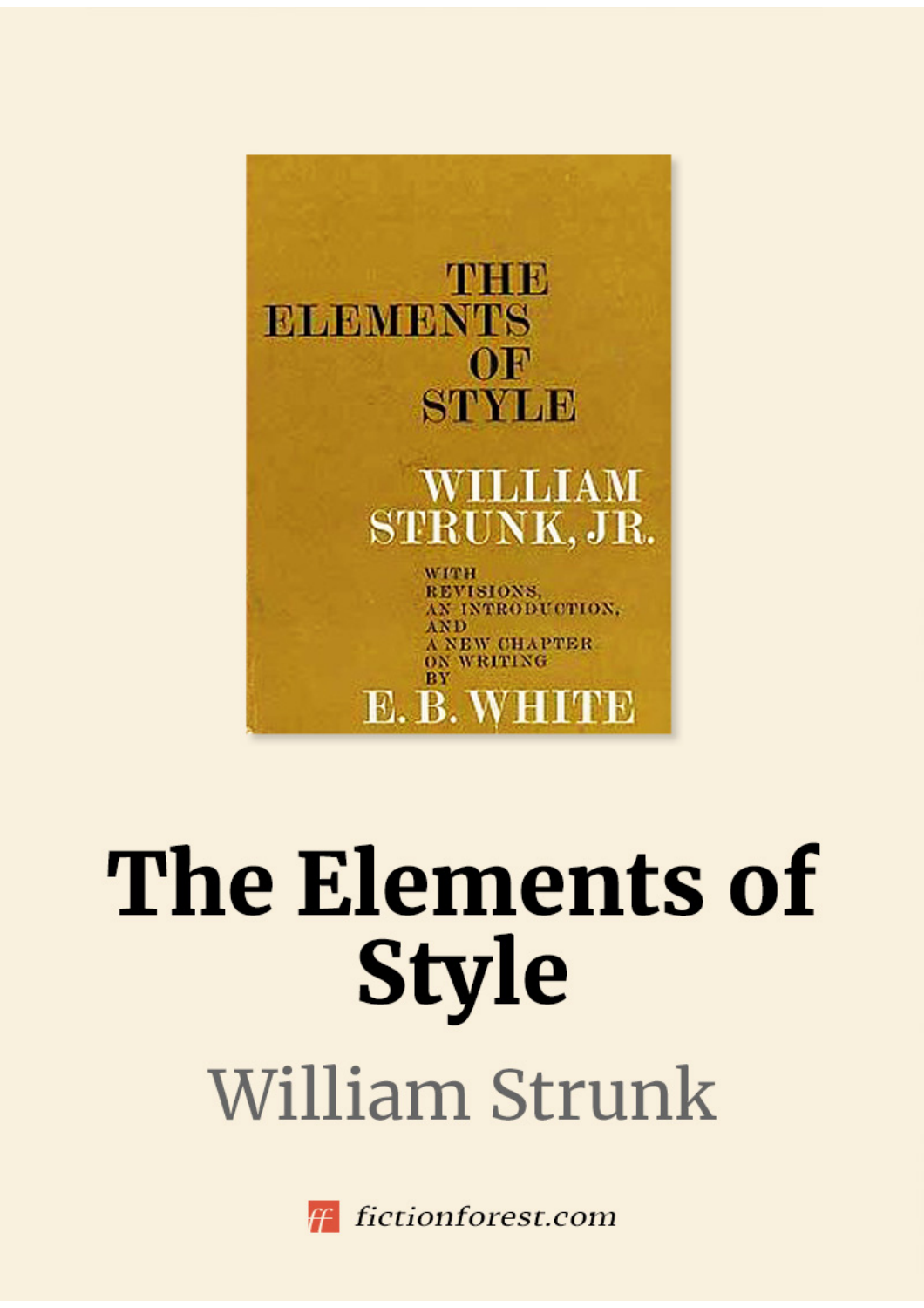## THE ELEMENTS OF STYLE

BY WILLIAM STRUNK, JR.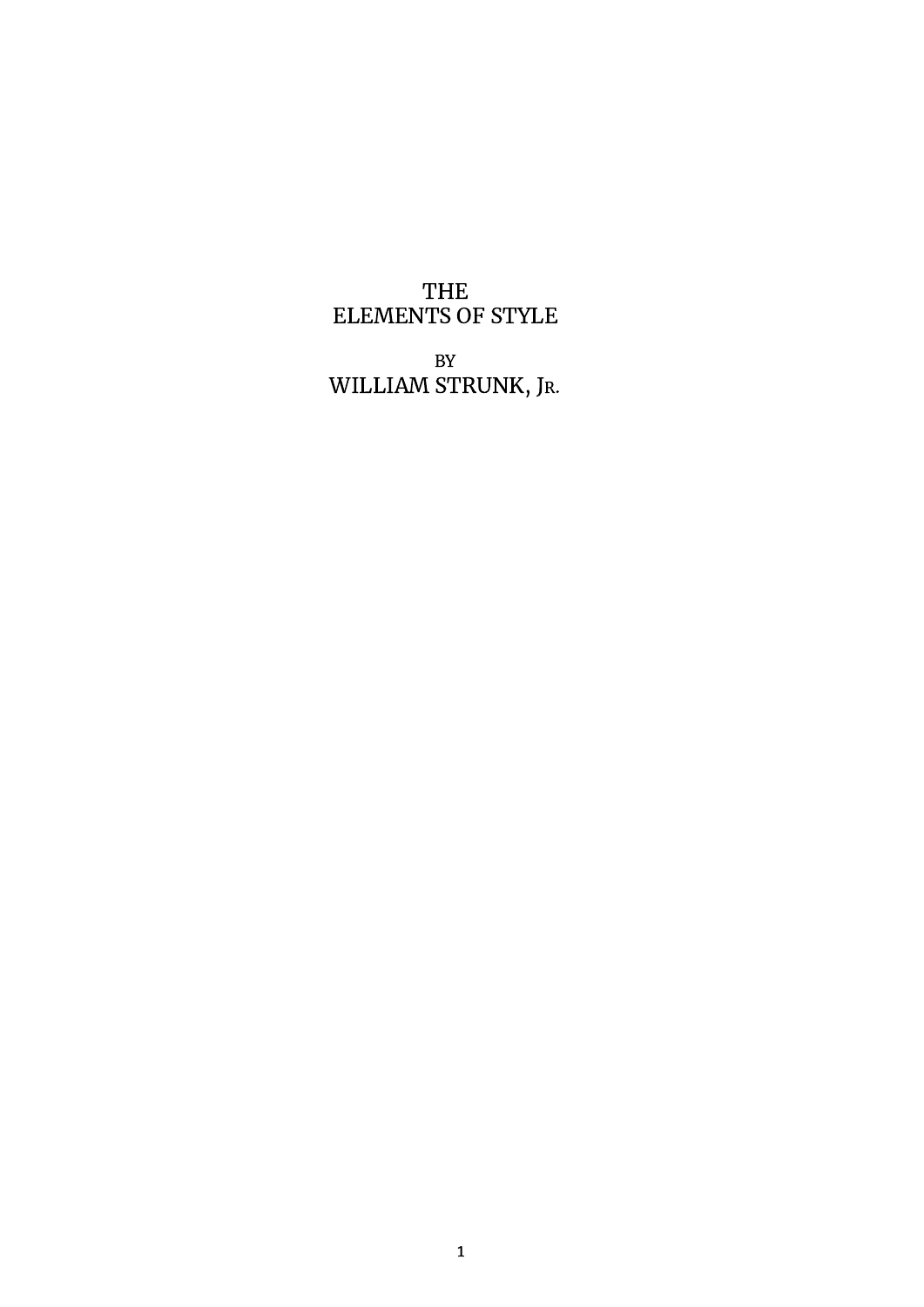# **CONTENTS**

#### I. [INTRODUCTORY](#page-3-0)

II. [ELEMENTARY](#page-5-0) RULES OF USAGE

1. Form the [possessive](#page-5-1) singular of nouns by adding 's.

2. In a series of three or more terms with a single [conjunction,](#page-5-2) use a comma after each term except the last.

3. Enclose parenthetic [expressions](#page-6-0) between commas.

4. Place a comma before a conjunction introducing a [co-ordinate](#page-7-0) clause.

5. Do not join [independent](#page-9-0) clauses by a comma.

6. Do not break [sentences](#page-10-0) in two.

7. A participial phrase at the beginning of a sentence must refer to the [grammatical](#page-10-1) subject.

III. ELEMENTARY PRINCIPLES OF [COMPOSITION](#page-12-0)

8. Make the paragraph the unit of [composition:](#page-12-1) one paragraph to each topic.

9. As a rule, begin each paragraph with a topic sentence, end it in [conformity](#page-13-0) with the beginning.

10. Use the [active](#page-15-0) voice.

11. Put [statements](#page-17-0) in positive form.

12. Use definite, specific, concrete [language.](#page-18-0)

13. Omit [needless](#page-19-0) words.

14. Avoid a [succession](#page-20-0) of loose sentences:

15. Express [co-ordinate](#page-21-0) ideas in similar form.

16. Keep related words [together.](#page-22-0)

17. In [summaries,](#page-24-0) keep to one tense.

18. Place the [emphatic](#page-25-0) words of a sentence at the end.

IV. A FEW [MATTERS](#page-27-0) OF FORM

V. WORDS AND [EXPRESSIONS](#page-30-0) COMMONLY MISUSED

VI. [SPELLING](#page-40-0)

VII. [EXERCISES](#page-43-0) ON CHAPTERS II AND III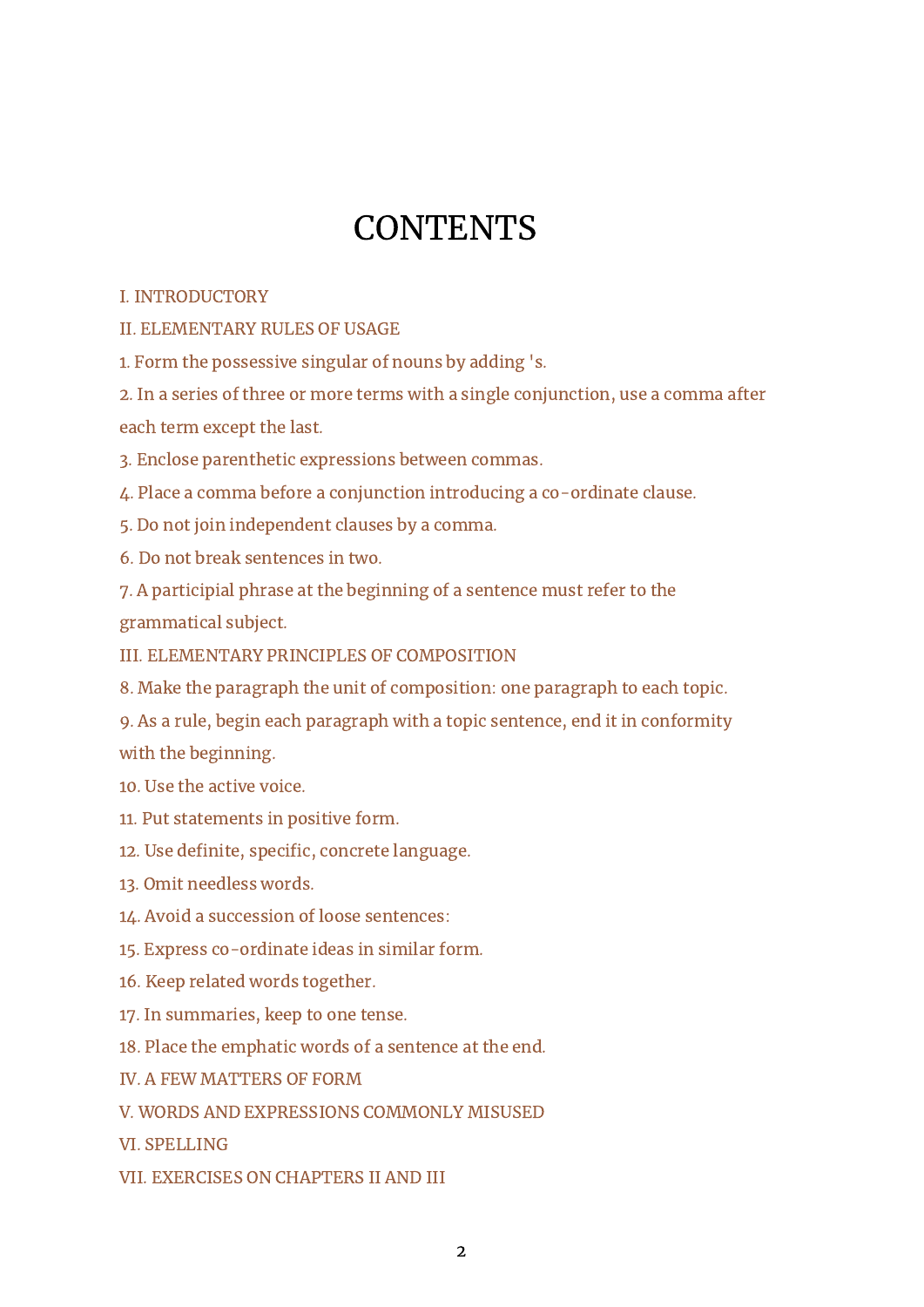# I. INTRODUCTORY

<span id="page-3-0"></span>This book aims to give in brief space the principal requirements of plain English style. It aims to lighten the task of instructor and student by concentrating attention (in Chapters [II](#page-5-0) and [III](#page-12-0)) on a few essentials, the rules of usage and principles of composition most commonly violated. In accordance with this plan it lays down three rules for the use of the comma, instead of a score or more, and one for the use of the semicolon, in the belief that these four rules provide for all the internal punctuation that is required by nineteen sentences out of twenty. Similarly, it gives in [Chapter](#page-12-0) III only those principles of the paragraph and the sentence which are of the widest application. The book thus covers only a small portion of the field of English style. The experience of its writer has been that once past the essentials, students profit most by individual instruction based on the problems of their own work, and that each instructor has his own body of theory, which he may prefer to that offered by any textbook.

The numbers of the sections may be used as references in correcting manuscript.

The writer's colleagues in the Department of English in Cornell University have greatly helped him in the preparation of his manuscript. Mr. George McLane Wood has kindly consented to the inclusion under [Rule](#page-15-0) 10 of some material from his Suggestions to Authors.

The following books are recommended for reference or further study: in connection with Chapters [II](#page-5-0) and [IV,](#page-27-0) F. Howard Collins, Author and Printer (Henry Frowde); Chicago University Press, Manual of Style; T. L. De Vinne, Correct Composition (The Century Company); Horace Hart, Rules for Compositors and Printers (Oxford University Press); George McLane Wood, Extracts from the Style-Book of the Government Printing Office (United States Geological Survey); in connection with Chapters [III](#page-12-0) and [V,](#page-30-0) The King's English (Oxford University Press); Sir Arthur Quiller-Couch, The Art of Writing (Putnam), especially the chapter, Interlude on Jargon; George McLane Wood, Suggestions to Authors (United States

3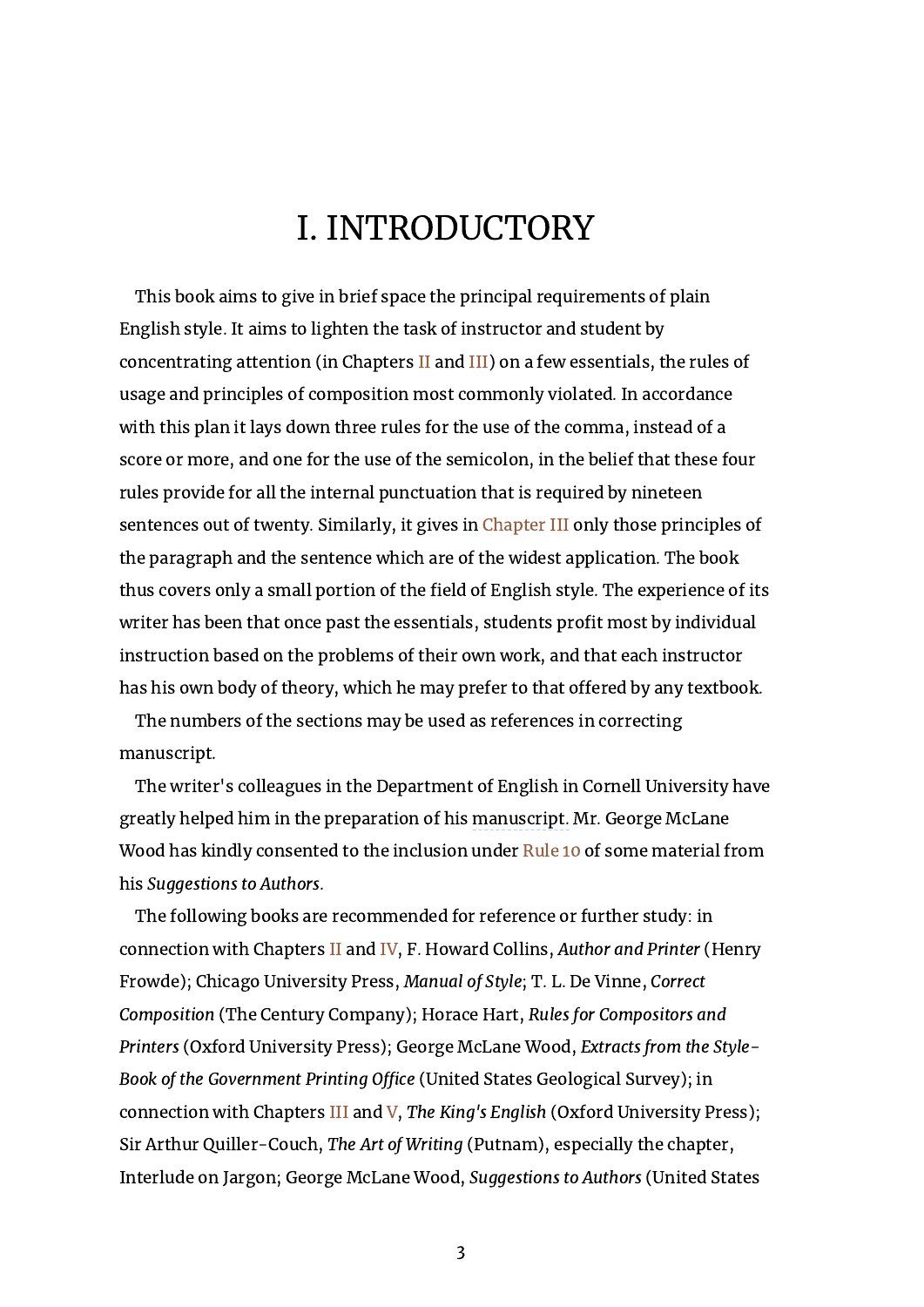Geological Survey); John Lesslie Hall, English Usage (Scott, Foresman and Co.); James P. Kelley, Workmanship in Words (Little, Brown and Co.). In these will be found full discussions of many points here briefly treated and an abundant store of illustrations to supplement those given in this book.

It is an old observation that the best writers sometimes disregard the rules of rhetoric. When they do so, however, the reader will usually find in the sentence some compensating merit, attained at the cost of the violation. Unless he is certain of doing as well, he will probably do best to follow the rules. After he has learned, by their guidance, to write plain English adequate for everyday uses, let him look, for the secrets of style, to the study of the masters of literature.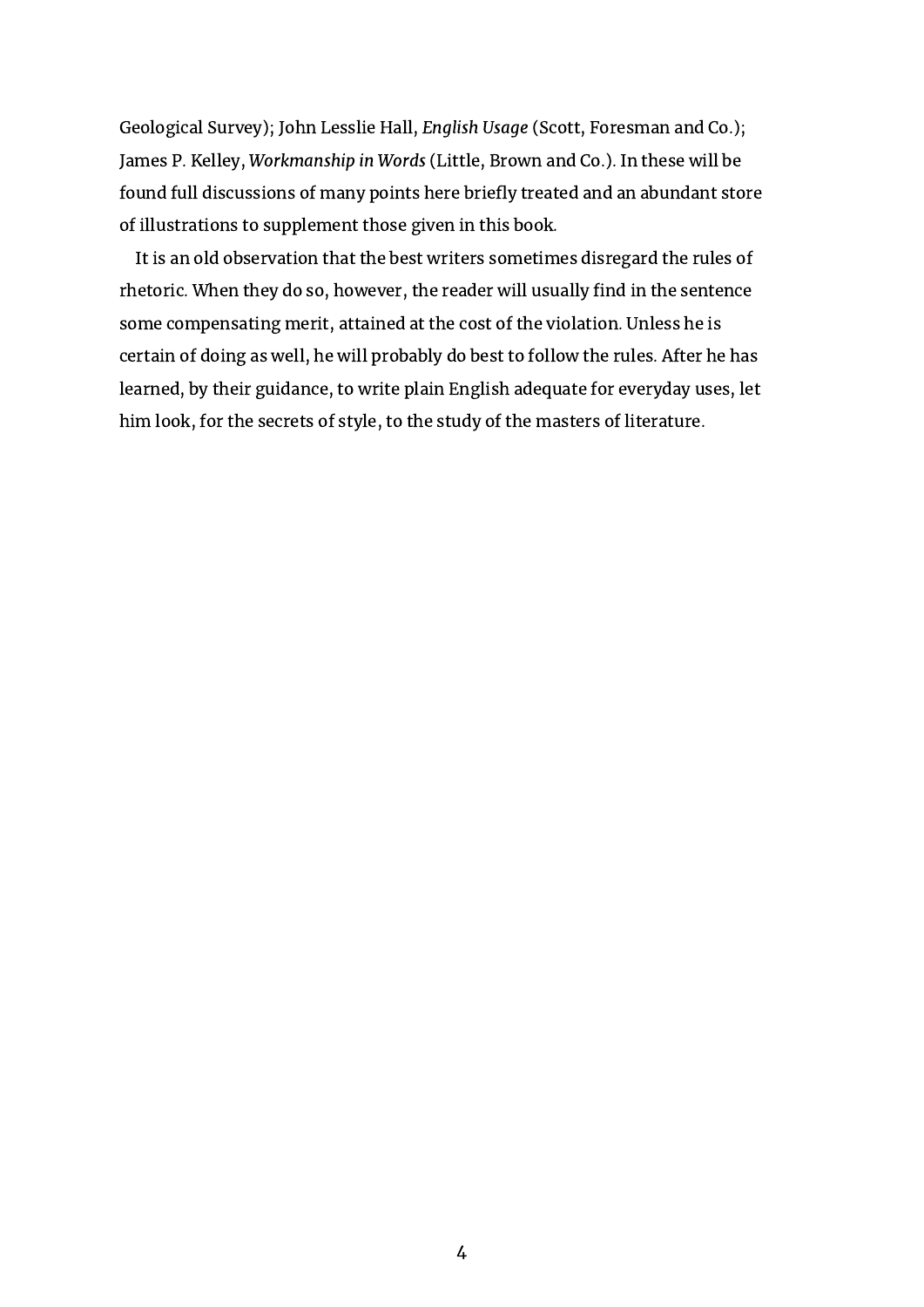# <span id="page-5-0"></span>II. ELEMENTARY RULES OF USAGE

#### <span id="page-5-1"></span>1. Form the possessive singular of nouns by adding 's.

Follow this rule whatever the final consonant. Thus write,

Charles's friend Burns's poems the witch's malice

This is the usage of the United States Government Printing Office and of the Oxford University Press.

Exceptions are the possessive of ancient proper names in -es and -is, the possessive Jesus', and such forms as for conscience' sake, for righteousness' sake. But such forms as Achilles' heel, Moses' laws, Isis' temple are commonly replaced by

the heel of Achilles the laws of Moses the temple of Isis

The pronominal possessives hers, its, theirs, yours, and oneself have no apostrophe.

#### <span id="page-5-2"></span>2. In a series of three or more terms with a single conjunction, use a comma after each term except the last.

Thus write,

red, white, and blue

gold, silver, or copper

He opened the letter, read it, and made a note of its contents.

This is also the usage of the Government Printing Office and of the Oxford University Press.

In the names of business firms the last comma is omitted, as,

Brown, Shipley & Co.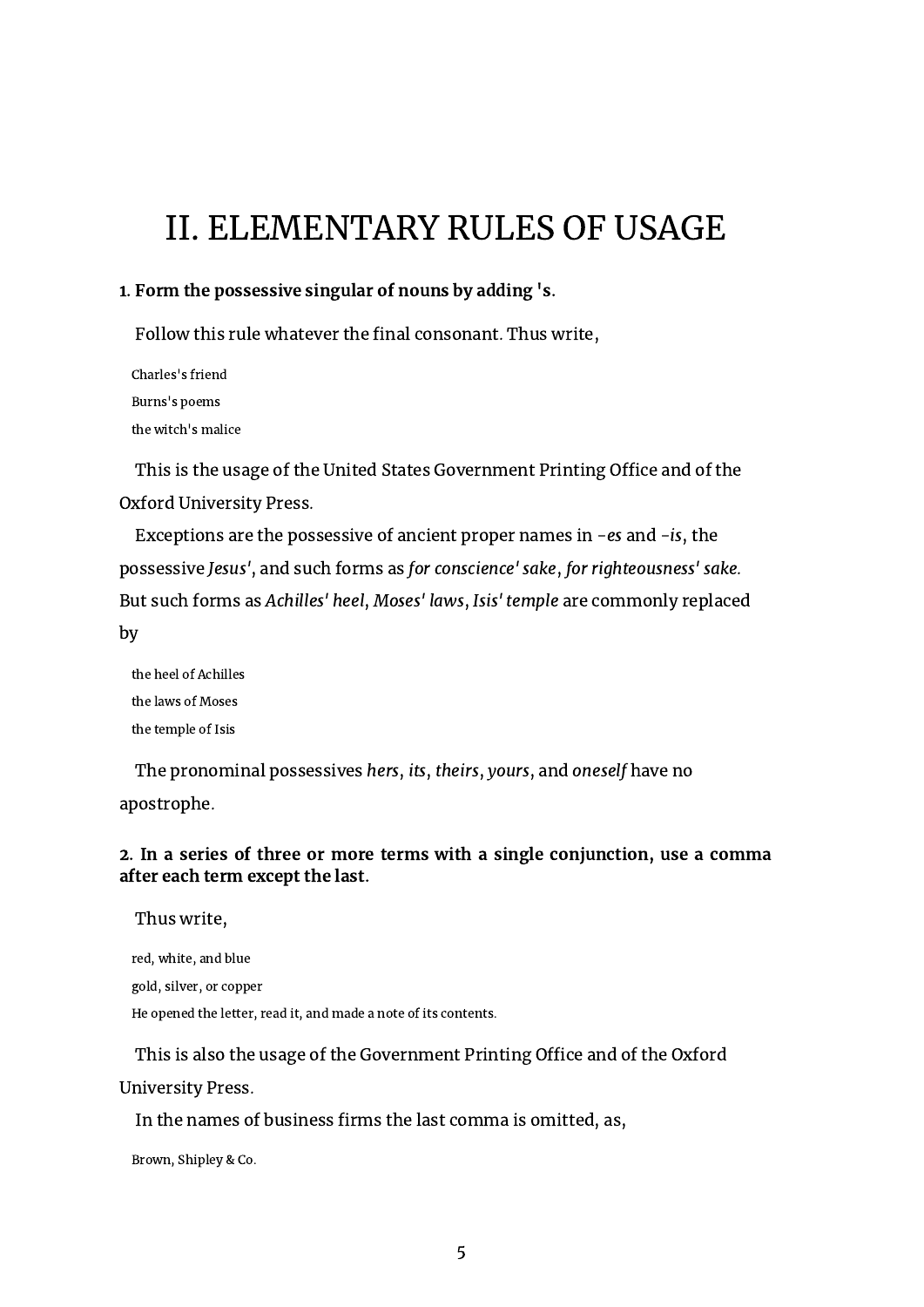#### <span id="page-6-0"></span>3. Enclose parenthetic expressions between commas.

The best way to see a country, unless you are pressed for time, is to travel on foot.

This rule is difficult to apply; it is frequently hard to decide whether a single word, such as however, or a brief phrase, is or is not parenthetic. If the interruption to the flow of the sentence is but slight, the writer may safely omit the commas. But whether the interruption be slight or considerable, he must never insert one comma and omit the other. Such punctuation as

Marjorie's husband, Colonel Nelson paid us a visit yesterday,

#### or

My brother you will be pleased to hear, is now in perfect health,

#### is indefensible.

If a parenthetic expression is preceded by a conjunction, place the first comma before the conjunction, not after it.

He saw us coming, and unaware that we had learned of his treachery, greeted us with a smile.

Always to be regarded as parenthetic and to be enclosed between commas (or, at the end of the sentence, between comma and period) are the following:

(1) the year, when forming part of a date, and the day of the month, when following the day of the week:

February to July, 1916. April 6, 1917. Monday, November 11, 1918.

(2) the abbreviations etc. and jr.

(3) non-restrictive relative clauses, that is, those which do not serve to identify or define the antecedent noun, and similar clauses introduced by conjunctions indicating time or place.

The audience, which had at first been indifferent, became more and more interested.

In this sentence the clause introduced by which does not serve to tell which of several possible audiences is meant; what audience is in question is supposed to be already known. The clause adds, parenthetically, a statement supplementing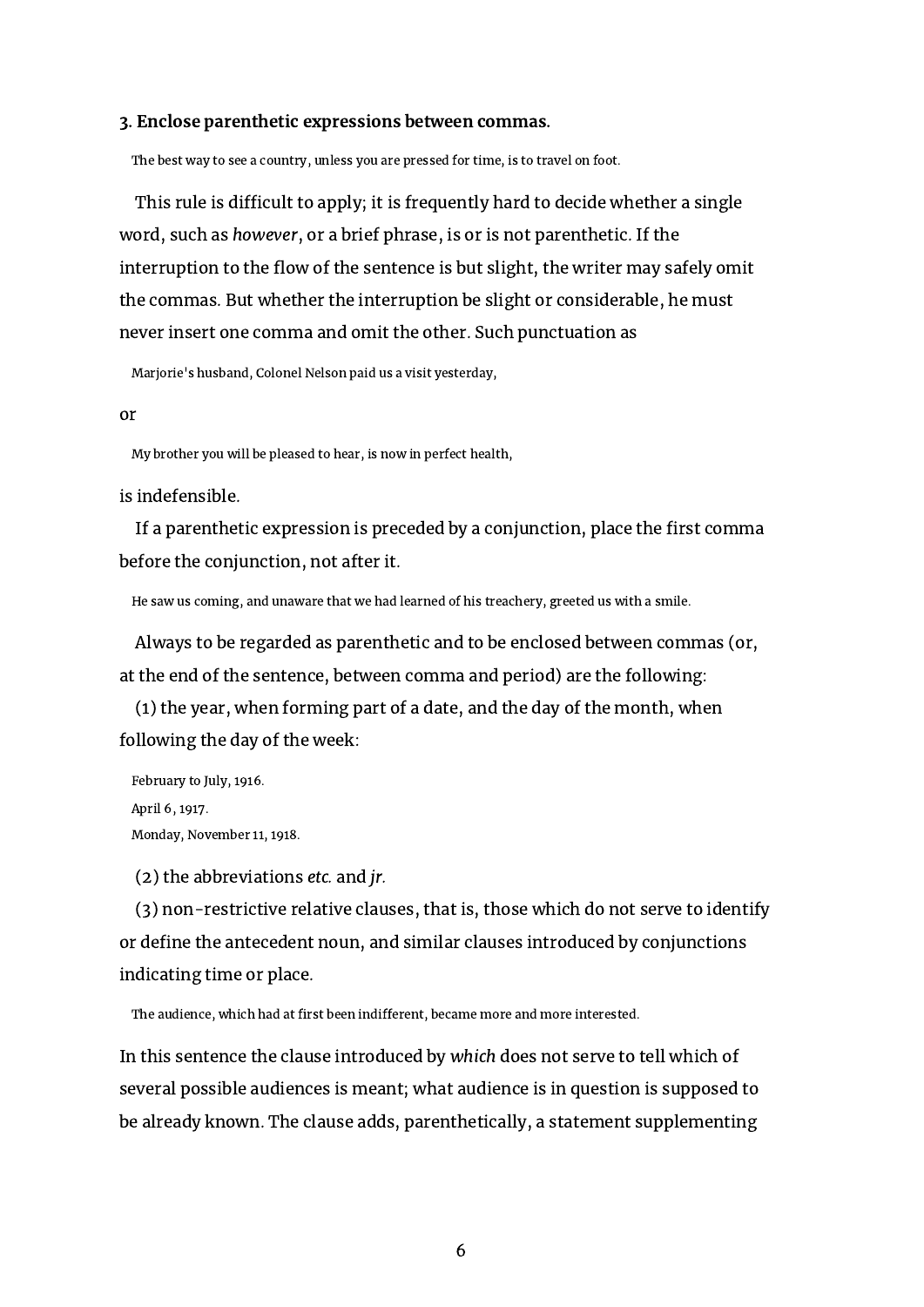that in the main clause. The sentence is virtually a combination of two statements which might have been made independently:

The audience had at first been indifferent. It became more and more interested.

Compare the restrictive relative clause, not set off by commas, in the sentence,

The candidate who best meets these requirements will obtain the place.

Here the clause introduced by who does serve to tell which of several possible candidates is meant; the sentence cannot be split up into two independent statements.

The difference in punctuation in the two sentences following is based on the same principle:

Nether Stowey, where Coleridge wrote The Rime of the Ancient Mariner, is a few miles from Bridgewater. The day will come when you will admit your mistake.

Nether Stowey is completely identified by its name; the statement about Coleridge is therefore supplementary and parenthetic. The day spoken of is identified only by the dependent clause, which is therefore restrictive.

Similar in principle to the enclosing of parenthetic expressions between commas is the setting off by commas of phrases or dependent clauses preceding or following the main clause of a sentence.

Partly by hard fighting, partly by diplomatic skill, they enlarged their dominions to the east, and rose to royal rank with the possession of Sicily, exchanged afterwards for Sardinia.

Other illustrations may be found in sentences quoted under Rules [4](#page-7-0), [5](#page-9-0), [6](#page-10-0), [7](#page-10-1), [16,](#page-22-0) and [18](#page-25-0).

The writer should be careful not to set off independent clauses by commas: see under [Rule](#page-9-0) 5.

#### <span id="page-7-0"></span>4. Place a comma before a conjunction introducing a co-ordinate clause.

The early records of the city have disappeared, and the story of its first years can no longer be reconstructed.

The situation is perilous, but there is still one chance of escape.

Sentences of this type, isolated from their context, may seem to be in need of rewriting. As they make complete sense when the comma is reached, the second clause has the appearance of an afterthought. Further, and is the least specific of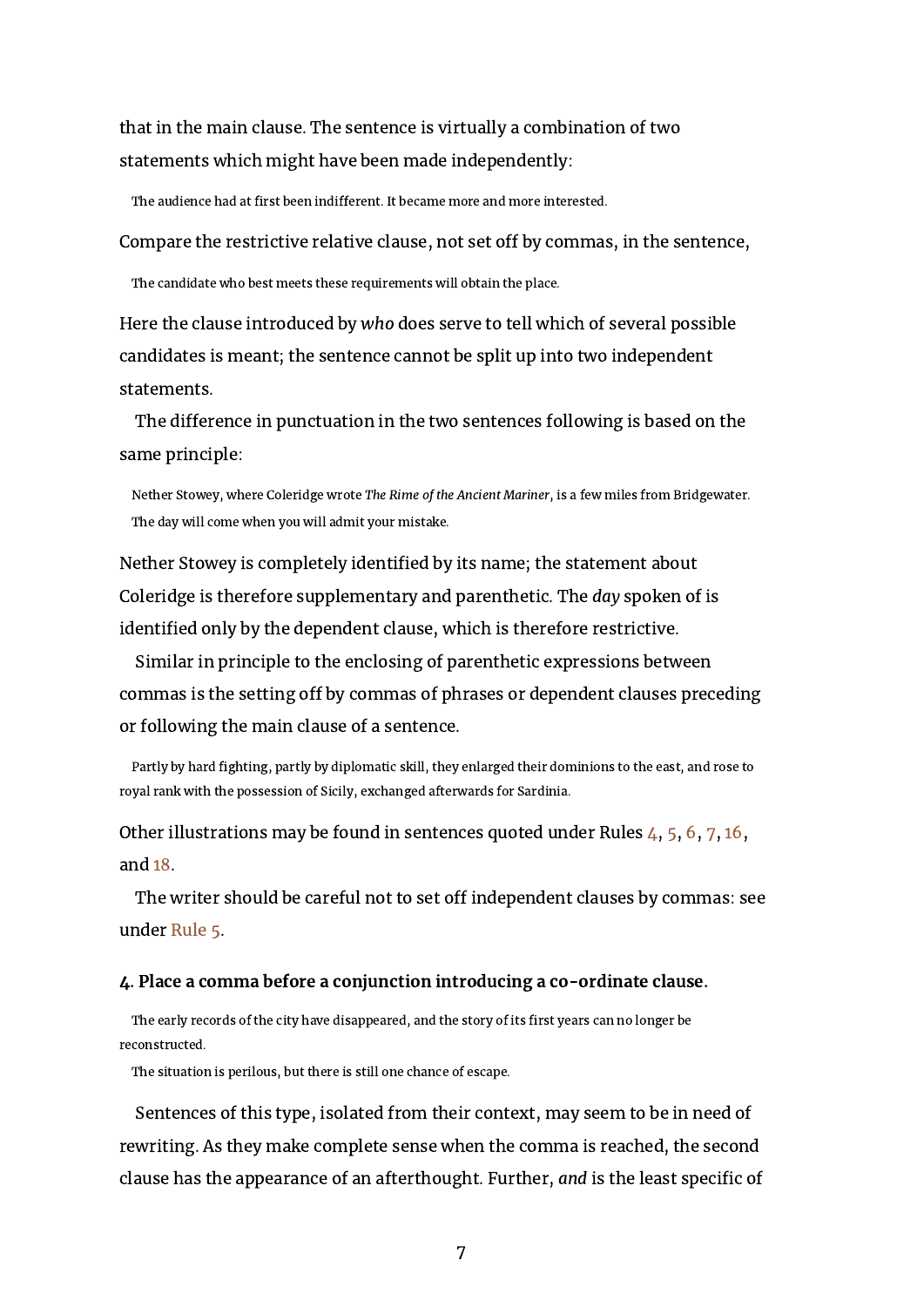connectives. Used between independent clauses, it indicates only that a relation exists between them without defining that relation. In the example above, the relation is that of cause and result. The two sentences might be rewritten:

As the early records of the city have disappeared, the story of its first years can no longer be reconstructed. Although the situation is perilous, there is still one chance of escape.

#### Or the subordinate clauses might be replaced by phrases:

Owing to the disappearance of the early records of the city, the story of its first years can no longer be reconstructed.

In this perilous situation, there is still one chance of escape.

But a writer may err by making his sentences too uniformly compact and periodic, and an occasional loose sentence prevents the style from becoming too formal and gives the reader a certain relief. Consequently, loose sentences of the type first quoted are common in easy, unstudied writing. But a writer should be careful not to construct too many of his sentences after this pattern (see [Rule](#page-20-0) 14).

Two-part sentences of which the second member is introduced by as (in the sense of because), for, or, nor, and while (in the sense of and at the same time) likewise require a comma before the conjunction.

If the second member is introduced by an adverb, a semicolon, not a comma, is required (see [Rule](#page-9-0) 5). The connectives so and yet may be used either as adverbs or as conjunctions, accordingly as the second clause is felt to be co-ordinate or subordinate; consequently either mark of punctuation may be justified. But these uses of so (equivalent to accordingly or to so that) are somewhat colloquial and should, as a rule, be avoided in writing. A simple correction, usually serviceable, is to omit the word so and begin the first clause with as or since:

I had never been in the place before; so I had difficulty in finding my way about. As I had never been in the place before, I had difficulty in finding my way about.

If a dependent clause, or an introductory phrase requiring to be set off by a comma, precedes the second independent clause, no comma is needed after the conjunction.

The situation is perilous, but if we are prepared to act promptly, there is still one chance of escape.

When the subject is the same for both clauses and is expressed only once, a comma is required if the connective is but. If the connective is and, the comma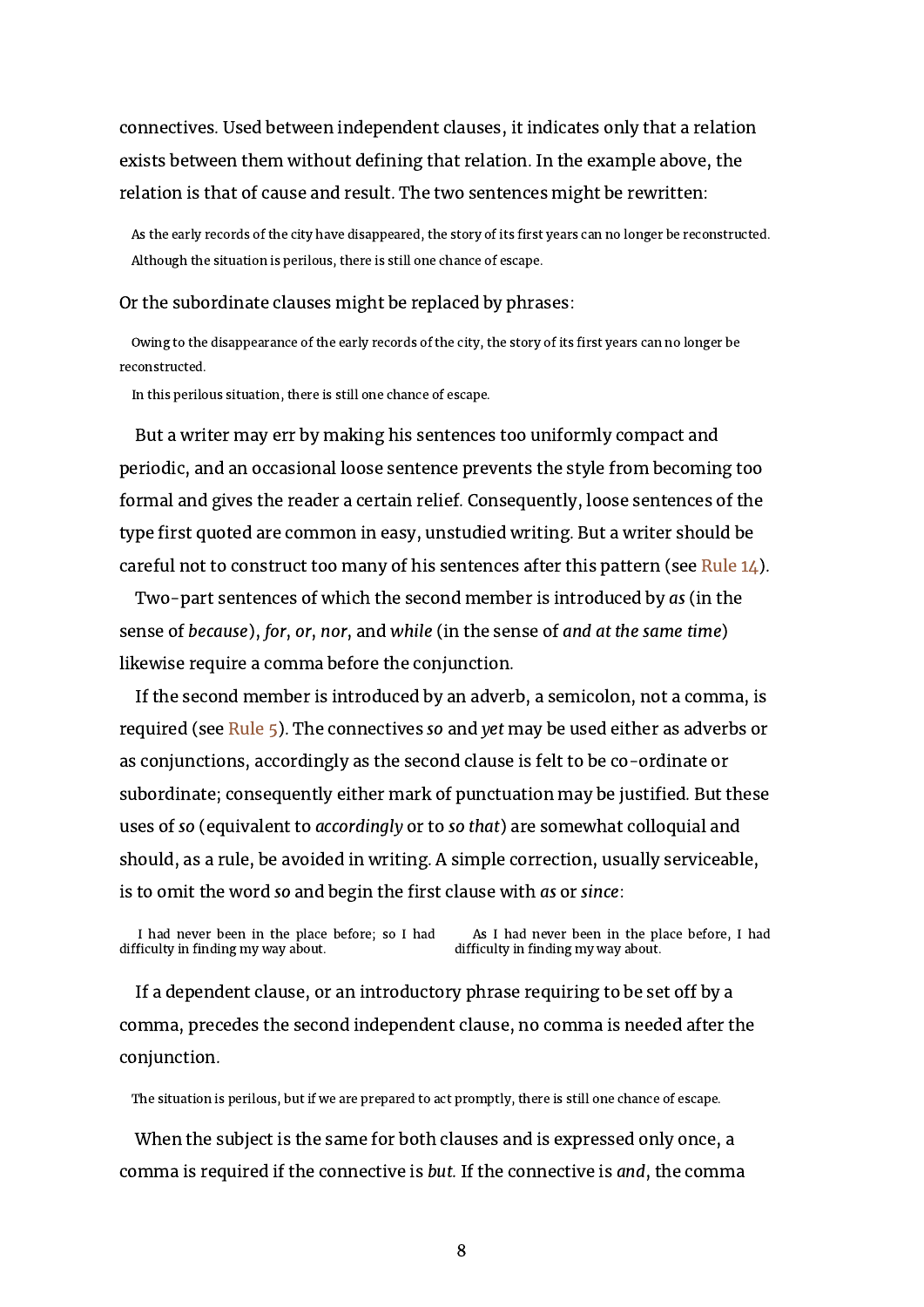should be omitted if the relation between the two statements is close or immediate.

I have heard his arguments, but am still unconvinced. He has had several years' experience and is thoroughly competent.

#### <span id="page-9-0"></span>5. Do not join independent clauses by a comma.

If two or more clauses, grammatically complete and not joined by a conjunction, are to form a single compound sentence, the proper mark of punctuation is a semicolon.

Stevenson's romances are entertaining; they are full of exciting adventures. It is nearly half past five; we cannot reach town before dark.

It is of course equally correct to write the above as two sentences each, replacing the semicolons by periods.

Stevenson's romances are entertaining. They are full of exciting adventures. It is nearly half past five. We cannot reach town before dark.

#### If a conjunction is inserted the proper mark is a comma [\(Rule](#page-7-0)  $\mu$ ).

Stevenson's romances are entertaining, for they are full of exciting adventures. It is nearly half past five, and we cannot reach town before dark.

A comparison of the three forms given above will show clearly the advantage of the first. It is, at least in the examples given, better than the second form, because it suggests the close relationship between the two statements in a way that the second does not attempt, and better than the third, because briefer and therefore more forcible. Indeed it may be said that this simple method of indicating relationship between statements is one of the most useful devices of composition. The relationship, as above, is commonly one of cause or of consequence.

Note that if the second clause is preceded by an adverb, such as accordingly, besides, then, therefore, or thus, and not by a conjunction, the semicolon is still required.

Two exceptions to the rule may be admitted. If the clauses are very short, and are alike in form, a comma is usually permissible:

Man proposes, God disposes.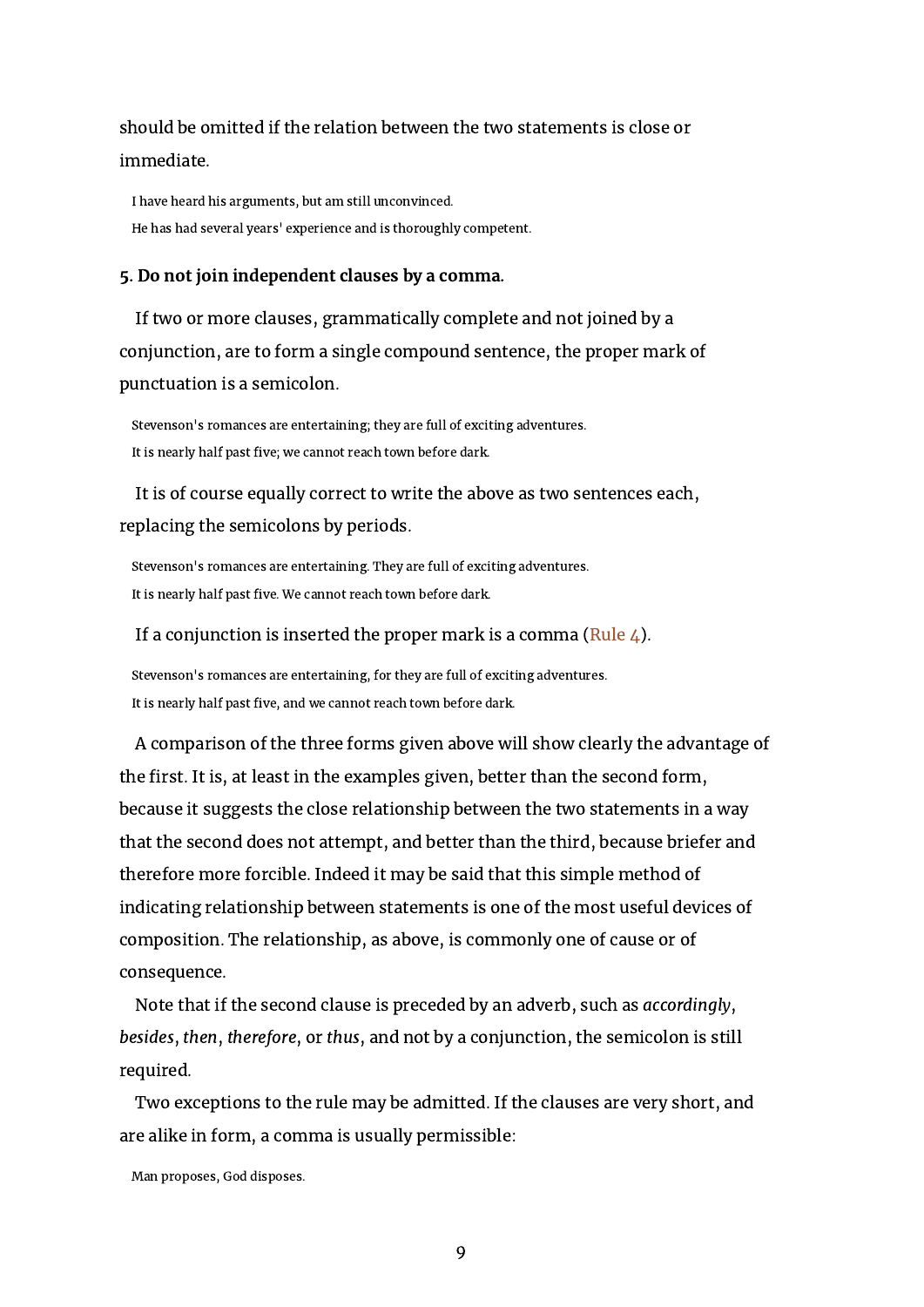The gate swung apart, the bridge fell, the portcullis was drawn up.

Note that in these examples the relation is not one of cause or consequence. Also in the colloquial form of expression,

I hardly knew him, he was so changed,

a comma, not a semicolon, is required. But this form of expression is inappropriate in writing, except in the dialogue of a story or play, or perhaps in a familiar letter.

#### <span id="page-10-0"></span>6. Do not break sentences in two.

In other words, do not use periods for commas.

I met them on a Cunard liner several years ago. Coming home from Liverpool to New York. He was an interesting talker. A man who had traveled all over the world and lived in half a dozen countries.

In both these examples, the first period should be replaced by a comma, and the following word begun with a small letter.

It is permissible to make an emphatic word or expression serve the purpose of a sentence and to punctuate it accordingly:

Again and again he called out. No reply.

The writer must, however, be certain that the emphasis is warranted, and that he will not be suspected of a mere blunder in syntax or in punctuation.

Rules [3,](#page-6-0) [4](#page-7-0), [5](#page-9-0), and [6](#page-10-0) cover the most important principles in the punctuation of ordinary sentences; they should be so thoroughly mastered that their application becomes second nature.

#### <span id="page-10-1"></span>7. A participial phrase at the beginning of a sentence must refer to the grammatical subject.

Walking slowly down the road, he saw a woman accompanied by two children.

The word walking refers to the subject of the sentence, not to the woman. If the writer wishes to make it refer to the woman, he must recast the sentence:

He saw a woman accompanied by two children, walking slowly down the road.

Participial phrases preceded by a conjunction or by a preposition, nouns in apposition, adjectives, and adjective phrases come under the same rule if they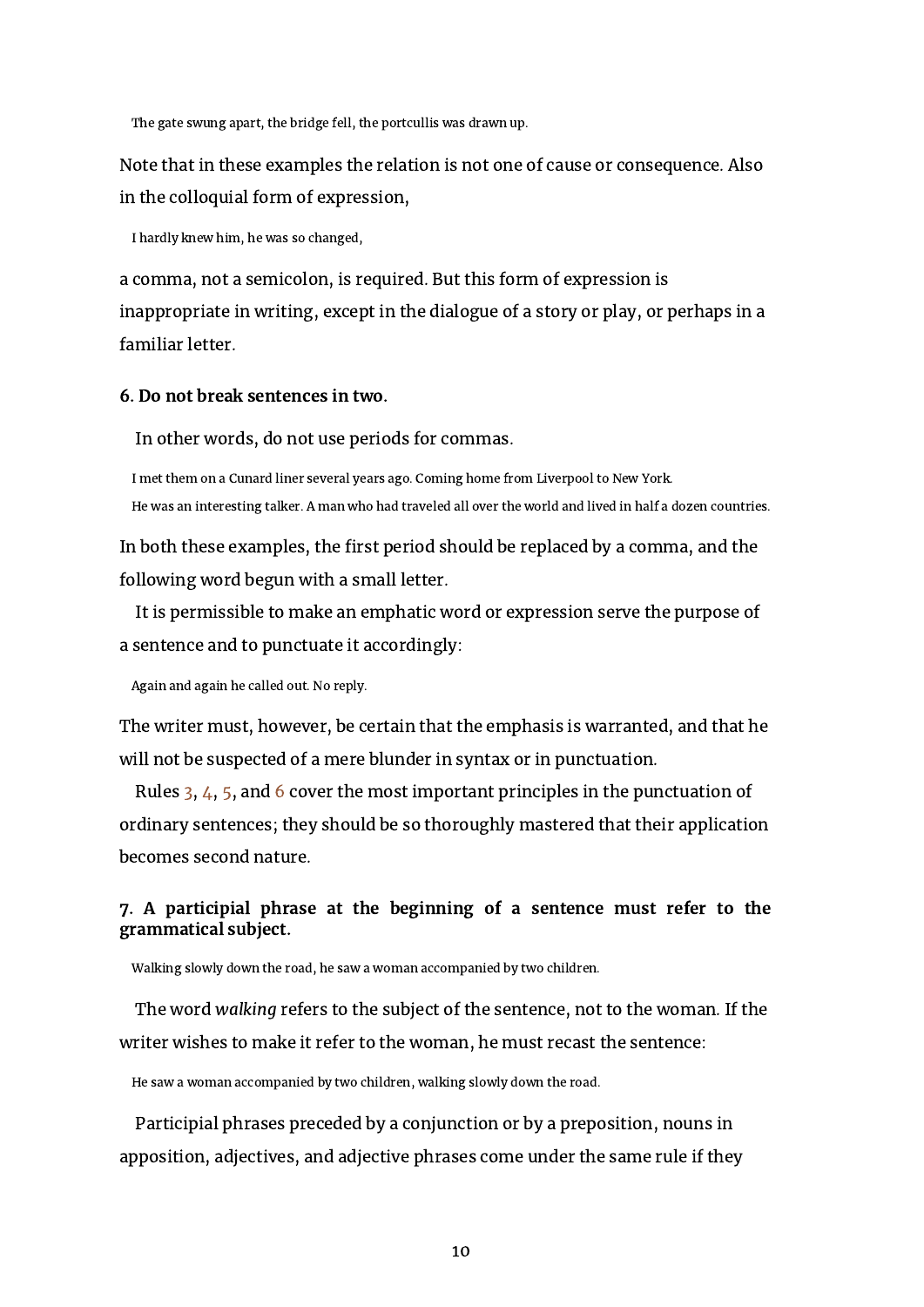#### begin the sentence.

On arriving in Chicago, his friends met him at the station.

A soldier of proved valor, they entrusted him with the defence of the city.

Young and inexperienced, the task seemed easy to me.

Without a friend to counsel him, the temptation proved irresistible.

When he arrived (or, On his arrival) in Chicago, his friends met him at the station.

A soldier of proved valor, he was entrusted with the defence of the city.

Young and inexperienced, I thought the task easy.

Without a friend to counsel him, he found the temptation irresistible.

#### Sentences violating this rule are often ludicrous.

Being in a dilapidated condition, I was able to buy the house very cheap.

Wondering irresolutely what to do next, the clock struck twelve.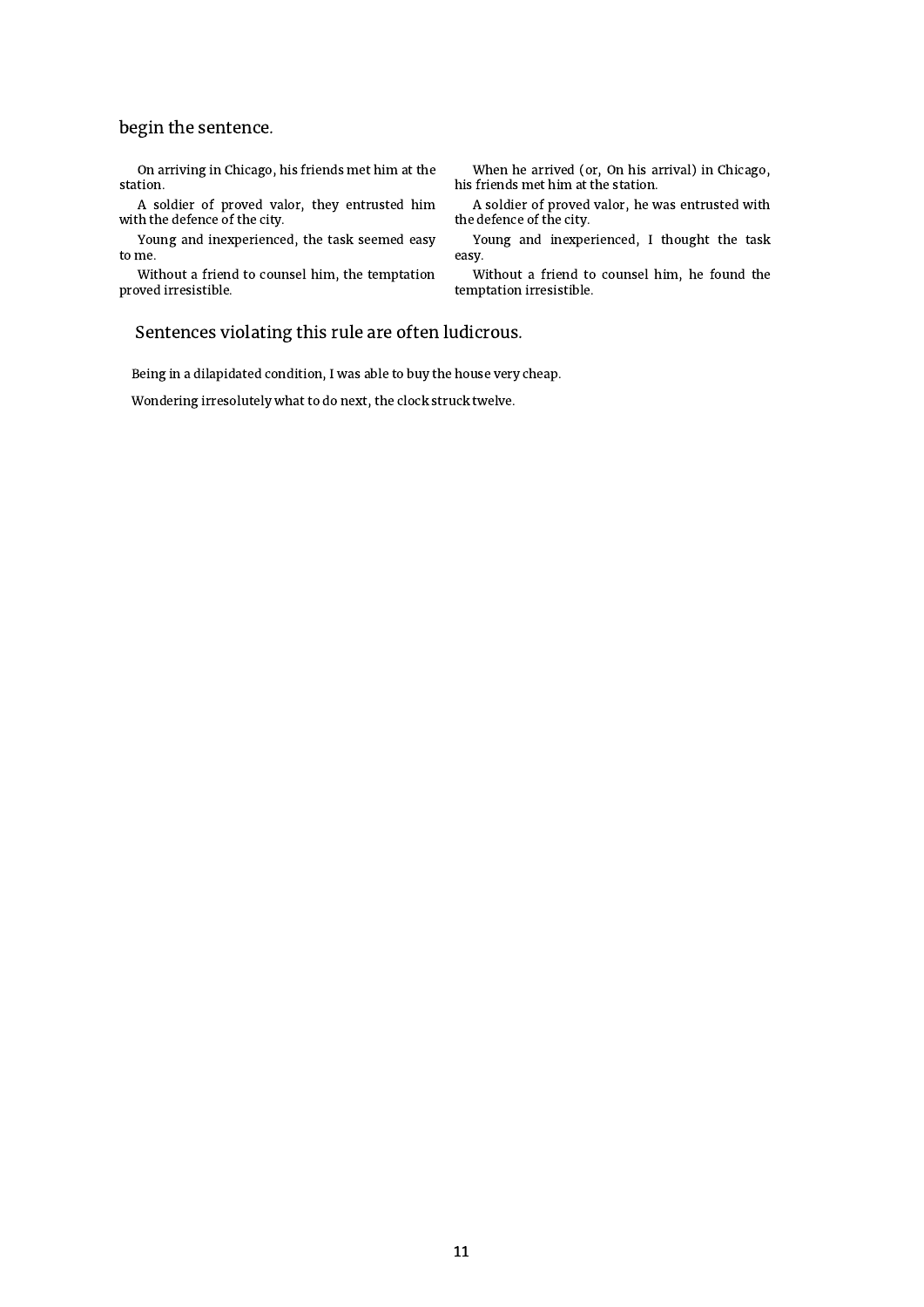## <span id="page-12-0"></span>III. ELEMENTARY PRINCIPLES OF **COMPOSITION**

#### <span id="page-12-1"></span>8. Make the paragraph the unit of composition: one paragraph to each topic.

If the subject on which you are writing is of slight extent, or if you intend to treat it very briefly, there may be no need of subdividing it into topics. Thus a brief description, a brief summary of a literary work, a brief account of a single incident, a narrative merely outlining an action, the setting forth of a single idea, any one of these is best written in a single paragraph. After the paragraph has been written, examine it to see whether subdivision will not improve it.

Ordinarily, however, a subject requires subdivision into topics, each of which should be made the subject of a paragraph. The object of treating each topic in a paragraph by itself is, of course, to aid the reader. The beginning of each paragraph is a signal to him that a new step in the development of the subject has been reached.

The extent of subdivision will vary with the length of the composition. For example, a short notice of a book or poem might consist of a single paragraph. One slightly longer might consist of two paragraphs:

A. Account of the work. B. Critical discussion.

A report on a poem, written for a class in literature, might consist of seven paragraphs:

- A. Facts of composition and publication.
- B. Kind of poem; metrical form.
- C. Subject.
- D. Treatment of subject.
- E. For what chiefly remarkable.
- F. Wherein characteristic of the writer.
- G. Relationship to other works.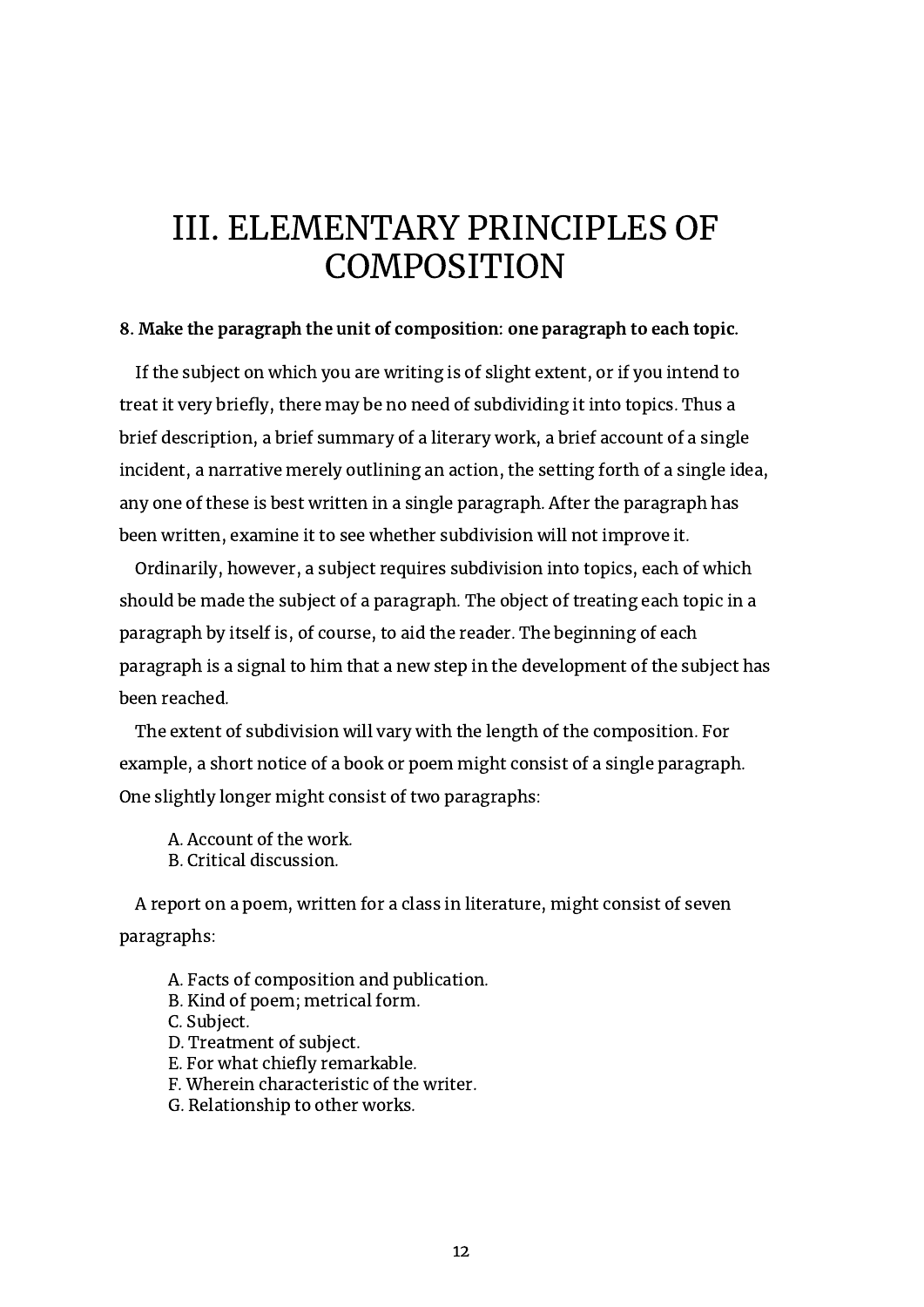The contents of paragraphs C and D would vary with the poem. Usually, paragraph C would indicate the actual or imagined circumstances of the poem (the situation), if these call for explanation, and would then state the subject and outline its development. If the poem is a narrative in the third person throughout, paragraph C need contain no more than a concise summary of the action. Paragraph D would indicate the leading ideas and show how they are made prominent, or would indicate what points in the narrative are chiefly emphasized.

A novel might be discussed under the heads:

A. Setting. B. Plot. C. Characters. D. Purpose.

An historical event might be discussed under the heads:

A. What led up to the event. B. Account of the event. C. What the event led up to.

In treating either of these last two subjects, the writer would probably find it necessary to subdivide one or more of the topics here given.

As a rule, single sentences should not be written or printed as paragraphs. An exception may be made of sentences of transition, indicating the relation between the parts of an exposition or argument. Frequent exceptions are also necessary in textbooks, guidebooks, and other works in which many topics are treated briefly.

In dialogue, each speech, even if only a single word, is a paragraph by itself; that is, a new paragraph begins with each change of speaker. The application of this rule, when dialogue and narrative are combined, is best learned from examples in well-printed works of fiction.

#### <span id="page-13-0"></span>9. As a rule, begin each paragraph with a topic sentence, end it in conformity with the beginning.

Again, the object is to aid the reader. The practice here recommended enables him to discover the purpose of each paragraph as he begins to read it, and to retain this purpose in mind as he ends it. For this reason, the most generally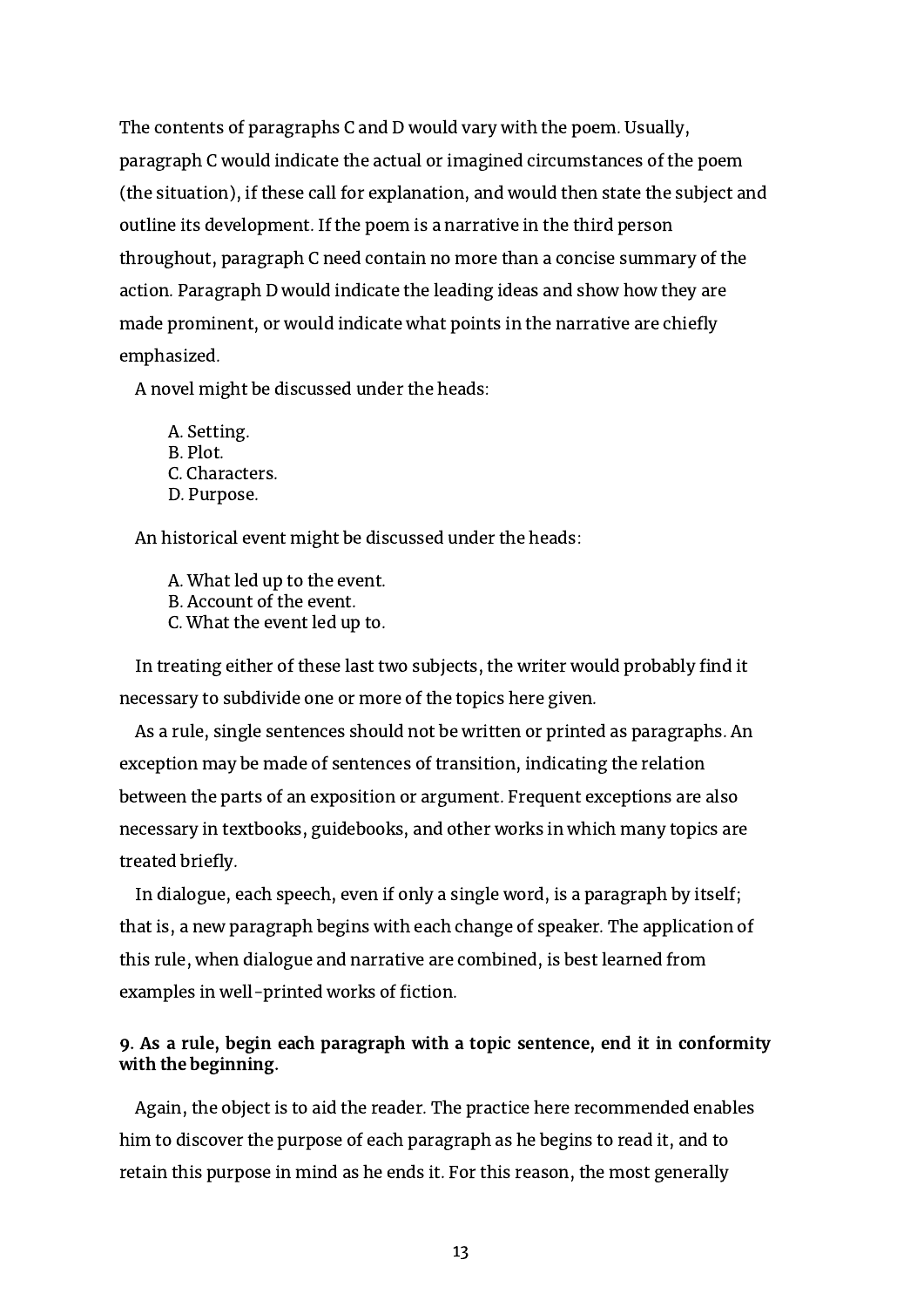useful kind of paragraph, particularly in exposition and argument, is that in which

(a) the topic sentence comes at or near the beginning;

(b) the succeeding sentences explain or establish or develop the statement made in the topic sentence; and

(c) the final sentence either emphasizes the thought of the topic sentence or states some important consequence.

Ending with a digression, or with an unimportant detail, is particularly to be avoided.

If the paragraph forms part of a larger composition, its relation to what precedes, or its function as a part of the whole, may need to be expressed. This can sometimes be done by a mere word or phrase (again; therefore; for the same reason) in the topic sentence. Sometimes, however, it is expedient to precede the topic sentence by one or more sentences of introduction or transition. If more than one such sentence is required, it is generally better to set apart the transitional sentences as a separate paragraph.

According to the writer's purpose, he may, as indicated above, relate the body of the paragraph to the topic sentence in one or more of several different ways. He may make the meaning of the topic sentence clearer by restating it in other forms, by defining its terms, by denying the contrary, by giving illustrations or specific instances; he may establish it by proofs; or he may develop it by showing its implications and consequences. In a long paragraph, he may carry out several of these processes.

1 Now, to be properly enjoyed, a walking tour should be gone upon alone. 2 If you go in a company, or even in pairs, it is no longer a walking tour in anything but name; it is something else and more in the nature of a picnic. 3 A walking tour should be gone upon alone, because freedom is of the essence; because you should be able to stop and go on, and follow this way or that, as the freak takes you; and because you must have your own pace, and neither trot alongside a champion walker, nor mince in time with a girl. 4 And you must be open to all impressions and let your thoughts take colour from what you see. 5 You should be as a pipe for any wind to play upon. 6 "I cannot see the wit," says Hazlitt, "of walking and talking at the same time. 7 When I am in the country, I wish to vegetate like the country," which is the gist of all that can be said upon the matter. 8 There should be no cackle of voices at your elbow, to jar on the meditative silence of the morning. 9 And so long as a man is reasoning he cannot surrender himself to that fine intoxication that comes of much motion in the open air, that begins in a sort of dazzle and sluggishness of the brain, and ends in a peace that passes comprehension.—Stevenson, Walking Tours.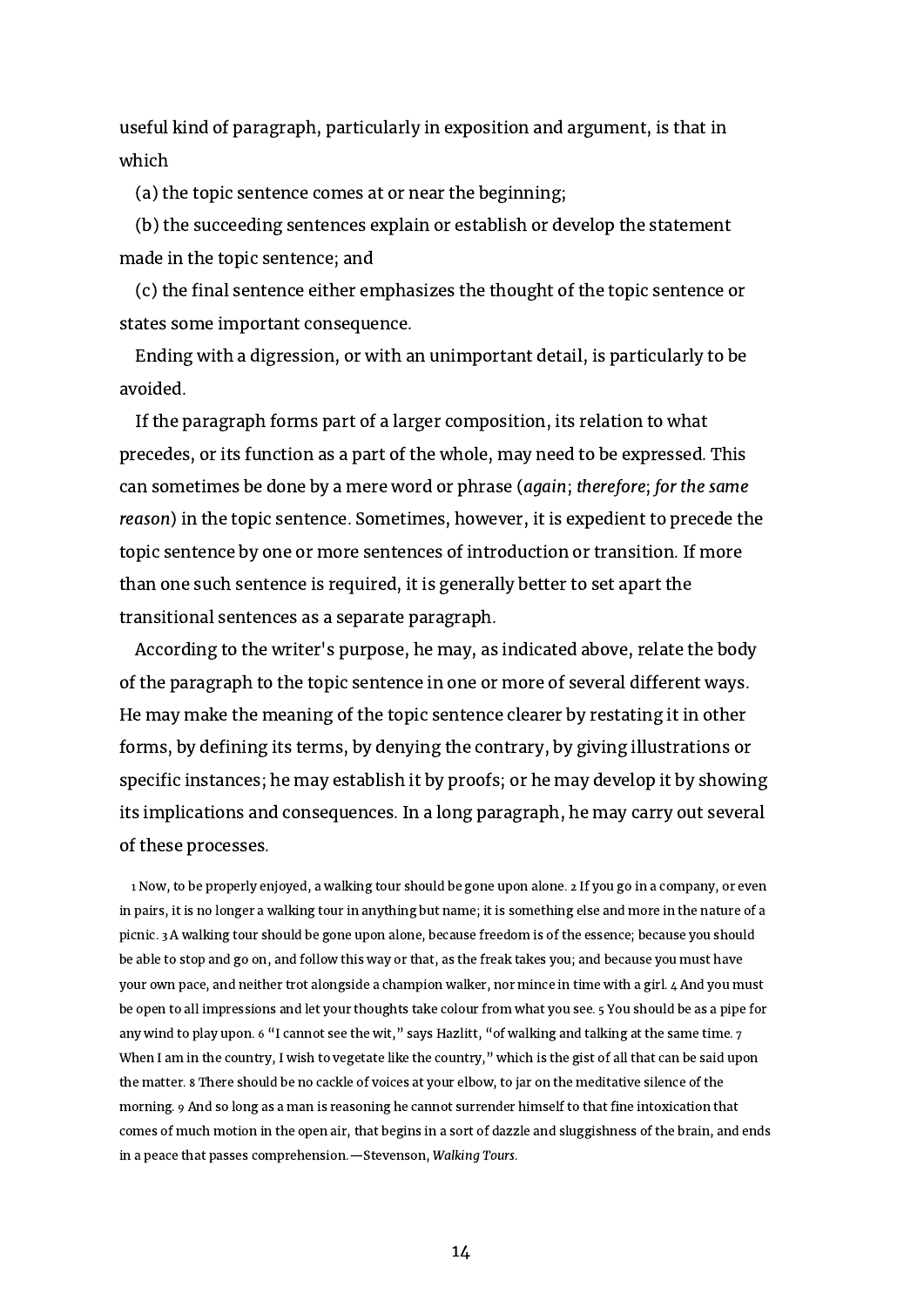1 Topic sentence. 2 The meaning made clearer by denial of the contrary. 3 The topic sentence repeated, in abridged form, and supported by three reasons; the meaning of the third ("you must have your own pace") made clearer by denying the contrary. 4 A fourth reason, stated in two forms. 5 The same reason, stated in still another form. 6–7 The same reason as stated by Hazlitt. 8 Repetition, in paraphrase, of the quotation from Hazlitt. 9 Final statement of the fourth reason, in language amplified and heightened to form a strong conclusion.

1 It was chiefly in the eighteenth century that a very different conception of history grew up. 2 Historians then came to believe that their task was not so much to paint a picture as to solve a problem; to explain or illustrate the successive phases of national growth, prosperity, and adversity. 3 The history of morals, of industry, of intellect, and of art; the changes that take place in manners or beliefs; the dominant ideas that prevailed in successive periods; the rise, fall, and modification of political constitutions; in a word, all the conditions of national well-being became the subject of their works. 4 They sought rather to write a history of peoples than a history of kings. 5 They looked especially in history for the chain of causes and effects. 6 They undertook to study in the past the physiology of nations, and hoped by applying the experimental method on a large scale to deduce some lessons of real value about the conditions on which the welfare of society mainly depend.—Lecky, The Political Value of History.

1 Topic sentence. 2 The meaning of the topic sentence made clearer; the new conception of history defined. 3 The definition expanded. 4 The definition explained by contrast. 5 The definition supplemented: another element in the new conception of history. 6 Conclusion: an important consequence of the new conception of history.

## In narration and description the paragraph sometimes begins with a concise, comprehensive statement serving to hold together the details that follow.

The breeze served us admirably.

The campaign opened with a series of reverses.

The next ten or twelve pages were filled with a curious set of entries.

But this device, if too often used, would become a mannerism. More commonly the opening sentence simply indicates by its subject with what the paragraph is to be principally concerned.

At length I thought I might return towards the stockade. He picked up the heavy lamp from the table and began to explore. Another flight of steps, and they emerged on the roof.

The brief paragraphs of animated narrative, however, are often without even this semblance of a topic sentence. The break between them serves the purpose of a rhetorical pause, throwing into prominence some detail of the action.

<span id="page-15-0"></span>10. Use the active voice.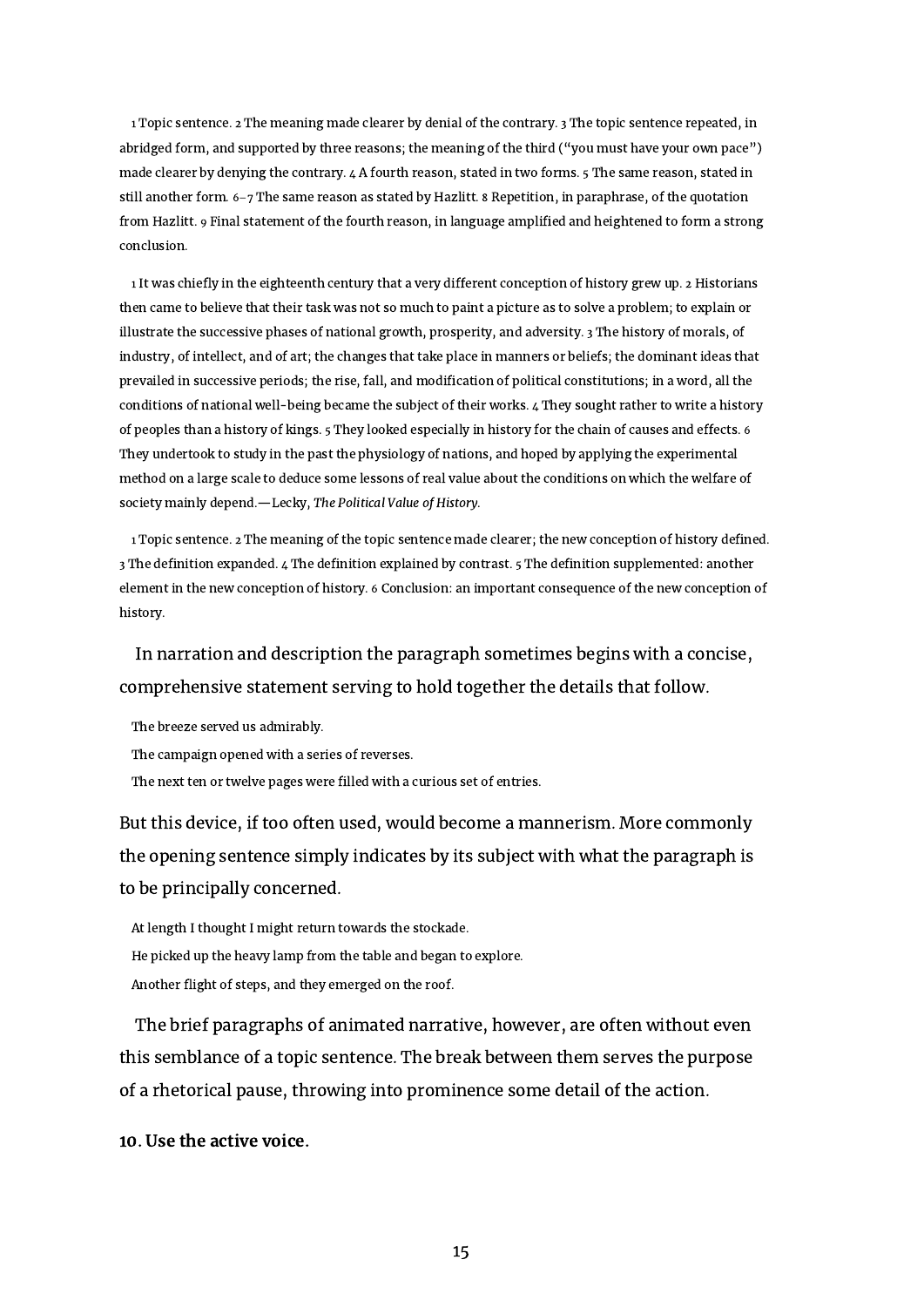#### The active voice is usually more direct and vigorous than the passive:

I shall always remember my first visit to Boston.

#### This is much better than

My first visit to Boston will always be remembered by me.

The latter sentence is less direct, less bold, and less concise. If the writer tries to make it more concise by omitting "by me,"

My first visit to Boston will always be remembered,

it becomes indefinite: is it the writer, or some person undisclosed, or the world at large, that will always remember this visit?

This rule does not, of course, mean that the writer should entirely discard the passive voice, which is frequently convenient and sometimes necessary.

The dramatists of the Restoration are little esteemed to-day. Modern readers have little esteem for the dramatists of the Restoration.

The first would be the right form in a paragraph on the dramatists of the Restoration; the second, in a paragraph on the tastes of modern readers. The need of making a particular word the subject of the sentence will often, as in these examples, determine which voice is to be used.

As a rule, avoid making one passive depend directly upon another.

| Gold was not allowed to be exported.          | It was forbidden to export gold (The export of<br>gold was prohibited). |
|-----------------------------------------------|-------------------------------------------------------------------------|
| He has been proved to have been seen entering | It has been proved that he was seen to enter the                        |
| the building.                                 | building.                                                               |

In both the examples above, before correction, the word properly related to the second passive is made the subject of the first.

A common fault is to use as the subject of a passive construction a noun which expresses the entire action, leaving to the verb no function beyond that of completing the sentence.

A survey of this region was made in 1900. This region was surveyed in 1900. Mobilization of the army was rapidly effected. The army was rapidly mobilized. Confirmation of these reports cannot be obtained.

These reports cannot be confirmed.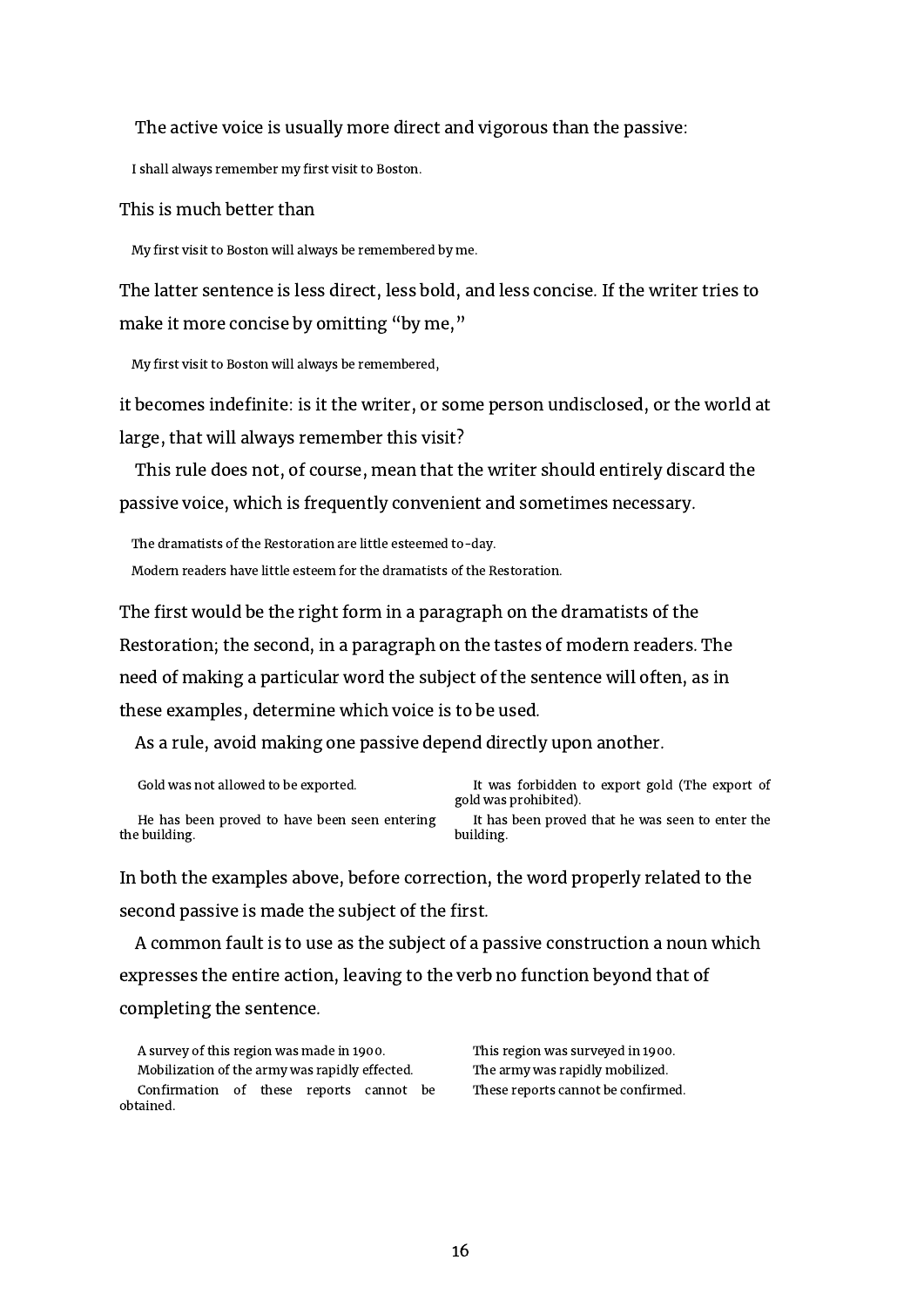Compare the sentence, "The export of gold was prohibited," in which the predicate "was prohibited" expresses something not implied in "export."

The habitual use of the active voice makes for forcible writing. This is true not only in narrative principally concerned with action, but in writing of any kind. Many a tame sentence of description or exposition can be made lively and emphatic by substituting a verb in the active voice for some such perfunctory expression as there is, or could be heard.

There were a great number of dead leaves lying on the ground.

The sound of a guitar somewhere in the house could be heard.

The reason that he left college was that his health became impaired.

It was not long before he was very sorry that he had said what he had.

Dead leaves covered the ground.

Somewhere in the house a guitar hummed sleepily.

Failing health compelled him to leave college.

He soon repented his words.

#### <span id="page-17-0"></span>11. Put statements in positive form.

Make definite assertions. Avoid tame, colorless, hesitating, non-committal

language. Use the word not as a means of denial or in antithesis, never as a means

#### of evasion.

He was not very often on time. The usually came late.

He did not think that studying Latin was much use.

The Taming of the Shrew is rather weak in spots. Shakespeare does not portray Katharine as a very admirable character, nor does Bianca remain long in memory as an important character in Shakespeare's works.

He thought the study of Latin useless.

The women in The Taming of the Shrew are unattractive. Katharine is disagreeable, Bianca insignificant.

The last example, before correction, is indefinite as well as negative. The corrected version, consequently, is simply a guess at the writer's intention.

All three examples show the weakness inherent in the word not. Consciously or unconsciously, the reader is dissatisfied with being told only what is not; he wishes to be told what is. Hence, as a rule, it is better to express even a negative in positive form.

| not honest                      | dishonest  |
|---------------------------------|------------|
| not important                   | trifling   |
| did not remember                | forgot     |
| did not pay any attention to    | ignored    |
| did not have much confidence in | distrusted |

The antithesis of negative and positive is strong: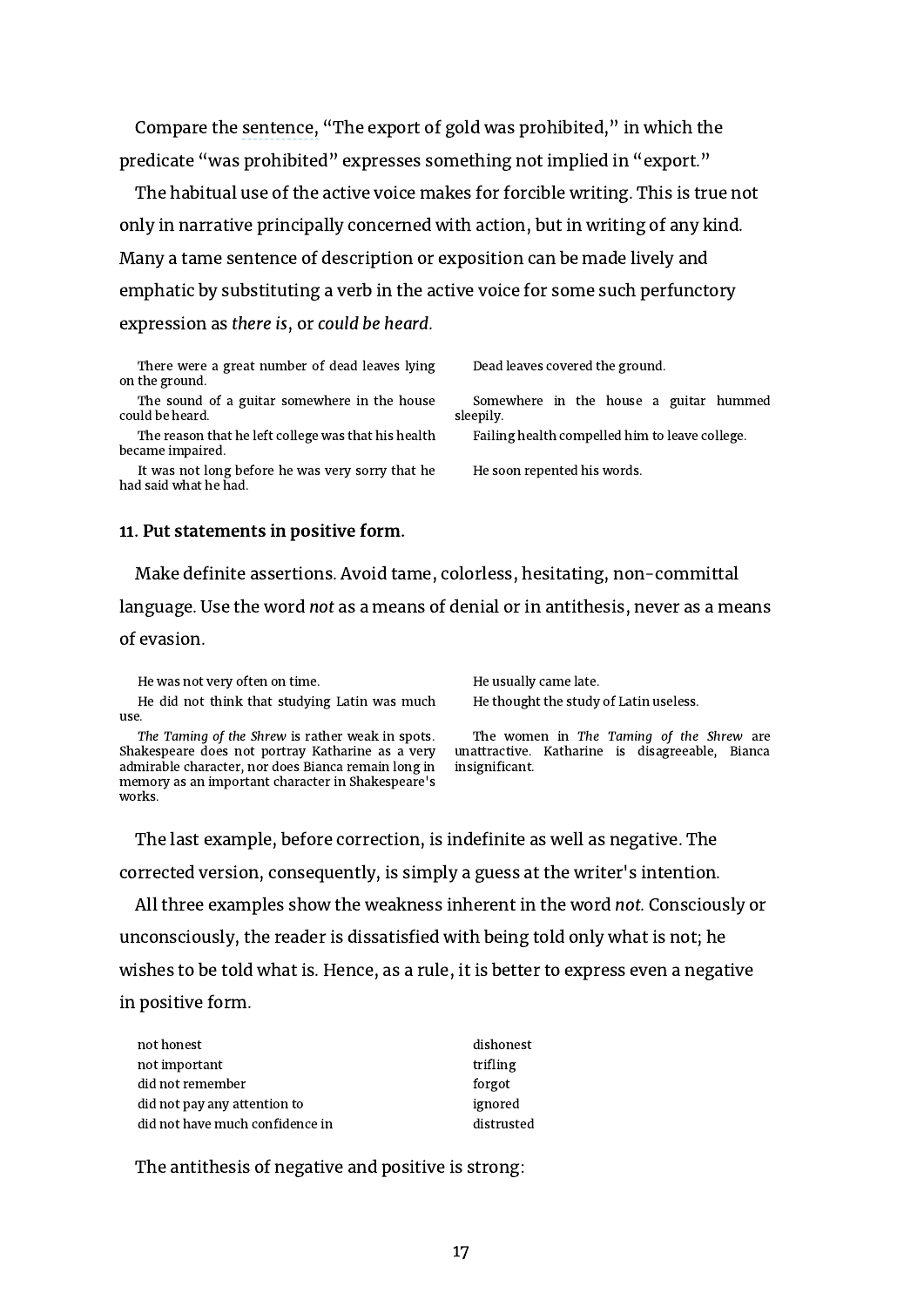Not charity, but simple justice.

Not that I loved Caesar less, but Rome the more.

#### Negative words other than not are usually strong:

The sun never sets upon the British flag.

#### <span id="page-18-0"></span>12. Use definite, specific, concrete language.

Prefer the specific to the general, the definite to the vague, the concrete to the abstract.

A period of unfavorable weather set in. It rained every day for a week.

He showed satisfaction as he took possession of his well-earned reward.

There is a general agreement among those who have enjoyed the experience that surf-riding is productive of great exhilaration.

He grinned as he pocketed the coin.

All who have tried surf-riding agree that it is most exhilarating.

If those who have studied the art of writing are in accord on any one point, it is on this, that the surest method of arousing and holding the attention of the reader is by being specific, definite, and concrete. Critics have pointed out how much of the effectiveness of the greatest writers, Homer, Dante, Shakespeare, results from their constant definiteness and concreteness. Browning, to cite a more modern author, affords many striking examples. Take, for instance, the lines from My Last Duchess,

> Sir, 'twas all one! My favour at her breast, The dropping of the daylight in the west, The bough of cherries some officious fool Broke in the orchard for her, the white mule She rode with round the terrace—all and each Would draw from her alike the approving speech, Or blush, at least,

and those which end the poem,

Notice Neptune, though, Taming a sea-horse, thought a rarity, Which Claus of Innsbruck cast in bronze for me.

These words call up pictures. Recall how in The Bishop Orders his Tomb in St. Praxed's Church "the Renaissance spirit—its worldliness, inconsistency, pride, hypocrisy, ignorance of itself, love of art, of luxury, of good Latin," to quote Ruskin's comment on the poem, is made manifest in specific details and in concrete terms.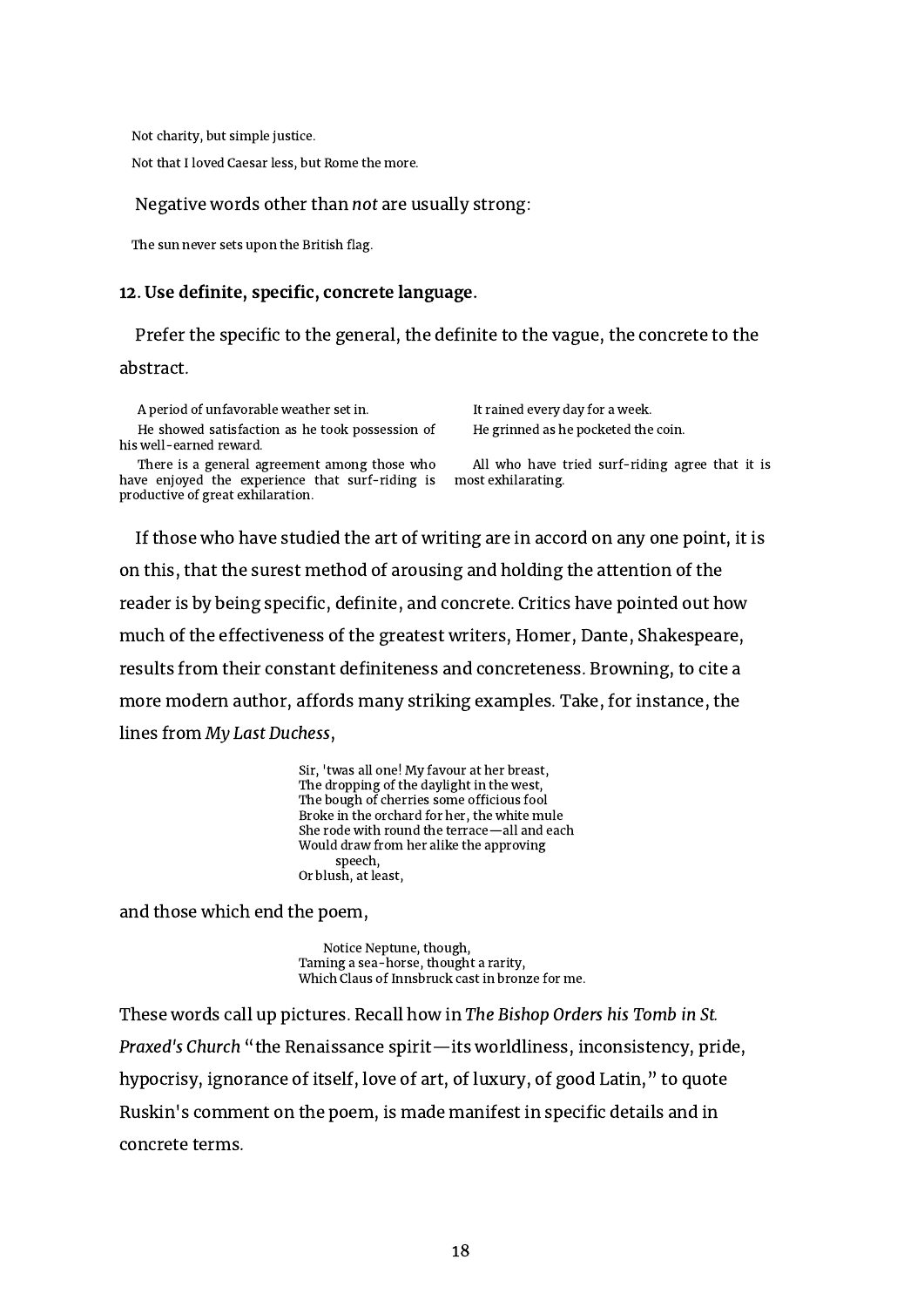Prose, in particular narrative and descriptive prose, is made vivid by the same means. If the experiences of Jim Hawkins and of David Balfour, of Kim, of Nostromo, have seemed for the moment real to countless readers, if in reading Carlyle we have almost the sense of being physically present at the taking of the Bastille, it is because of the definiteness of the details and the concreteness of the terms used. It is not that every detail is given; that would be impossible, as well as to no purpose; but that all the significant details are given, and not vaguely, but with such definiteness that the reader, in imagination, can project himself into the scene.

In exposition and in argument, the writer must likewise never lose his hold upon the concrete, and even when he is dealing with general principles, he must give particular instances of their application.

"This superiority of specific expressions is clearly due to the effort required to translate words into thoughts. As we do not think in generals, but in particulars —as whenever any class of things is referred to, we represent it to ourselves by calling to mind individual members of it, it follows that when an abstract word is used, the hearer or reader has to choose, from his stock of images, one or more by which he may figure to himself the genus mentioned. In doing this, some delay must arise, some force be expended; and if by employing a specific term an appropriate image can be at once suggested, an economy is achieved, and a more vivid impression produced."

Herbert Spencer, from whose Philosophy of Style the preceding paragraph is quoted, illustrates the principle by the sentences:

In proportion as the manners, customs, and amusements of a nation are cruel and barbarous, the regulations of their penal code will be severe.

In proportion as men delight in battles, bullfights, and combats of gladiators, will they punish by hanging, burning, and the rack.

#### <span id="page-19-0"></span>13. Omit needless words.

Vigorous writing is concise. A sentence should contain no unnecessary words, a paragraph no unnecessary sentences, for the same reason that a drawing should have no unnecessary lines and a machine no unnecessary parts. This requires not that the writer make all his sentences short, or that he avoid all detail and treat his subjects only in outline, but that he make every word tell.

Many expressions in common use violate this principle: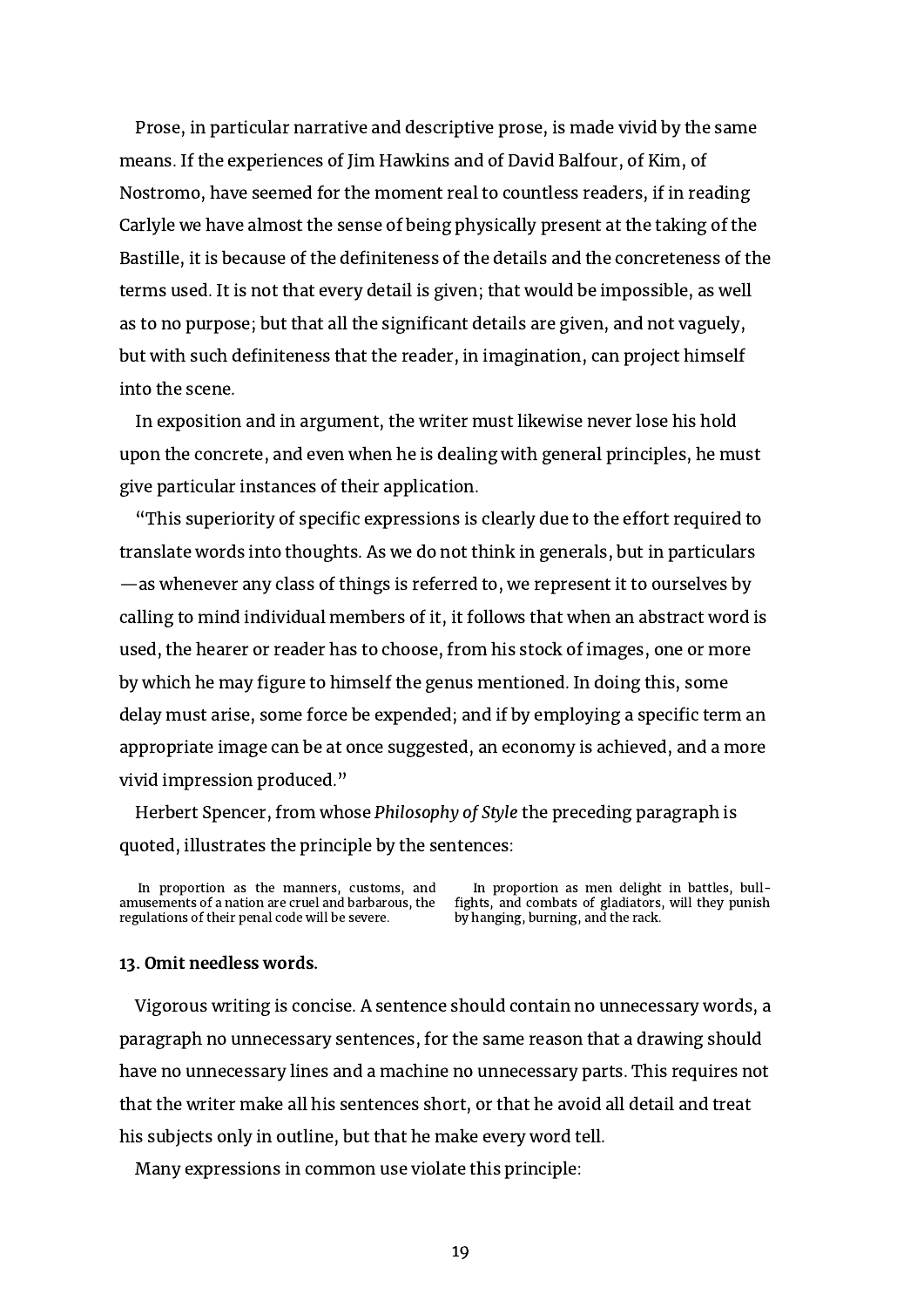| the question as to whether  | whether (the question whether) |  |
|-----------------------------|--------------------------------|--|
| there is no doubt but that  | no doubt (doubtless)           |  |
| used for fuel purposes      | used for fuel                  |  |
| he is a man who             | he                             |  |
| in a hasty manner           | hastily                        |  |
| this is a subject which     | this subject                   |  |
| His story is a strange one. | His story is strange.          |  |

In especial the expression the fact that should be revised out of every sentence in

#### which it occurs.

| owing to the fact that               | since (because)                   |
|--------------------------------------|-----------------------------------|
| in spite of the fact that            | though (although)                 |
| call your attention to the fact that | remind you (notify you)           |
| I was unaware of the fact that       | I was unaware that (did not know) |
| the fact that he had not succeeded   | his failure                       |
| the fact that I had arrived          | my arrival                        |
|                                      |                                   |

See also under [case](#page-31-0), [character,](#page-31-1) [nature](#page-35-0), [system](#page-37-0) in [Chapter](#page-30-0) V.

Who is, which was, and the like are often superfluous.

His brother, who is a member of the same firm His brother, a member of the same firm Trafalgar, which was Nelson's last battle Trafalgar, Nelson's last battle

As positive statement is more concise than negative, and the active voice more

concise than the passive, many of the examples given under Rules [11](#page-17-0) and [12](#page-18-0)

illustrate this rule as well.

A common violation of conciseness is the presentation of a single complex idea, step by step, in a series of sentences or independent clauses which might to advantage be combined into one.

Macbeth was very ambitious. This led him to wish to become king of Scotland. The witches told him that this wish of his would come true. The king of Scotland at this time was Duncan. Encouraged by his wife, Macbeth murdered Duncan. He was thus enabled to succeed Duncan as king. (51 words.)

There were several less important courses, but these were the most important, and although they did not come every day, they came often enough to keep you in such a state of mind that you never knew what your next move would be. (43 words.)

Encouraged by his wife, Macbeth achieved his ambition and realized the prediction of the witches by murdering Duncan and becoming king of Scotland in his place. (26 words.)

These, the most important courses of all, came, if not daily, at least often enough to keep one under constant strain. (21 words.)

#### <span id="page-20-0"></span>14. Avoid a succession of loose sentences:

This rule refers especially to loose sentences of a particular type, those

consisting of two co-ordinate clauses, the second introduced by a conjunction or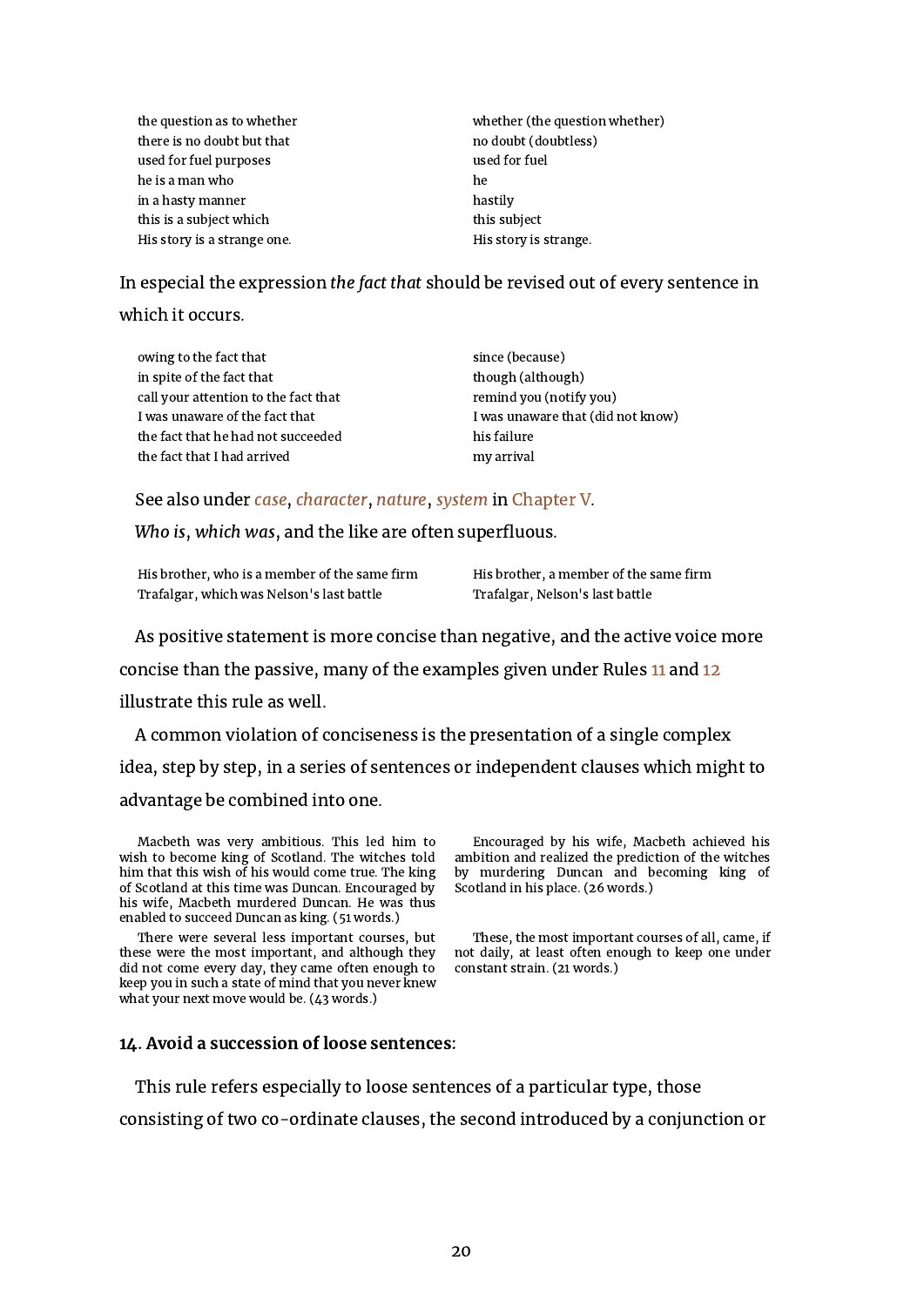relative. Although single sentences of this type may be unexceptionable (see under [Rule](#page-7-0)  $\angle$ ), a series soon becomes monotonous and tedious.

An unskilful writer will sometimes construct a whole paragraph of sentences of this kind, using as connectives and, but, so, and less frequently, who, which, when, where, and while, these last in non-restrictive senses (see under [Rule](#page-6-0) 3).

The third concert of the subscription series was given last evening, and a large audience was in attendance. Mr. Edward Appleton was the soloist, and the Boston Symphony Orchestra furnished the instrumental music. The former showed himself to be an artist of the first rank, while the latter proved itself fully deserving of its high reputation. The interest aroused by the series has been very gratifying to the Committee, and it is planned to give a similar series annually hereafter. The fourth concert will be given on Tuesday, May 10, when an equally attractive programme will be presented.

Apart from its triteness and emptiness, the paragraph above is weak because of the structure of its sentences, with their mechanical symmetry and sing-song. Contrast with them the sentences in the paragraphs quoted under [Rule](#page-13-0) 9, or in any piece of good English prose, as the preface (Before the Curtain) to Vanity Fair.

If the writer finds that he has written a series of sentences of the type described, he should recast enough of them to remove the monotony, replacing them by simple sentences, by sentences of two clauses joined by a semicolon, by periodic sentences of two clauses, by sentences, loose or periodic, of three clauses—whichever best represent the real relations of the thought.

#### <span id="page-21-0"></span>15. Express co-ordinate ideas in similar form.

This principle, that of parallel construction, requires that expressions of similar content and function should be outwardly similar. The likeness of form enables the reader to recognize more readily the likeness of content and function. Familiar instances from the Bible are the Ten Commandments, the Beatitudes, and the petitions of the Lord's Prayer.

The unskillful writer often violates this principle, from a mistaken belief that he should constantly vary the form of his expressions. It is true that in repeating a statement in order to emphasize it he may have need to vary its form. For illustration, see the paragraph from Stevenson quoted under [Rule](#page-13-0) 9. But apart from this, he should follow the principle of parallel construction.

Formerly, science was taught by the textbook method; now it is taught by the laboratory method.

Formerly, science was taught by the textbook method, while now the laboratory method is employed.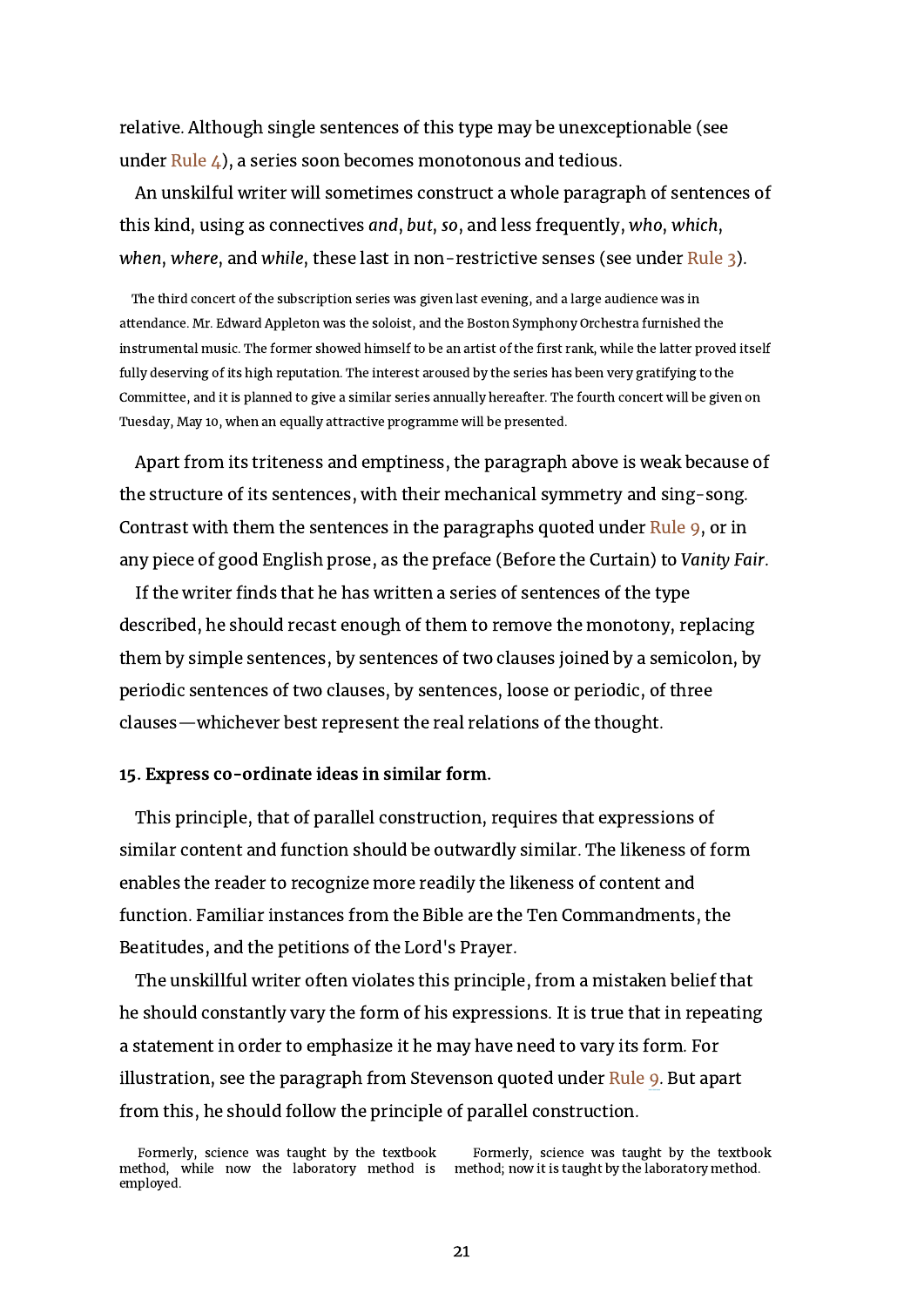The left-hand version gives the impression that the writer is undecided or timid; he seems unable or afraid to choose one form of expression and hold to it. The right-hand version shows that the writer has at least made his choice and abided by it.

By this principle, an article or a preposition applying to all the members of a series must either be used only before the first term or else be repeated before each term.

|            | The French, |                                 | the Italians, Spanish, and | The French, the Italians, the Spanish, and the |
|------------|-------------|---------------------------------|----------------------------|------------------------------------------------|
| Portuguese |             |                                 |                            | Portuguese                                     |
|            |             | In spring, summer, or in winter |                            | In spring, summer, or winter (In spring, in    |
|            |             |                                 |                            | summer, or in winter)                          |

Correlative expressions (both, and; not, but; not only, but also; either, or; first, second, third; and the like) should be followed by the same grammatical construction, that is, virtually, by the same part of speech. (Such combinations as "both Henry and I," "not silk, but a cheap substitute," are obviously within the rule.) Many violations of this rule (as the first three below) arise from faulty arrangement; others (as the last) from the use of unlike constructions.

It was both a long ceremony and very tedious. The ceremony was both long and tedious. A time not for words, but action. A time not for words, but for action.

Either you must grant his request or incur his ill will.

My objections are, first, the injustice of the measure; second, that it is unconstitutional.

You must either grant his request or incur his ill will.

My objections are, first, that the measure is unjust; second, that it is unconstitutional.

See also the third example under [Rule](#page-18-0) 12 and the last under [Rule](#page-19-0) 13.

It may be asked, what if a writer needs to express a very large number of similar ideas, say twenty? Must he write twenty consecutive sentences of the same pattern? On closer examination he will probably find that the difficulty is imaginary, that his twenty ideas can be classified in groups, and that he need apply the principle only within each group. Otherwise he had best avoid difficulty by putting his statements in the form of a table.

#### <span id="page-22-0"></span>16. Keep related words together.

The position of the words in a sentence is the principal means of showing their relationship. The writer must therefore, so far as possible, bring together the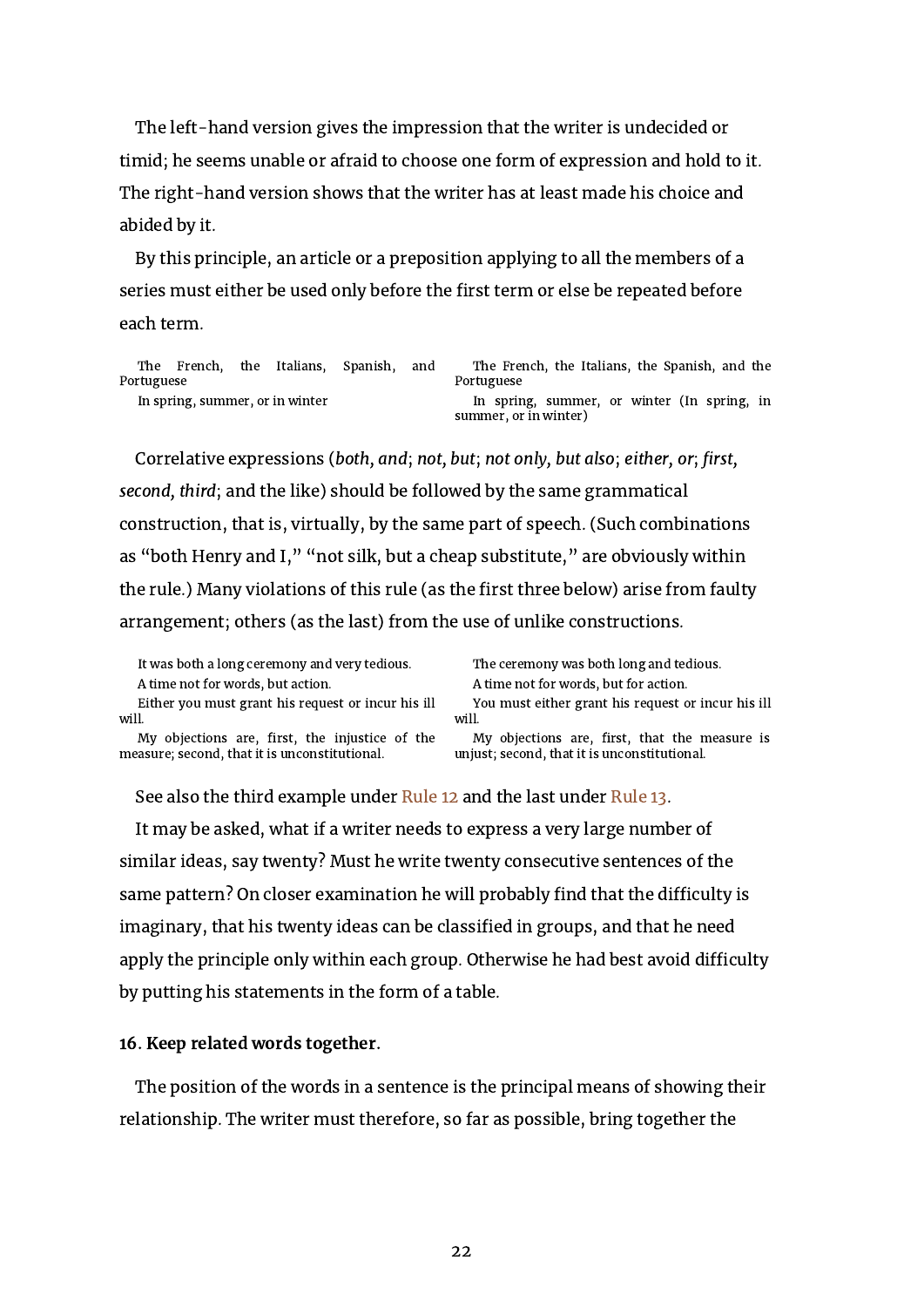words, and groups of words, that are related in thought, and keep apart those which are not so related.

The subject of a sentence and the principal verb should not, as a rule, be separated by a phrase or clause that can be transferred to the beginning.

Wordsworth, in the fifth book of The Excursion, gives a minute description of this church. Cast iron, when treated in a Bessemer converter, is changed into steel.

In the fifth book of The Excursion, Wordsworth gives a minute description of this church. By treatment in a Bessemer converter, cast iron is changed into steel.

The objection is that the interposed phrase or clause needlessly interrupts the natural order of the main clause. Usually, however, this objection does not hold when the order is interrupted only by a relative clause or by an expression in apposition. Nor does it hold in periodic sentences in which the interruption is a deliberately used means of creating suspense (see examples under [Rule](#page-25-0) 18).

The relative pronoun should come, as a rule, immediately after its antecedent.

There was a look in his eye that boded mischief. In his eye was a look that boded mischief. He wrote three articles about his adventures in Spain, which were published in Harper's Magazine.

This is a portrait of Benjamin Harrison, grandson of William Henry Harrison, who became President in 1889.

He published in Harper's Magazine three articles about his adventures in Spain.

This is a portrait of Benjamin Harrison, grandson of William Henry Harrison. He became President in 1889.

If the antecedent consists of a group of words, the relative comes at the end of the group, unless this would cause ambiguity.

The Superintendent of the Chicago Division, who

A proposal to amend the Sherman Act, which has been variously judged.

A proposal, which has been variously judged, to amend the Sherman Act.

A proposal to amend the much-debated Sherman Act.

The grandson of William Henry Harrison, who William Henry Harrison's grandson, who

A noun in apposition may come between antecedent and relative, because in such a combination no real ambiguity can arise.

The Duke of York, his brother, who was regarded with hostility by the Whigs

Modifiers should come, if possible, next to the word they modify. If several expressions modify the same word, they should be so arranged that no wrong relation is suggested.

| All the members were not present.                | Not all the members were present.              |
|--------------------------------------------------|------------------------------------------------|
| He only found two mistakes.                      | He found only two mistakes.                    |
| Major R. E. Joyce will give a lecture on Tuesday | On Tuesday evening at eight P. M., Major R. E. |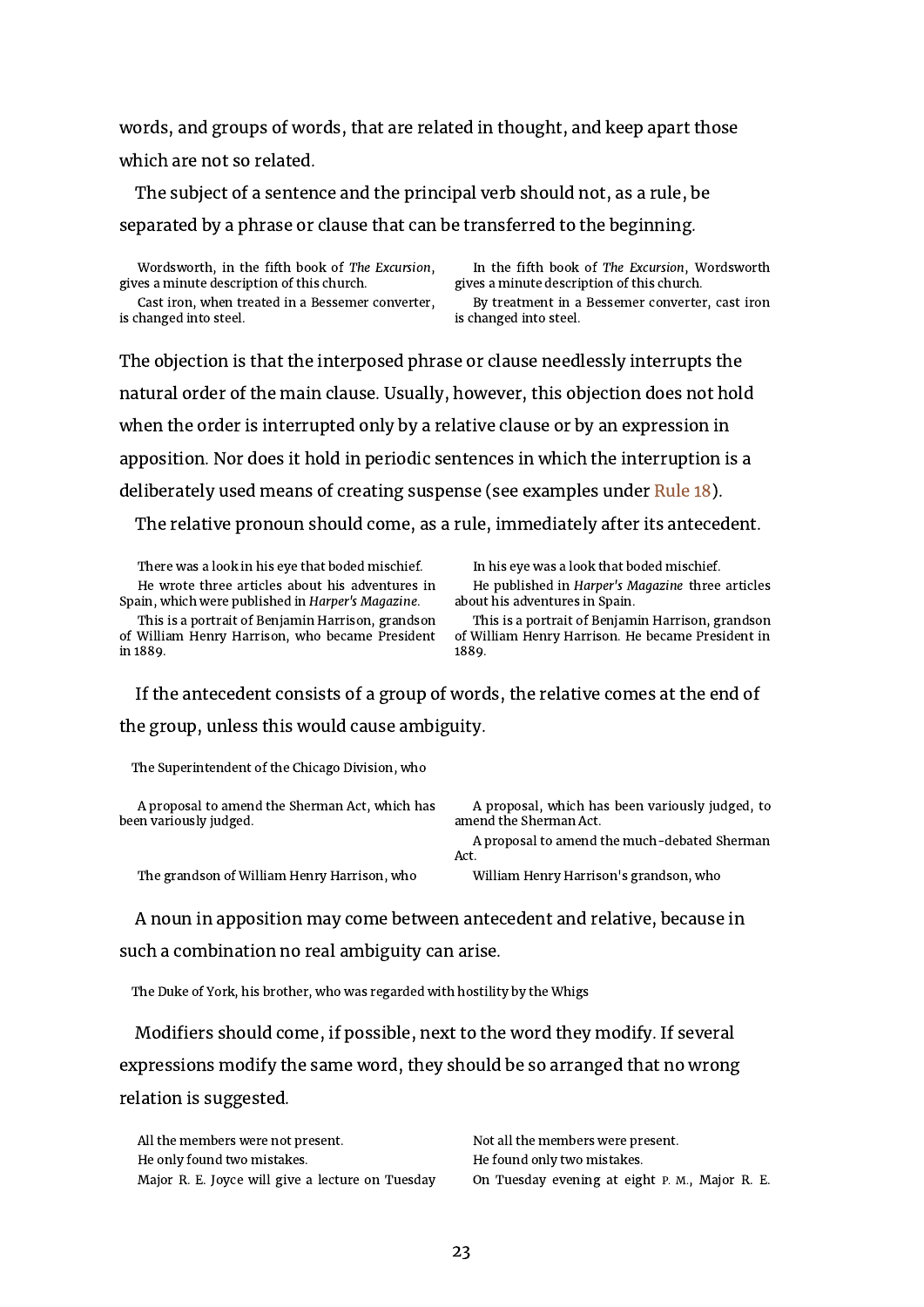evening in Bailey Hall, to which the public is invited, on "My Experiences in Mesopotamia" at eight P. M.

Joyce will give in Bailey Hall a lecture on "My Experiences in Mesopotamia." The public is invited.

#### <span id="page-24-0"></span>17. In summaries, keep to one tense.

In summarizing the action of a drama, the writer should always use the present tense. In summarizing a poem, story, or novel, he should preferably use the present, though he may use the past if he prefers. If the summary is in the present tense, antecedent action should be expressed by the perfect; if in the past, by the past perfect.

An unforeseen chance prevents Friar John from delivering Friar Lawrence's letter to Romeo. Meanwhile, owing to her father's arbitrary change of the day set for her wedding, Juliet has been compelled to drink the potion on Tuesday night, with the result that Balthasar informs Romeo of her supposed death before Friar Lawrence learns of the non-delivery of the letter.

But whichever tense be used in the summary, a past tense in indirect discourse or in indirect question remains unchanged.

The Friar confesses that it was he who married them.

Apart from the exceptions noted, whichever tense the writer chooses, he should use throughout. Shifting from one tense to the other gives the appearance of uncertainty and irresolution (compare [Rule](#page-21-0) 15).

In presenting the statements or the thought of some one else, as in summarizing an essay or reporting a speech, the writer should avoid intercalating such expressions as "he said," "he stated," "the speaker added," "the speaker then went on to say," "the author also thinks," or the like. He should indicate clearly at the outset, once for all, that what follows is summary, and then waste no words in repeating the notification.

In notebooks, in newspapers, in handbooks of literature, summaries of one kind or another may be indispensable, and for children in primary schools it is a useful exercise to retell a story in their own words. But in the criticism or interpretation of literature the writer should be careful to avoid dropping into summary. He may find it necessary to devote one or two sentences to indicating the subject, or the opening situation, of the work he is discussing; he may cite numerous details to illustrate its qualities. But he should aim to write an orderly discussion supported by evidence, not a summary with occasional comment. Similarly, if the scope of his discussion includes a number of works, he will as a

24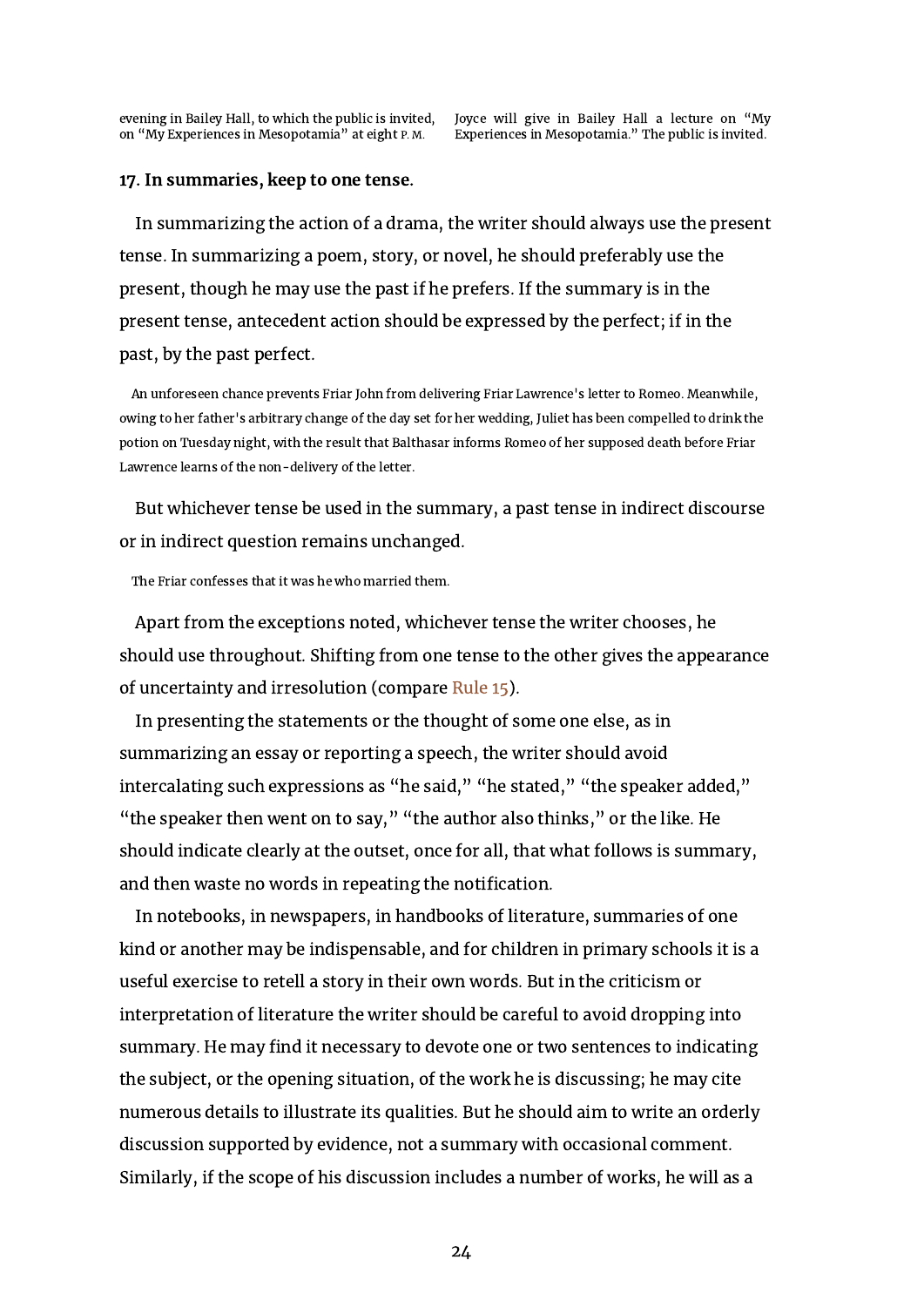rule do better not to take them up singly in chronological order, but to aim from the beginning at establishing general conclusions.

#### <span id="page-25-0"></span>18. Place the emphatic words of a sentence at the end.

The proper place in the sentence for the word, or group of words, which the writer desires to make most prominent is usually the end.

| Humanity has hardly advanced in fortitude since<br>that time, though it has advanced in many other | Humanity, since that time, has advanced in many<br>other ways, but it has hardly advanced in fortitude. |
|----------------------------------------------------------------------------------------------------|---------------------------------------------------------------------------------------------------------|
| ways.                                                                                              |                                                                                                         |
| This steel is principally used for making razors,                                                  | Because of its hardness, this steel is principally                                                      |

because of its hardness.

steel is principa used in making razors.

The word or group of words entitled to this position of prominence is usually the logical predicate, that is, the new element in the sentence, as it is in the second example.

The effectiveness of the periodic sentence arises from the prominence which it gives to the main statement.

Four centuries ago, Christopher Columbus, one of the Italian mariners whom the decline of their own republics had put at the service of the world and of adventure, seeking for Spain a westward passage to the Indies as a set-off against the achievements of Portuguese discoverers, lighted on America.

With these hopes and in this belief I would urge you, laying aside all hindrance, thrusting away all private aims, to devote yourself unswervingly and unflinchingly to the vigorous and successful prosecution of this war.

The other prominent position in the sentence is the beginning. Any element in the sentence, other than the subject, may become emphatic when placed first.

Deceit or treachery he could never forgive.

So vast and rude, fretted by the action of nearly three thousand years, the fragments of this architecture may often seem, at first sight, like works of nature.

A subject coming first in its sentence may be emphatic, but hardly by its position alone. In the sentence,

Great kings worshipped at his shrine,

the emphasis upon kings arises largely from its meaning and from the context. To receive special emphasis, the subject of a sentence must take the position of the predicate.

Through the middle of the valley flowed a winding stream.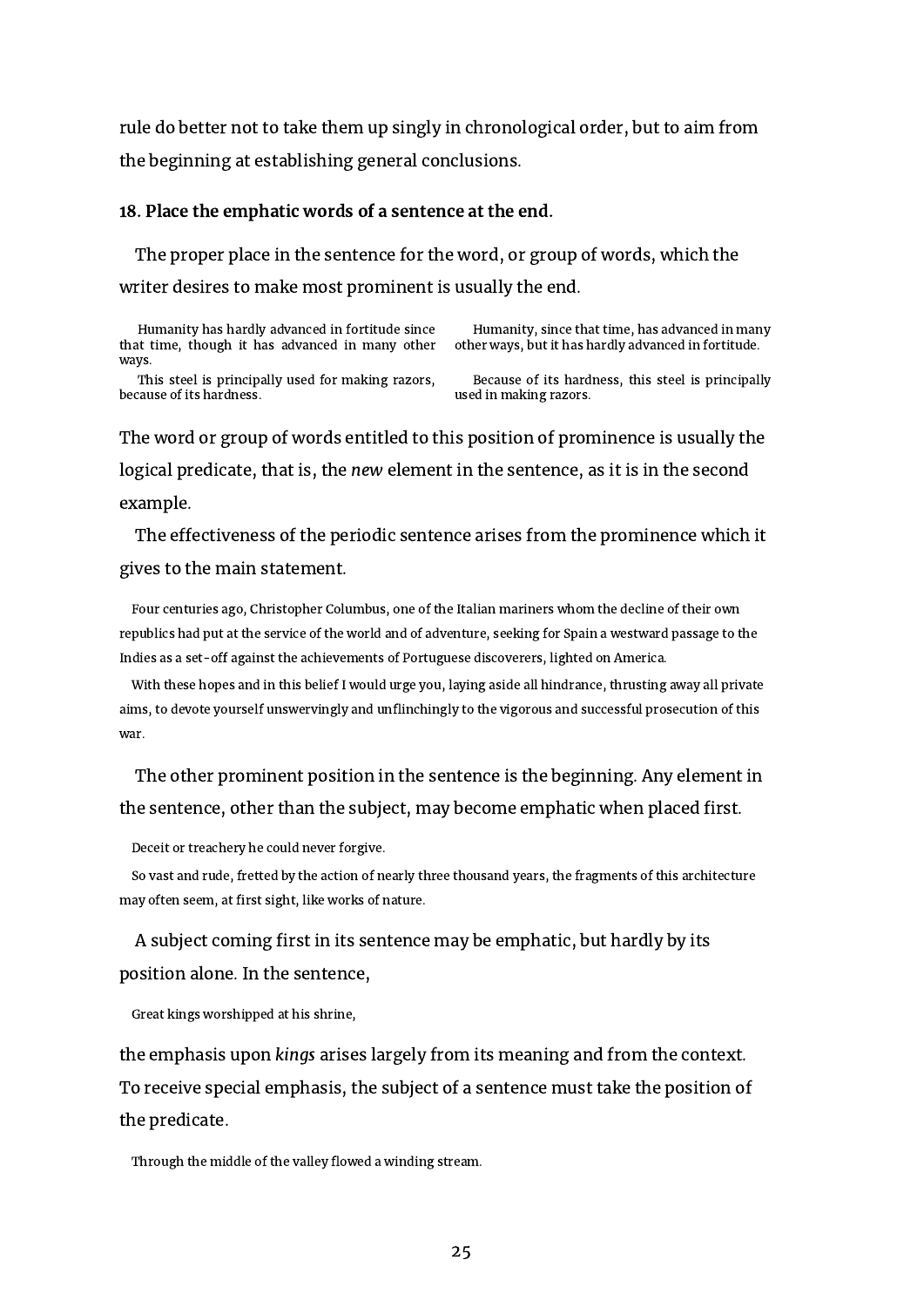The principle that the proper place for what is to be made most prominent is the end applies equally to the words of a sentence, to the sentences of a paragraph, and to the paragraphs of a composition.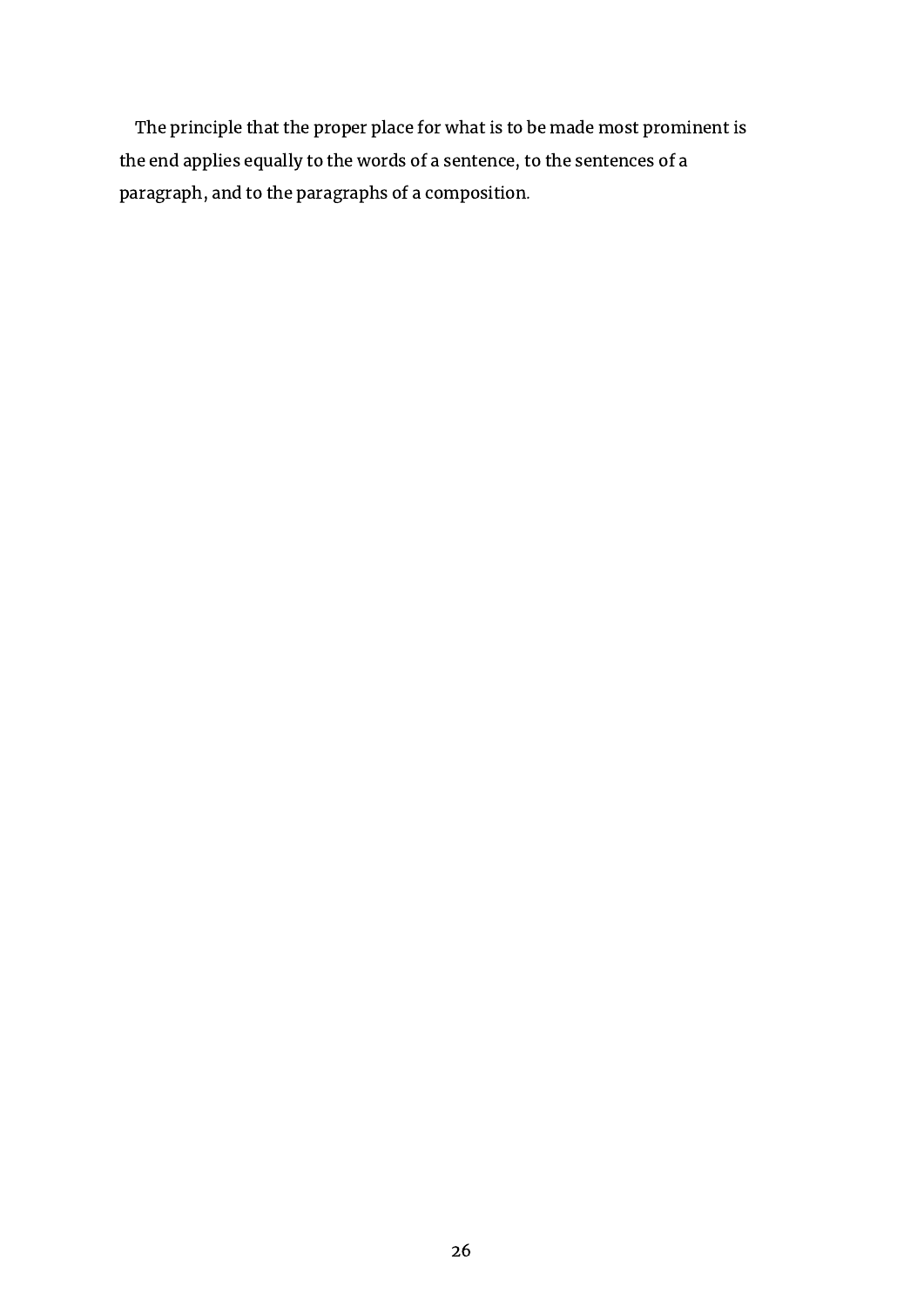## <span id="page-27-0"></span>IV. A FEW MATTERS OF FORM

Headings. Leave a blank line, or its equivalent in space, after the title or heading of a manuscript. On succeeding pages, if using ruled paper, begin on the first line.

Numerals. Do not spell out dates or other serial numbers. Write them in figures or in Roman notation, as may be appropriate.

August 9, 1918 (9 August 1918) Rule 3 Chapter XII 352nd Infantry

Parentheses. A sentence containing an expression in parenthesis is punctuated, outside of the marks of parenthesis, exactly as if the expression in parenthesis were absent. The expression within is punctuated as if it stood by itself, except that the final stop is omitted unless it is a question mark or an exclamation point.

I went to his house yesterday (my third attempt to see him), but he had left town. He declares (and why should we doubt his good faith?) that he is now certain of success.

(When a wholly detached expression or sentence is parenthesized, the final stop comes before the last mark of parenthesis.)

Quotations. Formal quotations, cited as documentary evidence, are introduced by a colon and enclosed in quotation marks.

The provision of the Constitution is: "No tax or duty shall be laid on articles exported from any state."

Quotations grammatically in apposition or the direct objects of verbs are preceded by a comma and enclosed in quotation marks.

I recall the maxim of La Rochefoucauld, "Gratitude is a lively sense of benefits to come." Aristotle says, "Art is an imitation of nature."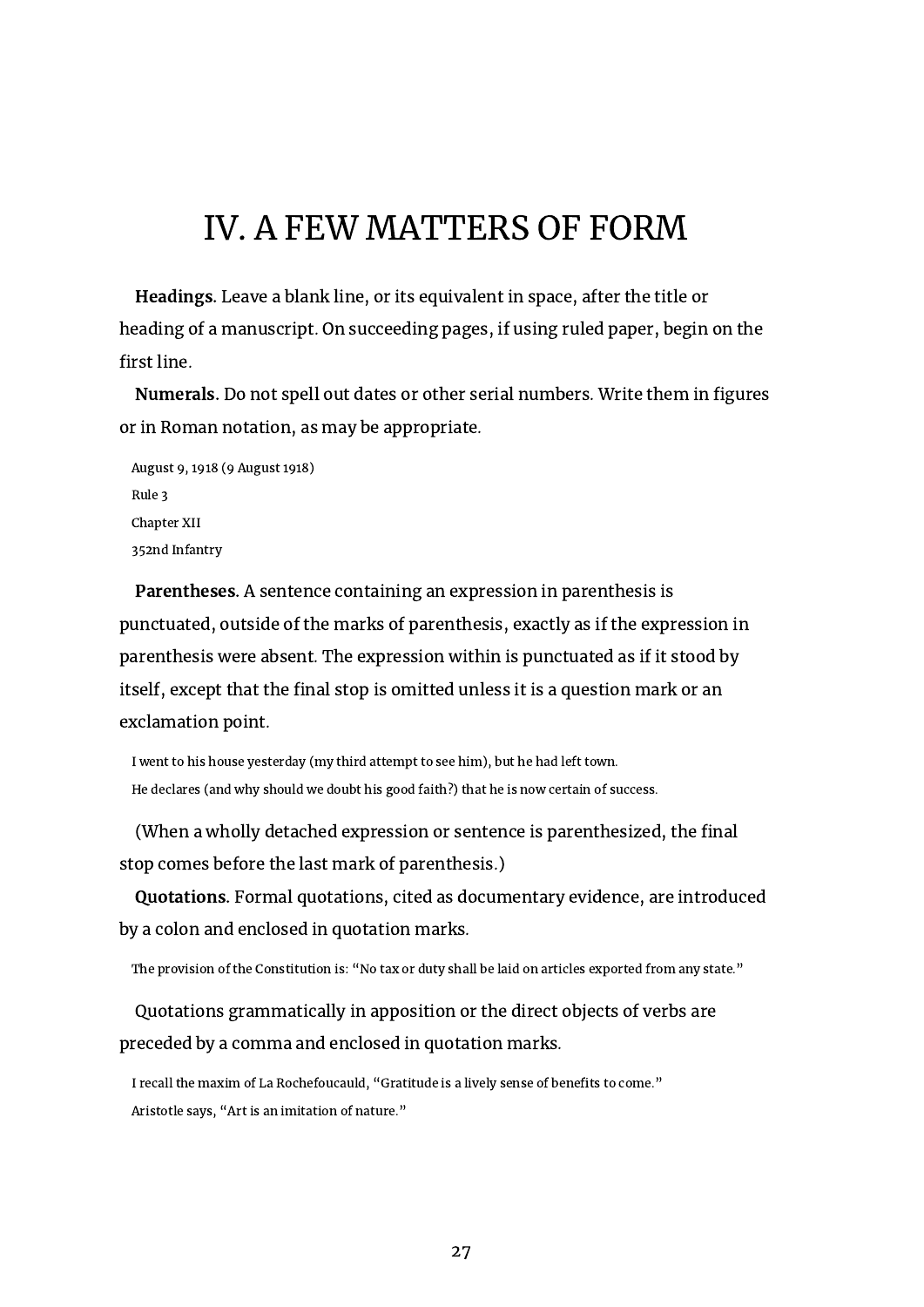Quotations of an entire line, or more, of verse, are begun on a fresh line and centered, but need not be enclosed in quotation marks.

Wordsworth's enthusiasm for the Revolution was at first unbounded:

Bliss was it in that dawn to be alive, But to be young was very heaven!

Quotations introduced by that are regarded as in indirect discourse and not enclosed in quotation marks.

Keats declares that beauty is truth, truth beauty.

Proverbial expressions and familiar phrases of literary origin require no quotation marks.

These are the times that try men's souls. He lives far from the madding crowd.

The same is true of colloquialisms and slang.

References. In scholarly work requiring exact references, abbreviate titles that occur frequently, giving the full forms in an alphabetical list at the end. As a general practice, give the references in parenthesis or in footnotes, not in the body of the sentence. Omit the words act, scene, line, book, volume, page, except when referring by only one of them. Punctuate as indicated below.

```
In the second scene of the third act In III.ii (still better, simply insert III.ii in
                                  parenthesis at the proper place in the sentence)
```
After the killing of Polonius, Hamlet is placed under guard (IV.ii. 14).

```
2 Samuel i:17–27
```
Othello II.iii. 264–267, III.iii. 155–161.

Syllabication. If there is room at the end of a line for one or more syllables of a word, but not for the whole word, divide the word, unless this involves cutting off only a single letter, or cutting off only two letters of a long word. No hard and fast rule for all words can be laid down. The principles most frequently applicable are:

(a) Divide the word according to its formation:

know-ledge (not knowl-edge); Shake-speare (not Shakes-peare); de-scribe (not des-cribe); atmosphere (not atmos-phere);

(b) Divide "on the vowel:"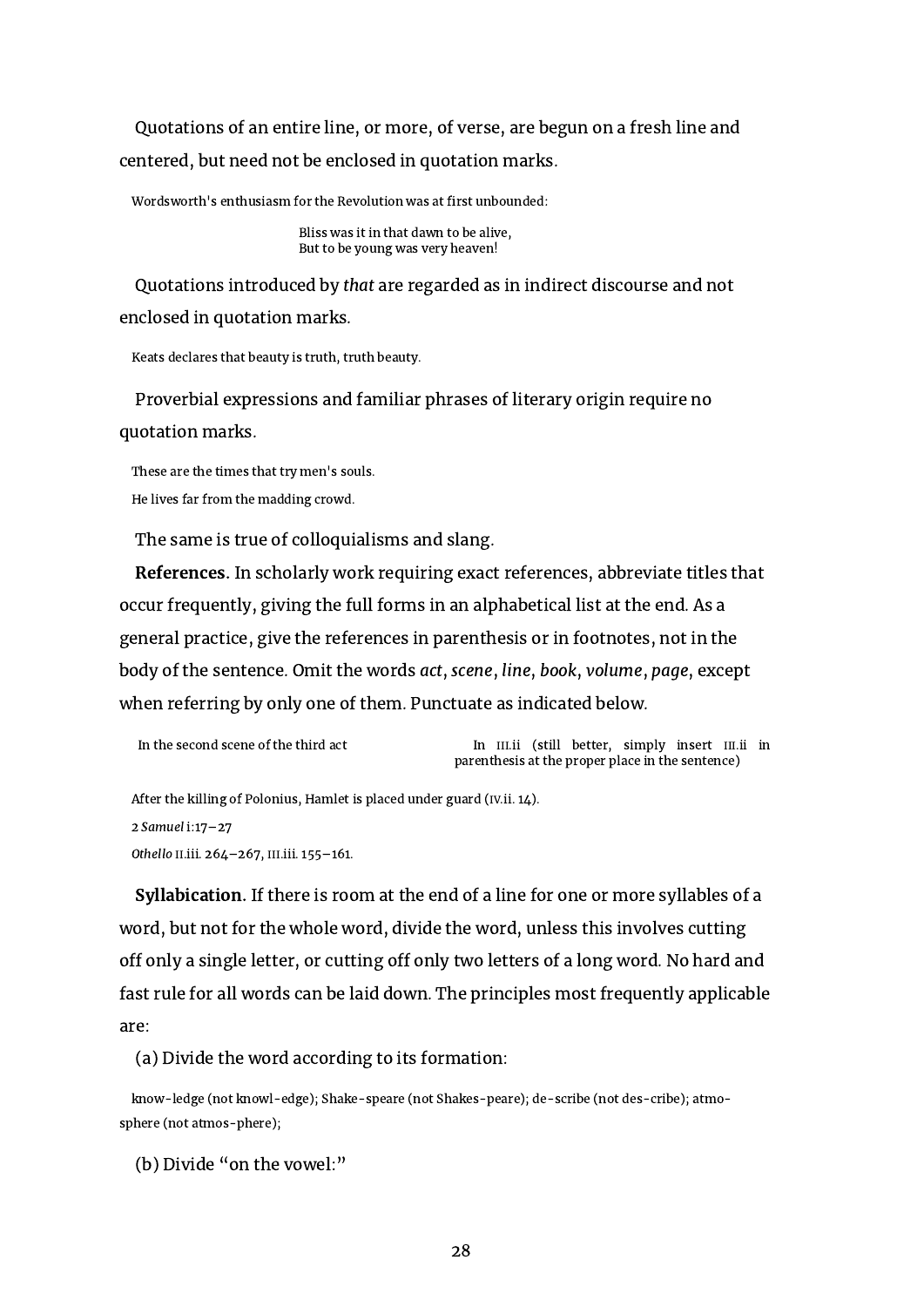edi-ble (not ed-ible); propo-sition; ordi-nary; espe-cial; reli-gious; oppo-nents; regu-lar; classi-fi-cation (three divisions allowable); deco-rative; presi-dent;

### (c) Divide between double letters, unless they come at the end of the simple form of the word:

Apen-nines; Cincin-nati; refer-ring; but tell-ing.

#### (d) Do not divide before final  $-e$ d if the  $e$  is silent:

treat-ed (but not roam-ed or nam-ed).

#### The treatment of consonants in combination is best shown from examples:

for-tune; pic-ture; sin-gle; presump-tuous; illus-tration; sub-stan-tial (either division); indus-try; instruc-tion; sug-ges-tion; incen-diary.

The student will do well to examine the syllable-division in a number of pages of any carefully printed book.

Titles. For the titles of literary works, scholarly usage prefers italics with capitalized initials. The usage of editors and publishers varies, some using italics with capitalized initials, others using Roman with capitalized initials and with or without quotation marks. Use italics (indicated in manuscript by underscoring), except in writing for a periodical that follows a different practice. Omit initial A or The from titles when you place the possessive before them.

The Iliad; the Odyssey; As You Like It; To a Skylark; The Newcomes; A Tale of Two Cities; Dickens's Tale of Two Cities.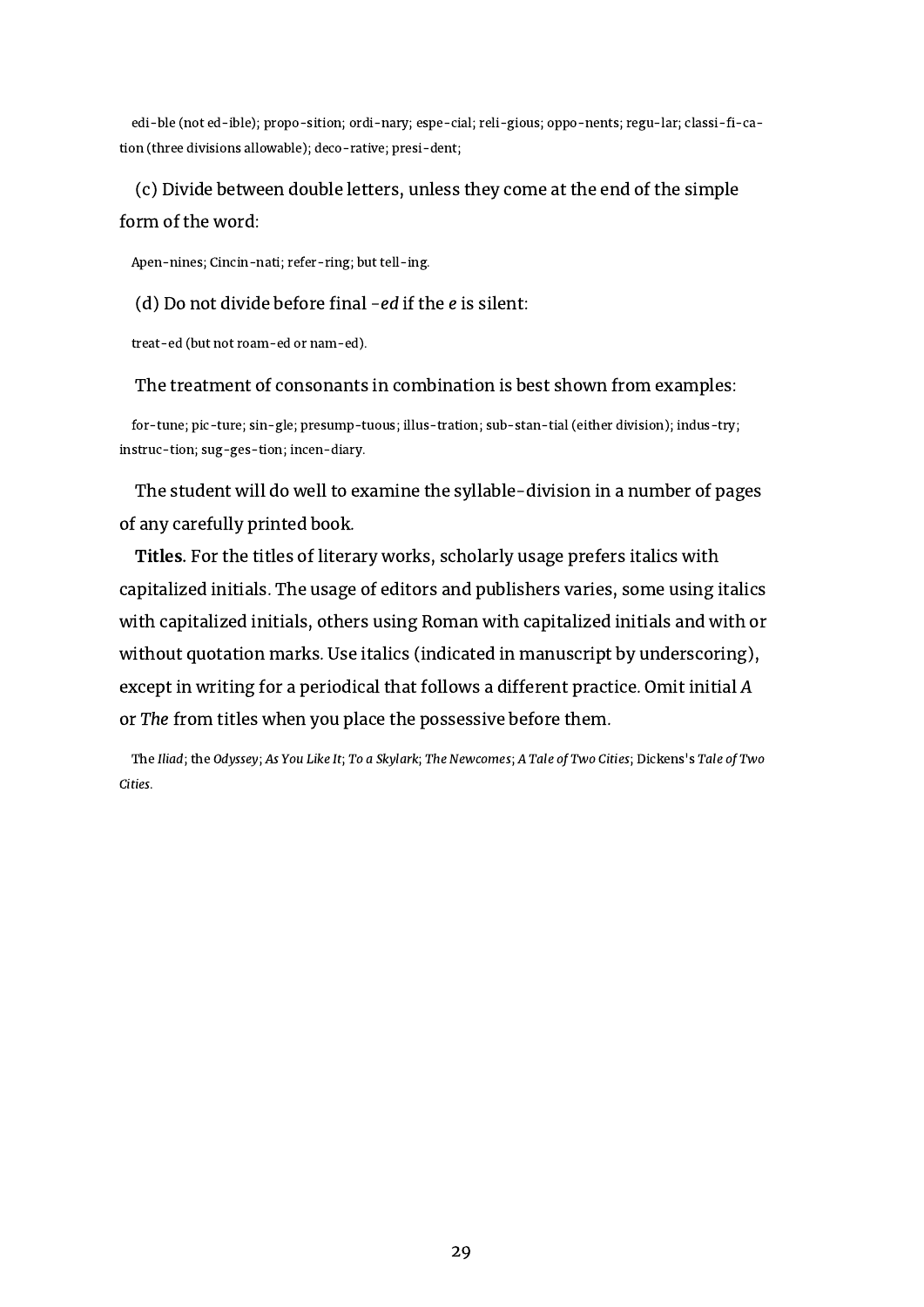## <span id="page-30-0"></span>V. WORDS AND EXPRESSIONS COMMONLY MISUSED

(Some of the forms here listed, as like I did, are downright bad English; others, as the split infinitive, have their defenders, but are in such general disfavor that it is at least inadvisable to use them; still others, as case, factor, feature, interesting, one of the most, are good in their place, but are constantly obtruding themselves into places where they have no right to be. If the writer will make it his purpose from the beginning to express accurately his own individual thought, and will refuse to be satisfied with a ready-made formula that saves him the trouble of doing so, this last set of expressions will cause him little trouble. But if he finds that in a moment of inadvertence he has used one of them, his proper course will probably be not to patch up the sentence by substituting one word or set of words for another, but to recast it completely, as illustrated in a number of examples below and in others under Rules [12](#page-18-0) and [13](#page-19-0).)

All right. Idiomatic in familiar speech as a detached phrase in the sense, "Agreed," or "Go ahead." In other uses better avoided. Always written as two words.

As good or better than. Expressions of this type should be corrected by rearranging the sentence.

My opinion is as good or better than his. My opinion is as good as his, or better (if not better).

As to whether. Whether is sufficient; see under [Rule](#page-19-0) 13.

Bid. Takes the infinitive without to. The past tense in the sense, "ordered," is bade.

<span id="page-30-1"></span>But. Unnecessary after doubt and help.

I have no doubt but that I have no doubt that He could not help see but that He could not help seeing that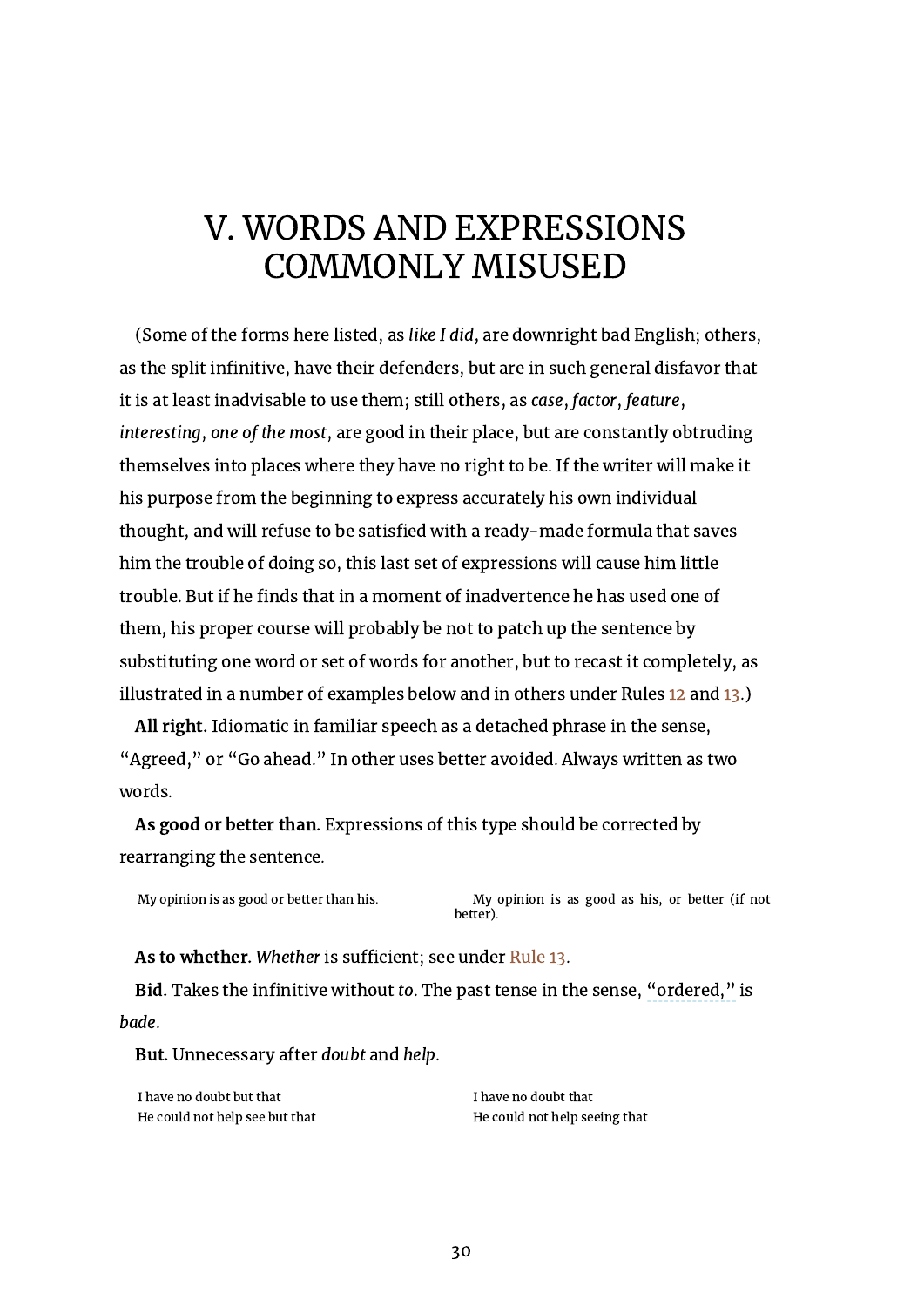The too frequent use of but as a conjunction leads to the fault discussed under [Rule](#page-20-0) 14. A loose sentence formed with but can always be converted into a periodic sentence formed with although, as illustrated under [Rule](#page-7-0) 4.

Particularly awkward is the following of one but by another, making a contrast to a contrast or a reservation to a reservation. This is easily corrected by rearrangement.

America had vast resources, but she seemed almost wholly unprepared for war. But within a year she had created an army of four million men.

America seemed almost wholly unprepared for war, but she had vast resources. Within a year she had created an army of four million men.

Can. Means am (is, are) able. Not to be used as a substitute for may.

<span id="page-31-0"></span>Case. The Concise Oxford Dictionary begins its definition of this word: "instance of a thing's occurring; usual state of affairs." In these two senses, the word is usually unnecessary.

In many cases, the rooms were poorly ventilated. Many of the rooms were poorly ventilated. It has rarely been the case that any mistake has been made.

Few mistakes have been made.

See Wood, Suggestions to Authors, pp. 68–71, and Quiller-Couch, The Art of Writing, pp. 103–106.

Certainly. Used indiscriminately by some writers, much as others use very, to intensify any and every statement. A mannerism of this kind, bad in speech, is even worse in writing.

<span id="page-31-1"></span>Character. Often simply redundant, used from a mere habit of wordiness.

Acts of a hostile character **Hostile acts** 

Claim, vb. With object-noun, means lay claim to. May be used with a dependent clause if this sense is clearly involved: "He claimed that he was the sole surviving heir." (But even here, "claimed to be" would be better.) Not to be used as a substitute for declare, maintain, or charge.

Clever. This word has been greatly overused; it is best restricted to ingenuity displayed in small matters.

Compare. To compare to is to point out or imply resemblances, between objects regarded as essentially of different order; to compare with is mainly to point out differences, between objects regarded as essentially of the same order. Thus life has been compared to a pilgrimage, to a drama, to a battle; Congress may be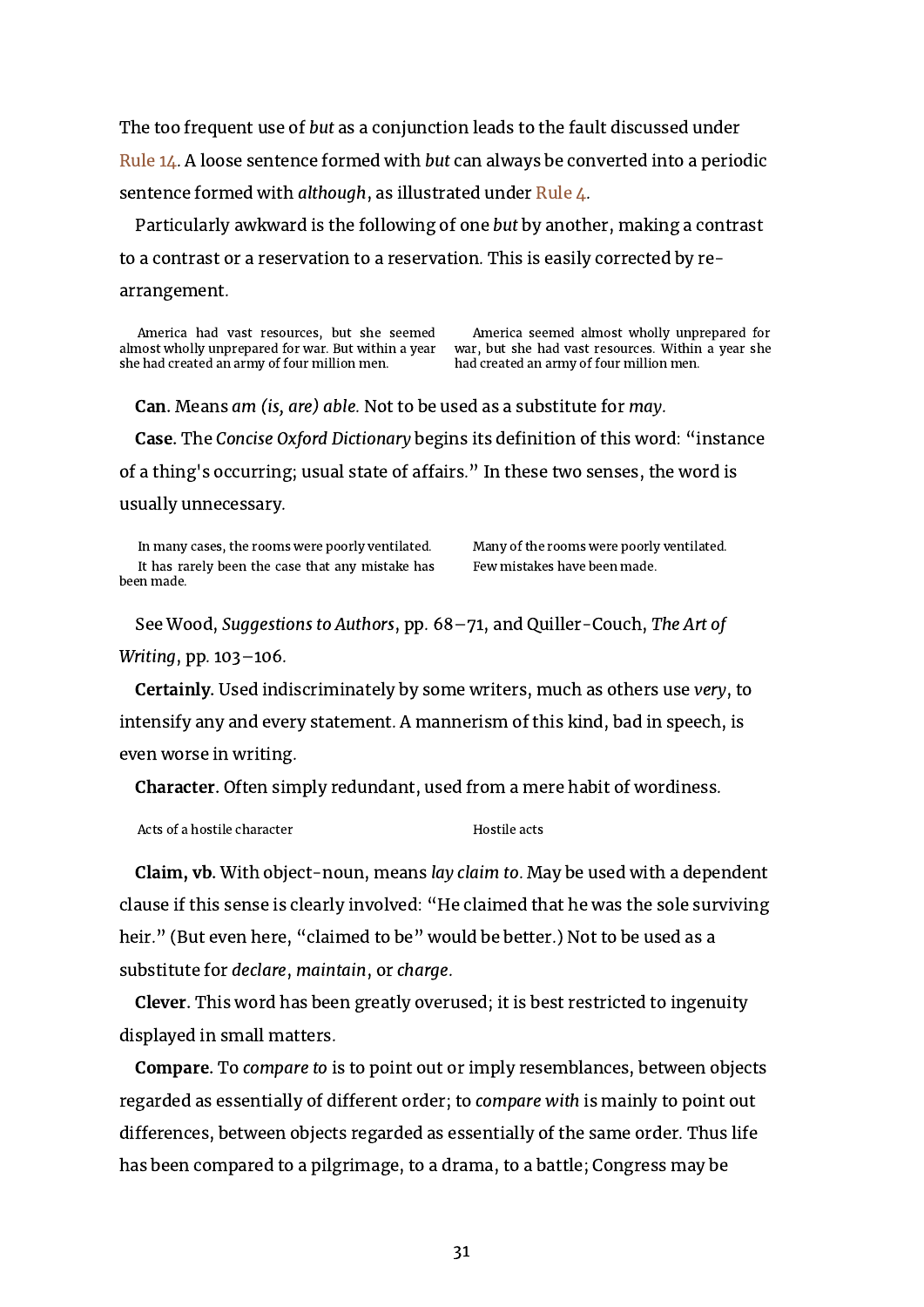compared with the British Parliament. Paris has been compared to ancient Athens; it may be compared with modern London.

Consider. Not followed by as when it means "believe to be." "I consider him thoroughly competent." Compare, "The lecturer considered Cromwell first as soldier and second as administrator," where "considered" means "examined" or "discussed."

Data. A plural, like phenomena and strata.

These data were tabulated.

Dependable. A needless substitute for reliable, trustworthy.

Different than. Not permissible. Substitute different from, other than, or unlike. Divided into. Not to be misused for composed of. The line is sometimes difficult to draw; doubtless plays are divided into acts, but poems are composed of stanzas.

Don't. Contraction of do not. The contraction of does not is doesn't.

Due to. Incorrectly used for through, because of, or owing to, in adverbial phrases: "He lost the first game, due to carelessness." In correct use related as predicate or as modifier to a particular noun: "This invention is due to Edison;" "losses due to preventable fires."

Folk. A collective noun, equivalent to people. Use the singular form only.

Effect. As noun, means result; as verb, means to bring about, accomplish (not to be confused with *affect*, which means "to influence").

As noun, often loosely used in perfunctory writing about fashions, music, painting, and other arts: "an Oriental effect;" "effects in pale green;" "very delicate effects;" "broad effects;" "subtle effects;" "a charming effect was produced by." The writer who has a definite meaning to express will not take refuge in such vagueness.

Etc. Equivalent to and the rest, and so forth, and hence not to be used if one of these would be insufficient, that is, if the reader would be left in doubt as to any important particulars. Least open to objection when it represents the last terms of a list already given in full, or immaterial words at the end of a quotation.

At the end of a list introduced by such as, for example, or any similar expression, etc. is incorrect.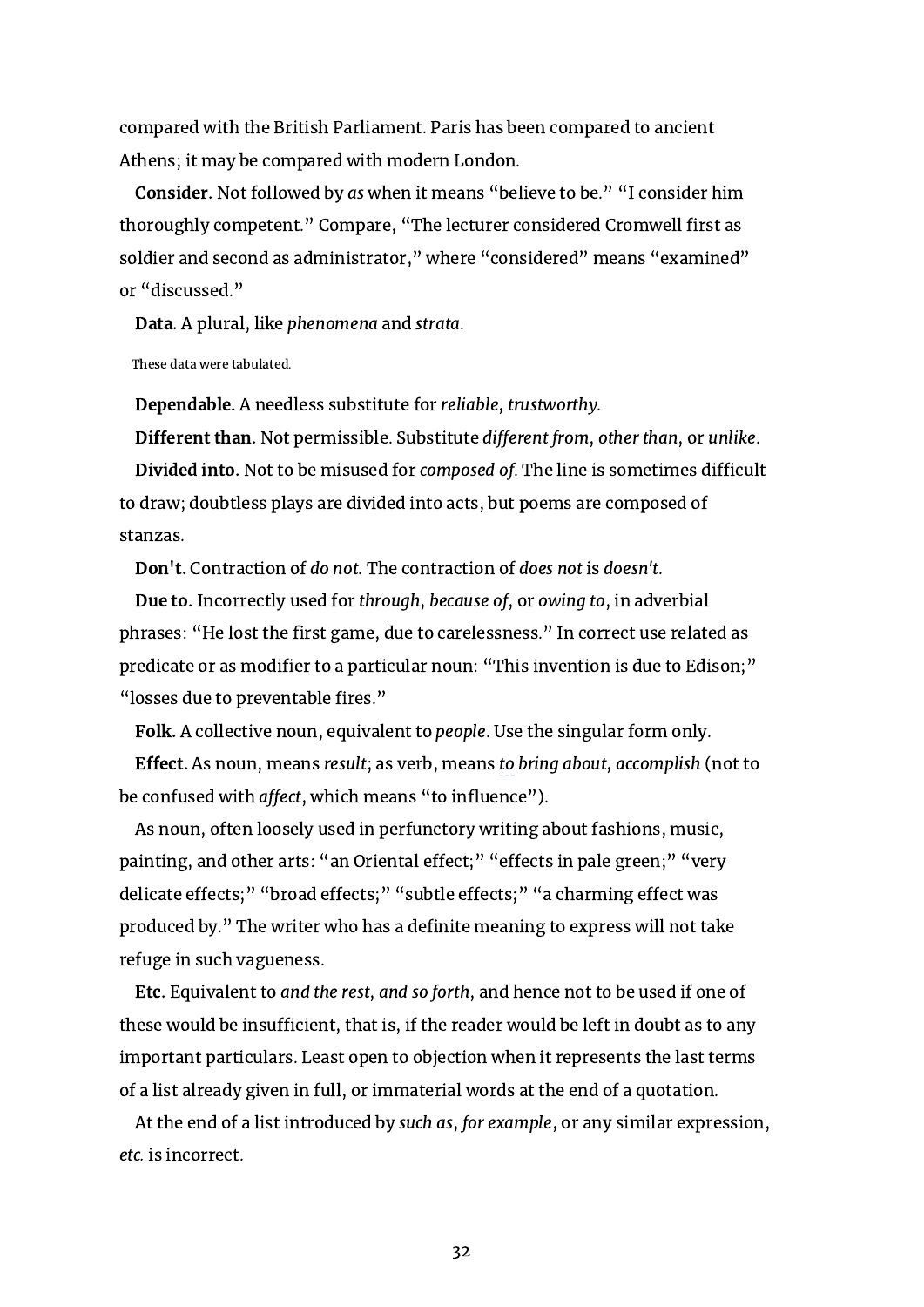Fact. Use this word only of matters of a kind capable of direct verification, not of matters of judgment. That a particular event happened on a given date, that lead melts at a certain temperature, are facts. But such conclusions as that Napoleon was the greatest of modern generals, or that the climate of California is delightful, however incontestable they may be, are not properly facts.

On the formula the fact that, see under [Rule](#page-19-0) 13.

Factor. A hackneyed word; the expressions of which it forms part can usually be replaced by something more direct and idiomatic.

His superior training was the great factor in his winning the match.

Heavy artillery has become an increasingly important factor in deciding battles.

He won the match by being better trained.

Heavy artillery has played a constantly larger part in deciding battles.

Feature. Another hackneyed word; like factor it usually adds nothing to the sentence in which it occurs.

A feature of the entertainment especially worthy of mention was the singing of Miss A.

(Better use the same number of words to tell what Miss A. sang, or if the programme has already been given, to tell how she sang.)

As a verb, in the advertising sense of offer as a special attraction, to be avoided.

Fix. Colloquial in America for arrange, prepare, mend. In writing restrict it to its

literary senses, fasten, make firm or immovable, etc.

Get. The colloquial have got for have should not be used in writing. The

preferable form of the participle is got.

He is a man who. A common type of redundant expression; see [Rule](#page-19-0) 13.

He is a man who is very ambitious. He is very ambitious.

Spain is a country which I have always wanted to visit.

I have always wanted to visit Spain.

#### Help. See under [But.](#page-30-1)

However. In the meaning nevertheless, not to come first in its sentence or

clause.

The roads were almost impassable. However, we at last succeeded in reaching camp.

The roads were almost impassable. At last, however, we succeeded in reaching camp.

When however comes first, it means in whatever way or to whatever extent.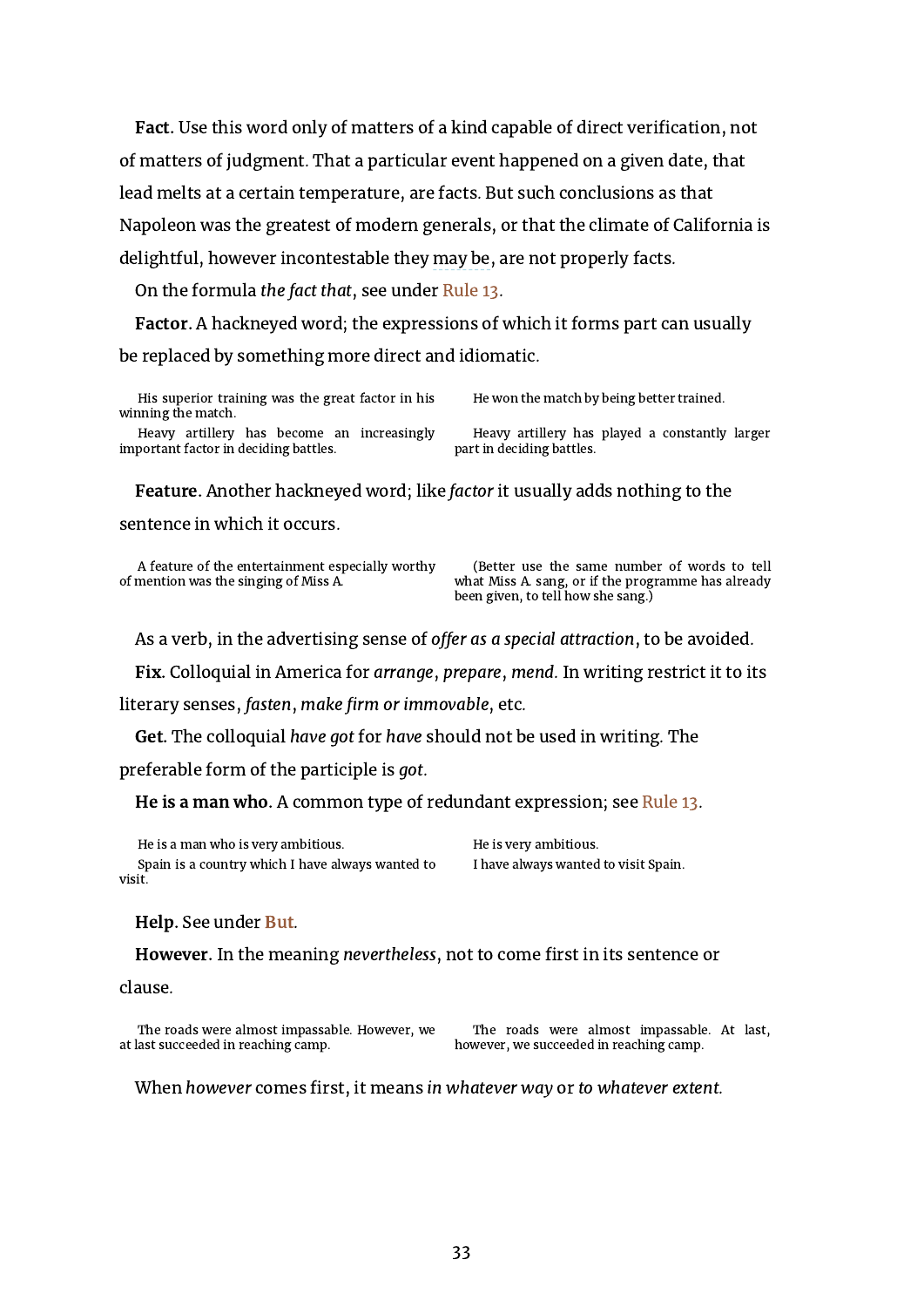However you advise him, he will probably do as he thinks best.

However discouraging the prospect, he never lost heart.

## Interesting. Avoid this word as a perfunctory means of introduction. Instead of announcing that what you are about to tell is interesting, make it so.

An interesting story is told of (Tell the story without preamble.) In connection with the anticipated visit of Mr. B. to America, it is interesting to recall that he

Mr. B., who it is expected will soon visit America

<span id="page-34-0"></span>Kind of. Not to be used as a substitute for rather (before adjectives and verbs), or except in familiar style, for something like (before nouns). Restrict it to its literal sense: "Amber is a kind of fossil resin;" "I dislike that kind of notoriety." The same holds true of sort of.

Less. Should not be misused for fewer.

He had fewer men than in the previous campaign

Less refers to quantity, fewer to number. "His troubles are less than mine" means "His troubles are not so great as mine." "His troubles are fewer than mine" means "His troubles are not so numerous as mine." It is, however, correct to say, "The signers of the petition were less than a hundred," where the round number a hundred is something like a collective noun, and less is thought of as meaning a less quantity or amount.

Like. Not to be misused for as. Like governs nouns and pronouns; before phrases and clauses the equivalent word is as.

| We spent the evening like in the old days. | We spent the evening as in the old days. |
|--------------------------------------------|------------------------------------------|
| He thought like I did.                     | He thought as I did (like me).           |

Line, along these lines. Line in the sense of course of procedure, conduct, thought, is allowable, but has been so much overworked, particularly in the phrase along these lines, that a writer who aims at freshness or originality had better discard it entirely.

| Mr. B. also spoke along the same lines.             |  |
|-----------------------------------------------------|--|
| He is studying along the line of French literature. |  |

Mr. B. also spoke, to the same effect. He is studying French literature.

Literal, literally. Often incorrectly used in support of exaggeration or violent metaphor.

| A literal flood of abuse. | A flood of abuse. |
|---------------------------|-------------------|
|                           |                   |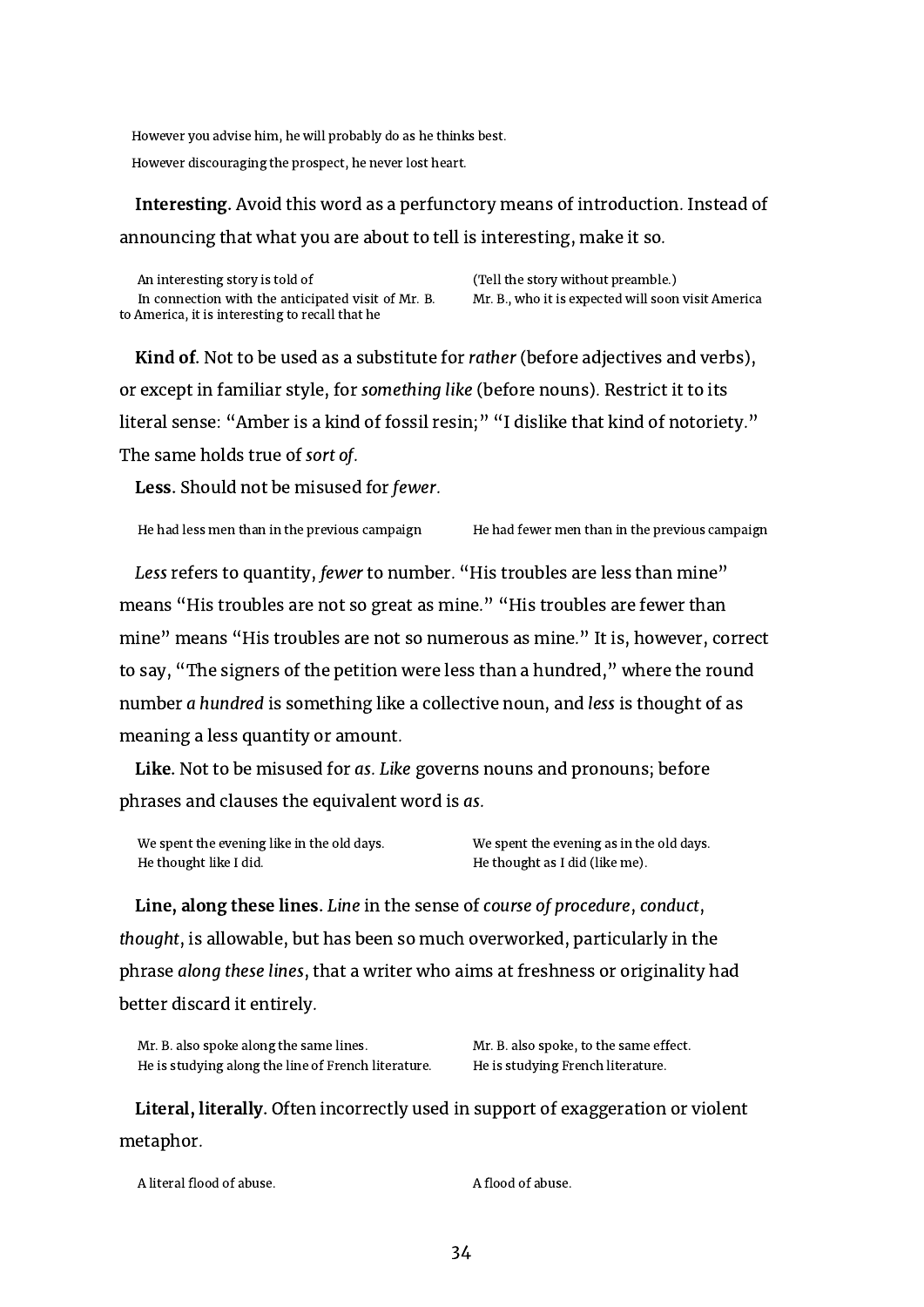Lose out. Meant to be more emphatic than lose, but actually less so, because of its commonness. The same holds true of try out, win out, sign up, register up. With a number of verbs, out and up form idiomatic combinations: find out, run out, turn out, cheer up, dry up, make up, and others, each distinguishable in meaning from the simple verb. Lose out is not.

Most. Not to be used for almost.

| Most everybody    | Almost everybody    |
|-------------------|---------------------|
| Most all the time | Almost all the time |

<span id="page-35-0"></span>Nature. Often simply redundant, used like *character*.

Acts of a hostile nature hostile acts

Often vaguely used in such expressions as a "lover of nature;" "poems about nature." Unless more specific statements follow, the reader cannot tell whether the poems have to do with natural scenery, rural life, the sunset, the untracked wilderness, or the habits of squirrels.

Near by. Adverbial phrase, not yet fully accepted as good English, though the analogy of close by and hard by seems to justify it. Near, or near at hand, is as good, if not better.

Not to be used as an adjective; use neighboring.

Oftentimes, ofttimes. Archaic forms, no longer in good use. The modern word is often.

One hundred and one. Retain the and in this and similar expressions, in accordance with the unvarying usage of English prose from Old English times.

One of the most. Avoid beginning essays or paragraphs with this formula, as, "One of the most interesting developments of modern science is, etc.;" "Switzerland is one of the most interesting countries of Europe." There is nothing wrong in this; it is simply threadbare and forcible-feeble.

A common blunder is to use a singular verb in a relative clause following this or a similar expression, when the relative is the subject.

One of the ablest men that has attacked this problem. One of the ablest men that have attacked this problem.

Participle for verbal noun.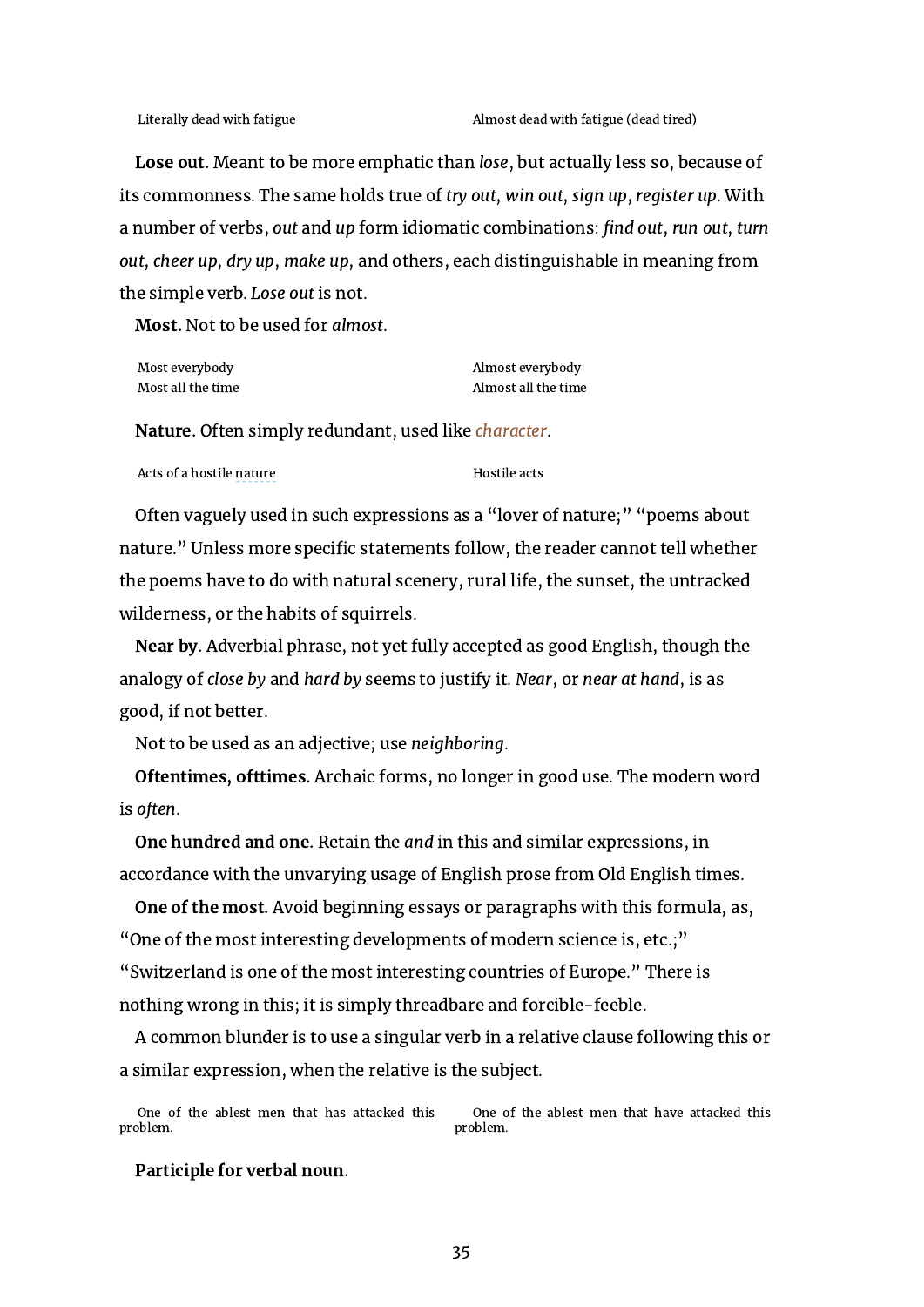In the left-hand column, asking and accepting are present participles; in the right-hand column, they are verbal nouns (gerunds). The construction shown in the left-hand column is occasionally found, and has its defenders. Yet it is easy to see that the second sentence has to do not with a prospect of the Senate, but with a prospect of accepting. In this example, at least, the construction is plainly illogical.

As the authors of The King's English point out, there are sentences apparently, but not really, of this type, in which the possessive is not called for.

I cannot imagine Lincoln refusing his assent to this measure.

In this sentence, what the writer cannot imagine is Lincoln himself, in the act of refusing his assent. Yet the meaning would be virtually the same, except for a slight loss of vividness, if he had written,

I cannot imagine Lincoln's refusing his assent to this measure.

By using the possessive, the writer will always be on the safe side.

In the examples above, the subject of the action is a single, unmodified term, immediately preceding the verbal noun, and the construction is as good as any that could be used. But in any sentence in which it is a mere clumsy substitute for something simpler, or in which the use of the possessive is awkward or impossible, should of course be recast.

In the event of a reconsideration of the whole matter's becoming necessary

There was great dissatisfaction with the decision of the arbitrators being favorable to the company.

If it should become necessary to reconsider the whole matter

There was great dissatisfaction that the arbitrators should have decided in favor of the company.

People. The people is a political term, not to be confused with the public. From the people comes political support or opposition; from the public comes artistic appreciation or commercial patronage.

Phase. Means a stage of transition or development: "the phases of the moon;" "the last phase." Not to be used for aspect or topic.

Another phase of the subject Another point (another question)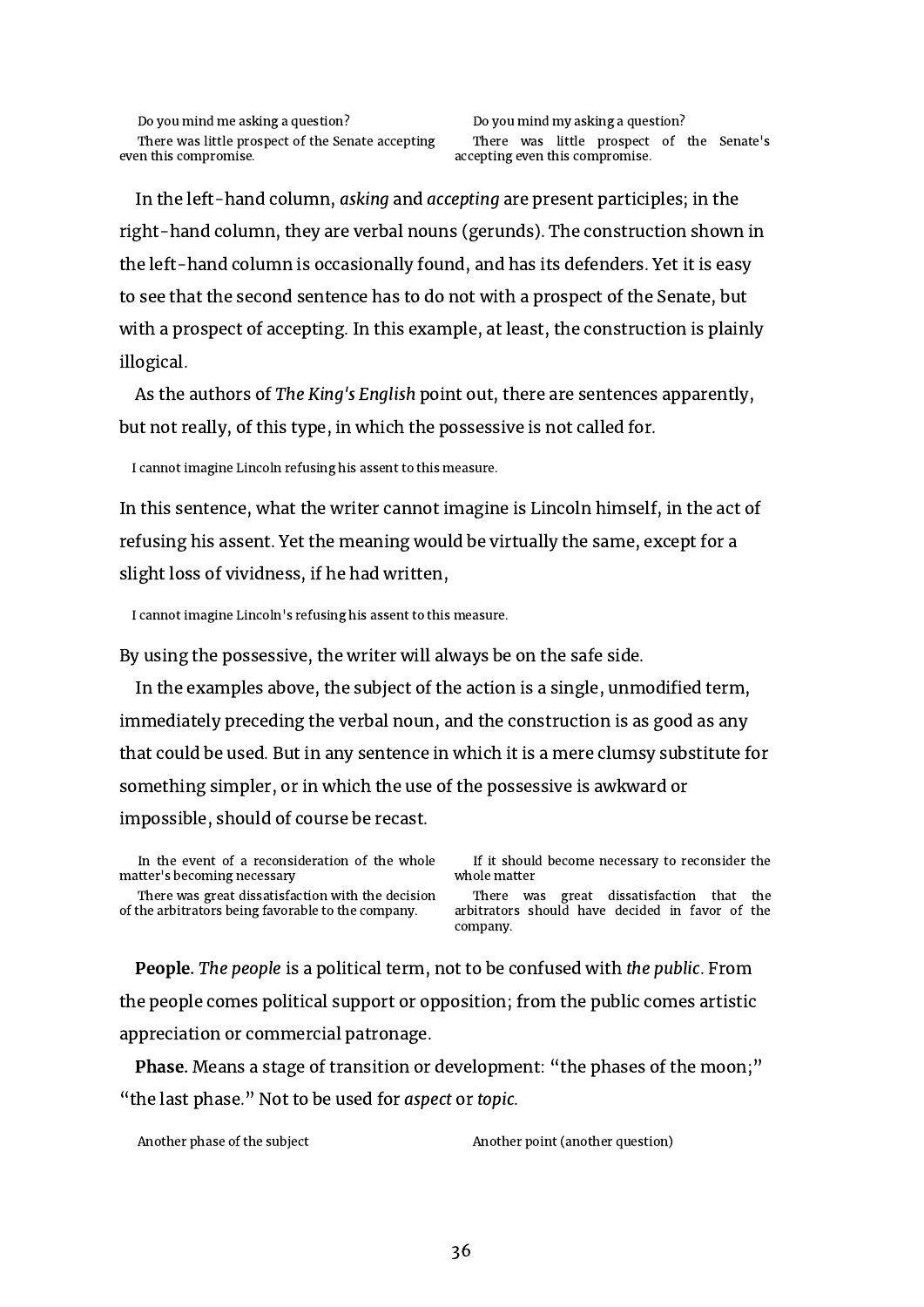#### Possess. Not to be used as a mere substitute for have or own.

He was the fortunate possessor of **He owned** 

He possessed great courage. He had great courage (was very brave).

Prove. The past participle is proved.

Respective, respectively. These words may usually be omitted with advantage.

Works of fiction are listed under the names of their respective authors.

The one mile and two mile runs were won by Jones and Cummings respectively.

Works of fiction are listed under the names of their authors.

The one mile and two mile runs were won by Jones and by Cummings.

In some kinds of formal writing, as geometrical proofs, it may be necessary to use respectively, but it should not appear in writing on ordinary subjects.

Shall, Will. The future tense requires shall for the first person, will for the

second and third. The formula to express the speaker's belief regarding his

future action or state is I shall; I will expresses his determination or his consent.

Should. See under [Would.](#page-39-0)

So. Avoid, in writing, the use of so as an intensifier: "so good;" "so warm;" "so delightful."

On the use of so to introduce clauses, see [Rule](#page-7-0)  $\mu$ .

Sort of. See under [Kind](#page-34-0) of.

Split Infinitive. There is precedent from the fourteenth century downward for interposing an adverb between to and the infinitive which it governs, but the construction is in disfavor and is avoided by nearly all careful writers.

To diligently inquire  $\qquad \qquad$  To inquire diligently

State. Not to be used as a mere substitute for say, remark. Restrict it to the sense of express fully or clearly, as, "He refused to state his objections."

Student Body. A needless and awkward expression meaning no more than the simple word students.

<span id="page-37-0"></span>

| A member of the student body<br>Popular with the student body | A student<br>Liked by the students           |
|---------------------------------------------------------------|----------------------------------------------|
| The student body passed resolutions.                          | The students passed resolutions.             |
| <b>System.</b> Frequently used without need.                  |                                              |
| Dayton has adopted the commission system of<br>government.    | Dayton has adopted government by commission. |
| The dormitory system                                          | Dormitories                                  |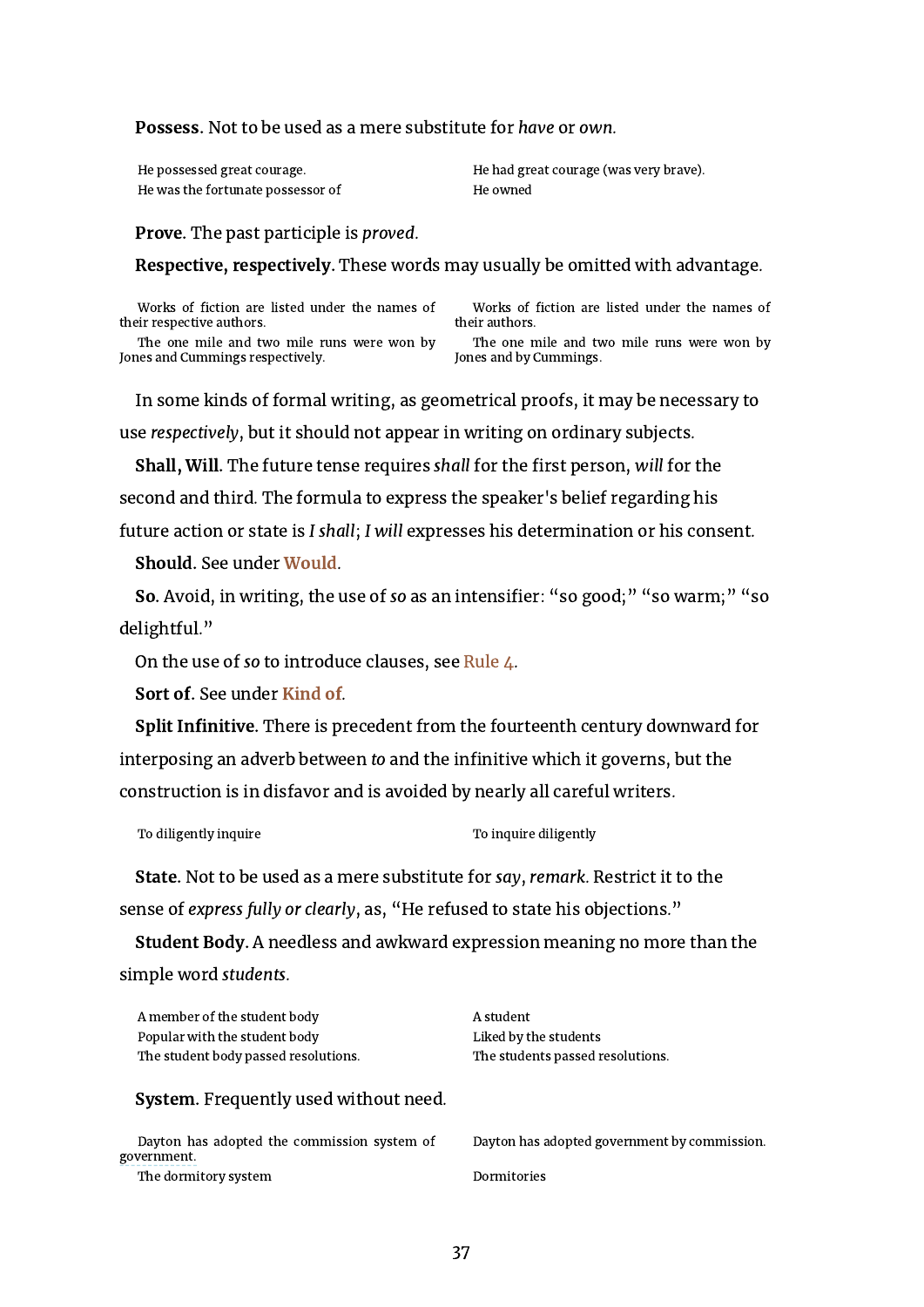Thanking You in Advance. This sounds as if the writer meant, "It will not be worth my while to write to you again." In making your request, write, "Will you please," or "I shall be obliged," and if anything further seems necessary write a letter of acknowledgment later.

They. A common inaccuracy is the use of the plural pronoun when the antecedent is a distributive expression such as each, each one, everybody, every one, many a man, which, though implying more than one person, requires the pronoun to be in the singular. Similar to this, but with even less justification, is the use of the plural pronoun with the antecedent anybody, any one, somebody, some one, the intention being either to avoid the awkward "he or she," or to avoid committing oneself to either. Some bashful speakers even say, "A friend of mine told me that they, etc."

Use he with all the above words, unless the antecedent is or must be feminine.

Very. Use this word sparingly. Where emphasis is necessary, use words strong in themselves.

Viewpoint. Write point of view, but do not misuse this, as many do, for view or opinion.

While. Avoid the indiscriminate use of this word for and, but, and although. Many writers use it frequently as a substitute for and or but, either from a mere desire to vary the connective, or from uncertainty which of the two connectives is the more appropriate. In this use it is best replaced by a semicolon.

The office and salesrooms are on the ground floor, while the rest of the building is devoted to manufacturing.

The office and salesrooms are on the ground floor; the rest of the building is devoted to manufacturing.

Its use as a virtual equivalent of although is allowable in sentences where this leads to no ambiguity or absurdity.

While I admire his energy, I wish it were employed in a better cause.

This is entirely correct, as shown by the paraphrase,

I admire his energy; at the same time I wish it were employed in a better cause.

#### Compare:

While the temperature reaches 90 or 95 degrees in the daytime, the nights are often chilly.

Although the temperature reaches 90 or 95 degrees in the daytime, the nights are often chilly.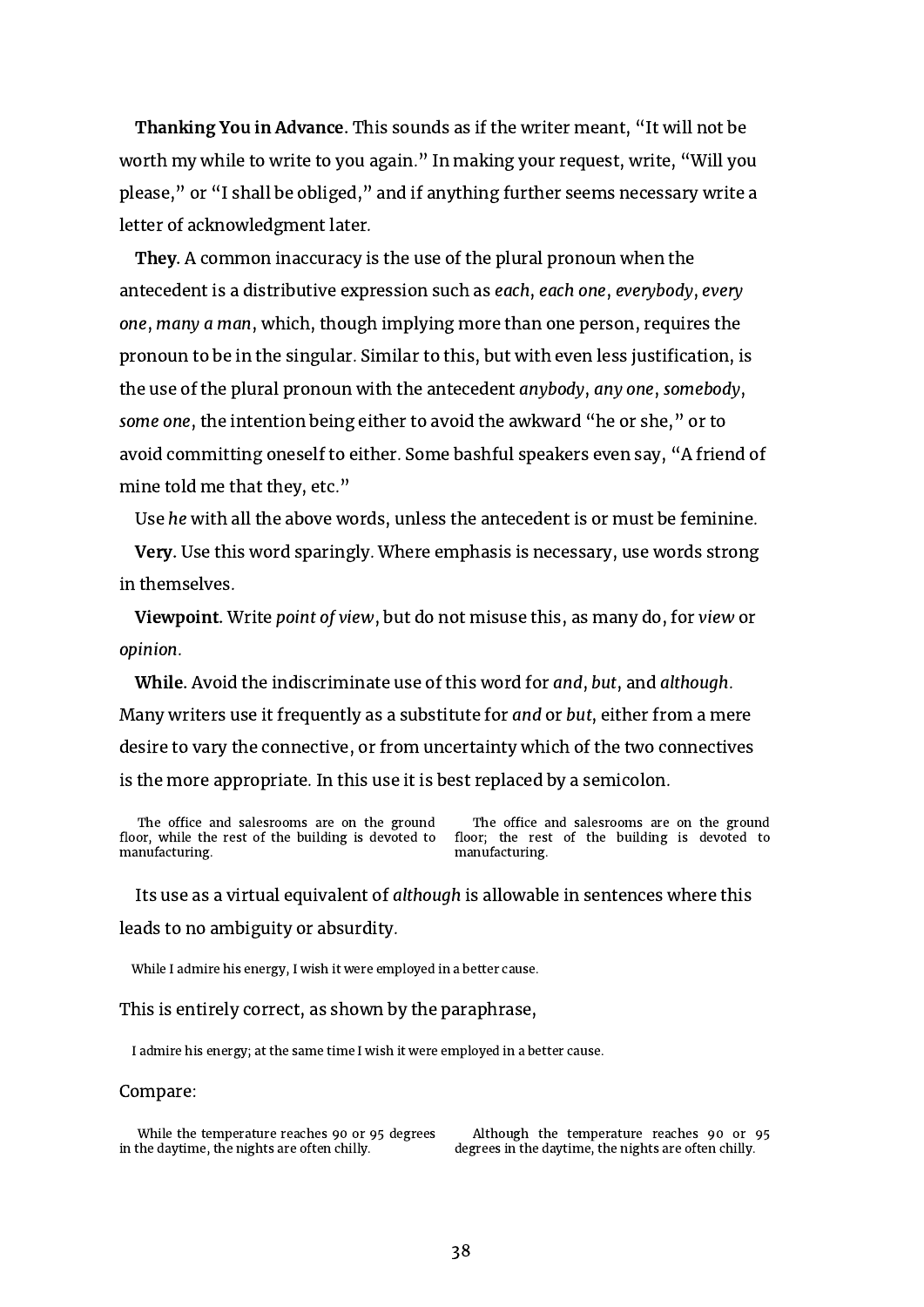The paraphrase,

The temperature reaches 90 or 95 degrees in the daytime; at the same time the nights are often chilly,

shows why the use of while is incorrect.

In general, the writer will do well to use while only with strict literalness, in the sense of during the time that.

Whom. Often incorrectly used for who before he said or similar expressions, when it is really the subject of a following verb.

|       | His brother, whom he said would send him the |  |  |  |  |
|-------|----------------------------------------------|--|--|--|--|
| money |                                              |  |  |  |  |
|       | The man whom he thought was his friend       |  |  |  |  |

His brother, who he said would send him the money

The man who (that) he thought was his friend (whom he thought his friend)

Worth while. Overworked as a term of vague approval and (with not) of disapproval. Strictly applicable only to actions: "Is it worth while to telegraph?"

His books are not worth while. His books are not worth reading (are not worth one's while to read; do not repay reading; are worthless).

<span id="page-39-0"></span>The use of worth while before a noun ("a worth while story") is indefensible. Would. A conditional statement in the first person requires should, not would.

I should not have succeeded without his help.

The equivalent of shall in indirect quotation after a verb in the past tense is should, not would.

He predicted that before long we should have a great surprise.

To express habitual or repeated action, the past tense, without would, is usually sufficient, and from its brevity, more emphatic.

Once a year he would visit the old mansion. Once a year he visited the old mansion.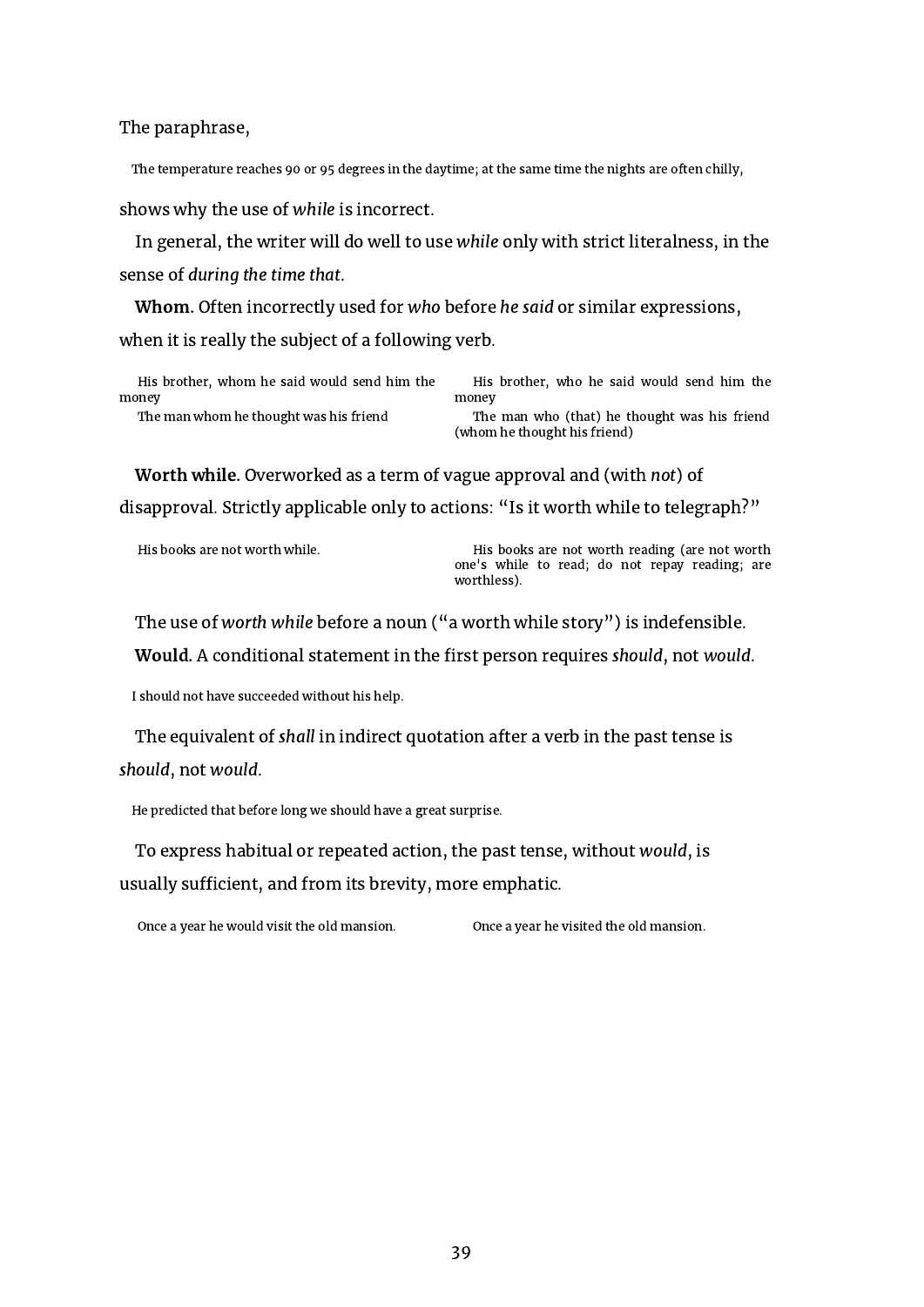## VI. SPELLING

<span id="page-40-0"></span>The spelling of English words is not fixed and invariable, nor does it depend on any other authority than general agreement. At the present day there is practically unanimous agreement as to the spelling of most words. In the list below, for example, rime for rhyme is the only allowable variation; all the other forms are co-extensive with the English language. At any given moment, however, a relatively small number of words may be spelled in more than one way. Gradually, as a rule, one of these forms comes to be generally preferred, and the less customary form comes to look obsolete and is discarded. From time to time new forms, mostly simplifications, are introduced by innovators, and either win their place or die of neglect.

The practical objection to unaccepted and over-simplified spellings is the disfavor with which they are received by the reader. They distract his attention and exhaust his patience. He reads the form though automatically, without thought of its needless complexity; he reads the abbreviation tho and mentally supplies the missing letters, at the cost of a fraction of his attention. The writer has defeated his own purpose.

#### WORDS OFTEN MISSPELLED

accidentally advice affect believe benefit challenge coarse course criticize deceive definite describe despise develop disappoint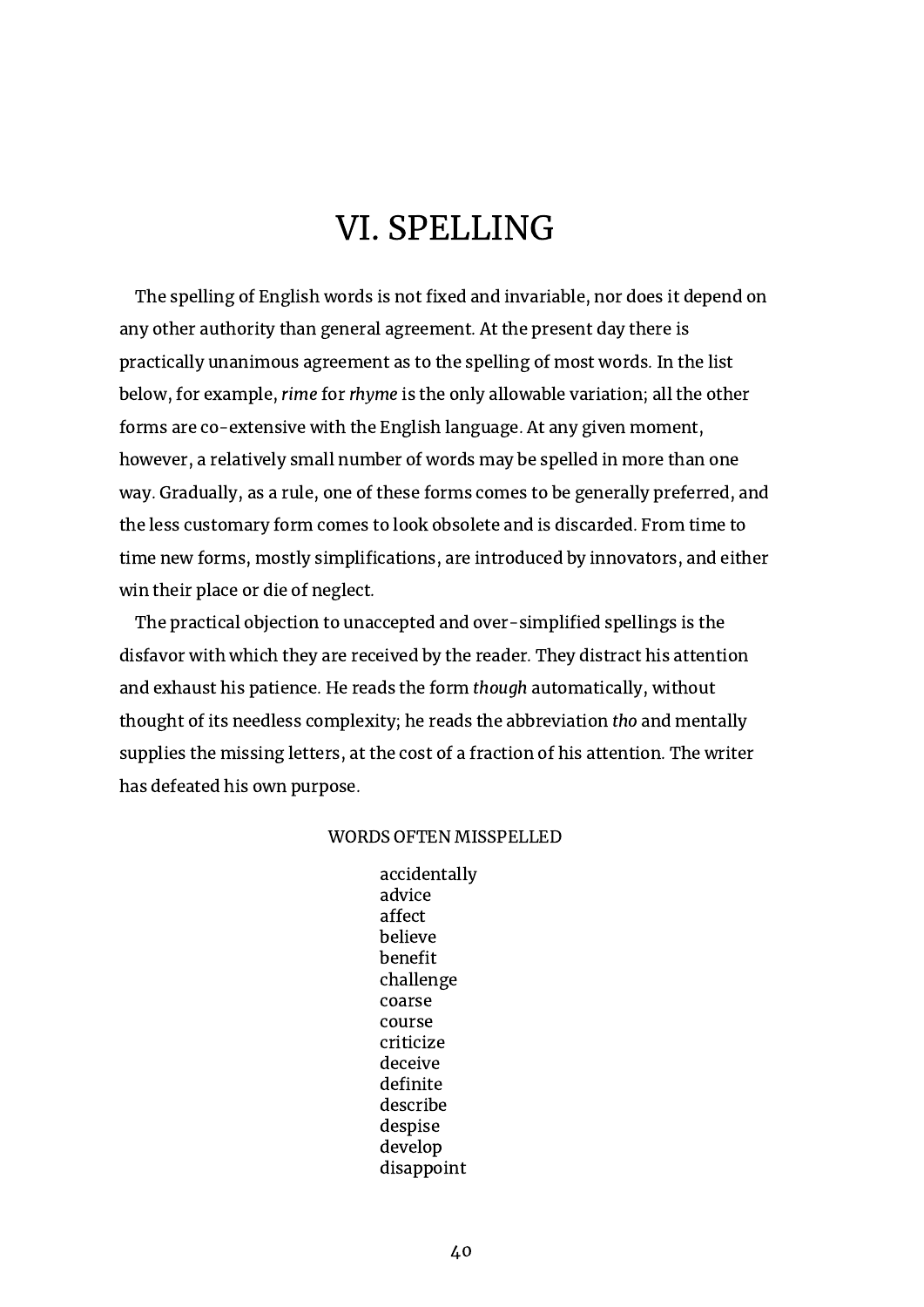dissipate duel ecstasy effect embarrass existence fascinate fiery formerly humorous hypocrisy immediately impostor incident incidentally latter led lose marriage mischief murmur necessary occurred opportunity parallel Philip playwright preceding prejudice principal principle privilege pursue repetition rhyme rhythm ridiculous sacrilegious seize separate shepherd siege similar simile too tragedy tries undoubtedly until villain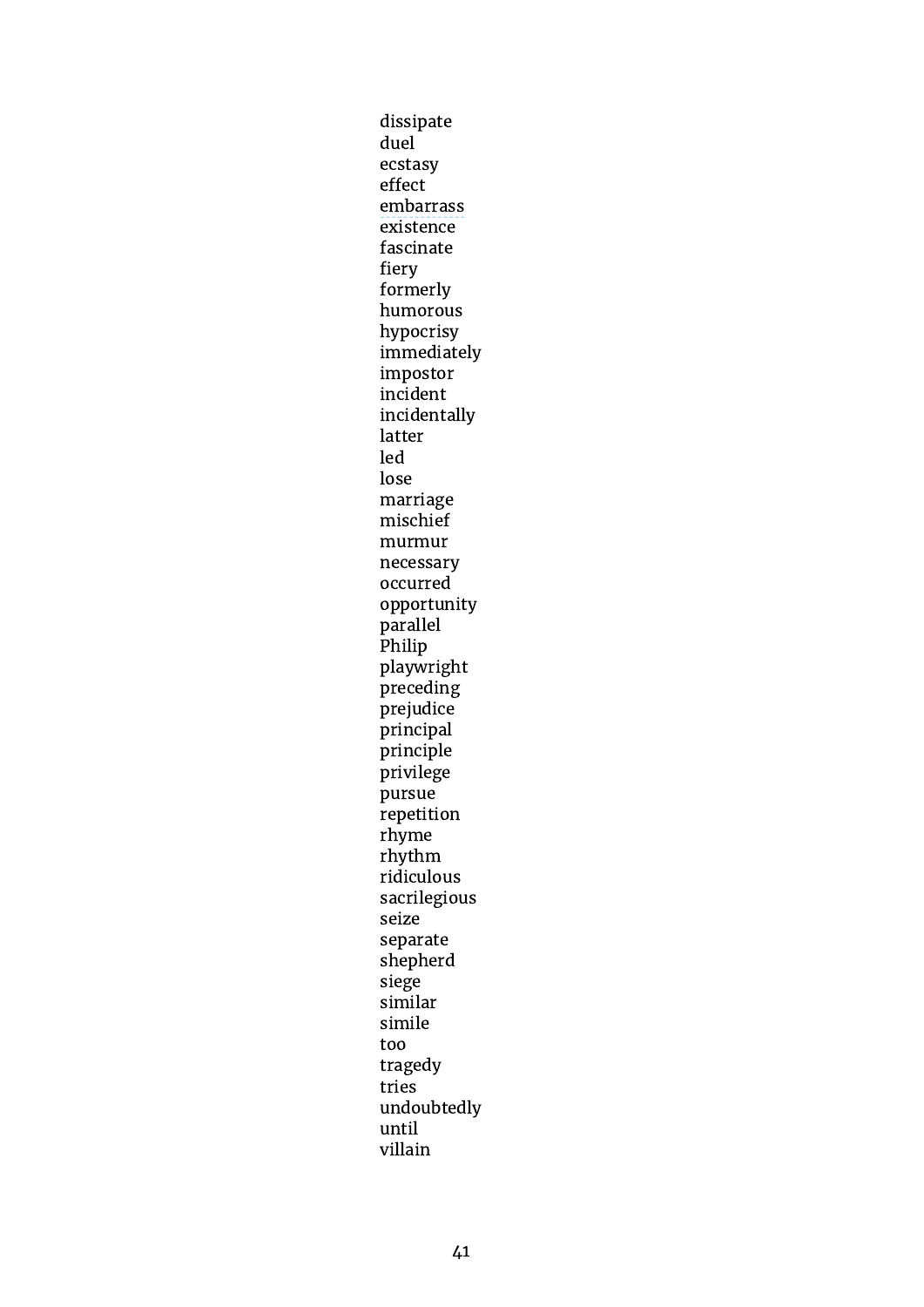Note that a single consonant (other than v) preceded by a stressed short vowel is doubled before -ed and -ing: planned, letting, beginning. (Coming is an exception.)

Write to-day, to-night, to-morrow (but not together) with a hyphen.

Write any one, every one, some one, some time (except in the sense of formerly) as two words.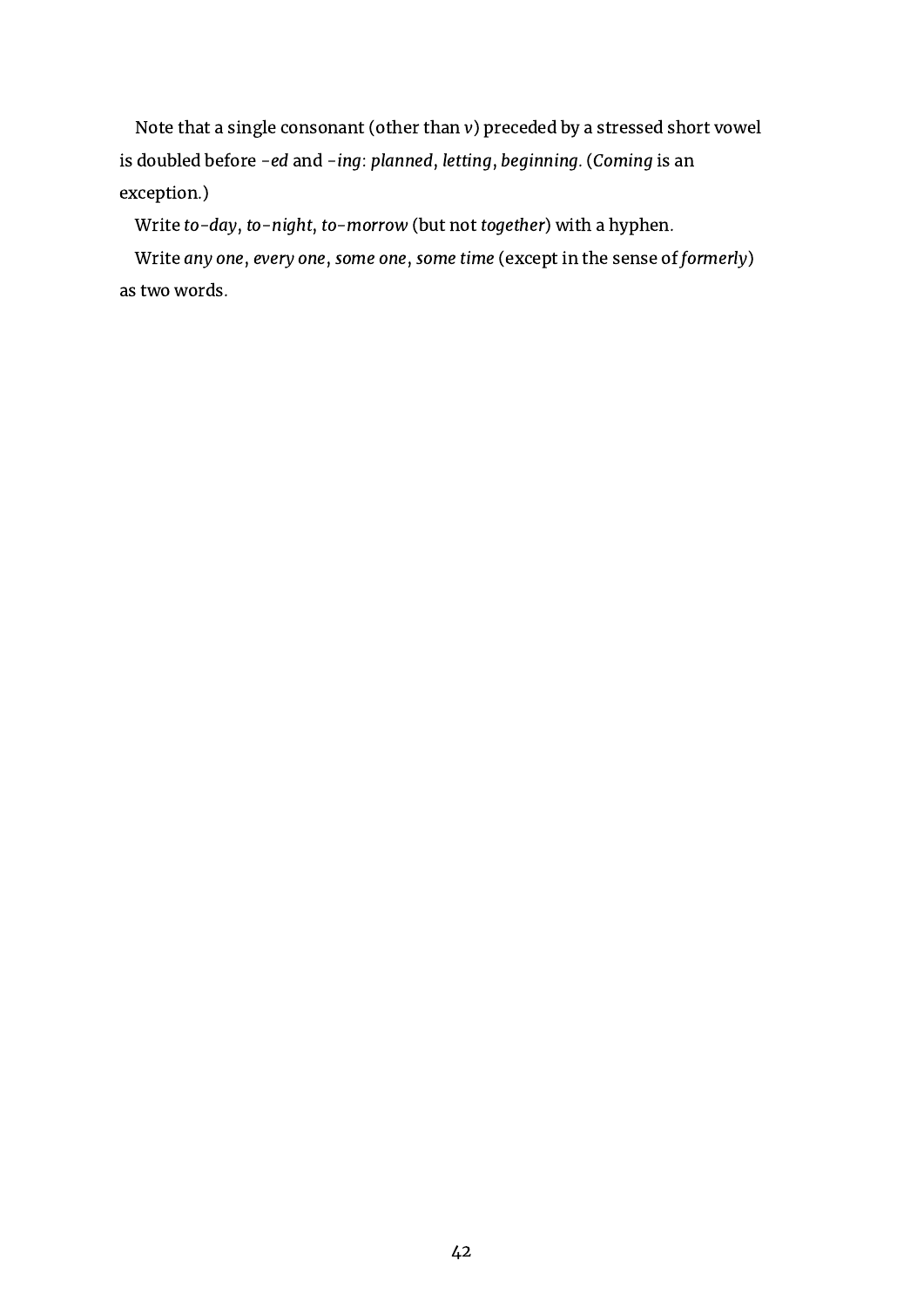## <span id="page-43-0"></span>VII. EXERCISES ON CHAPTERS II AND III

#### I. Punctuate:

1. In 1788 the King's advisers warned him that the nation was facing bankruptcy therefore he summoned a body called the States-General believing that it would authorize him to levy new taxes. The people of France however were suffering from burdensome taxation oppressive social injustice and acute scarcity of food and their representatives refused to consider projects of taxation until social and economic reforms should be granted. The King who did not realize the gravity of the situation tried to overawe them collecting soldiers in and about Versailles where the sessions were being held. The people of Paris seeing the danger organized militia companies to defend their representatives. In order to supply themselves with arms they attacked the Invalides and the Bastille which contained the principal supplies of arms and munitions in Paris.

2. On his first continental tour begun in 1809 Byron visited Portugal Spain Albania Greece and Turkey. Of this tour he composed a poetical journal Childe Harold's Pilgrimage in which he ascribed his experiences and reflections not to himself but to a fictitious character Childe Harold described as a melancholy young nobleman prematurely familiar with evil sated with pleasures and embittered against humanity. The substantial merits of the work however lay not in this shadowy and somewhat theatrical figure but in Byron's spirited descriptions of wild or picturesque scenes and in his eloquent championing of Spain and Greece against their oppressors. On his return to England in 1811 he was persuaded rather against his own judgment into allowing the work to be published. Its success was almost unprecedented in his own words he awoke and found himself famous.

#### II. Explain the difference in meaning:

3. 'God save thee, ancyent Marinere! 'From the fiends that plague thee thus— Lyrical Ballads, 1798.

'God save thee, ancient Mariner! From the fiends, that plague thee thus!— Lyrical Ballads, 1800.

#### III. Explain and correct the errors in punctuation:

4. This course is intended for Freshmen, who in the opinion of the Department are not qualified for military drill.

5. A restaurant, not a cafeteria where good meals are served at popular prices.—Advt.

6. The poets of The Nation, for all their intensity of patriotic feeling, followed the English rather than the Celtic tradition, their work has a political rather than a literary value and bears little upon the development of modern Irish verse.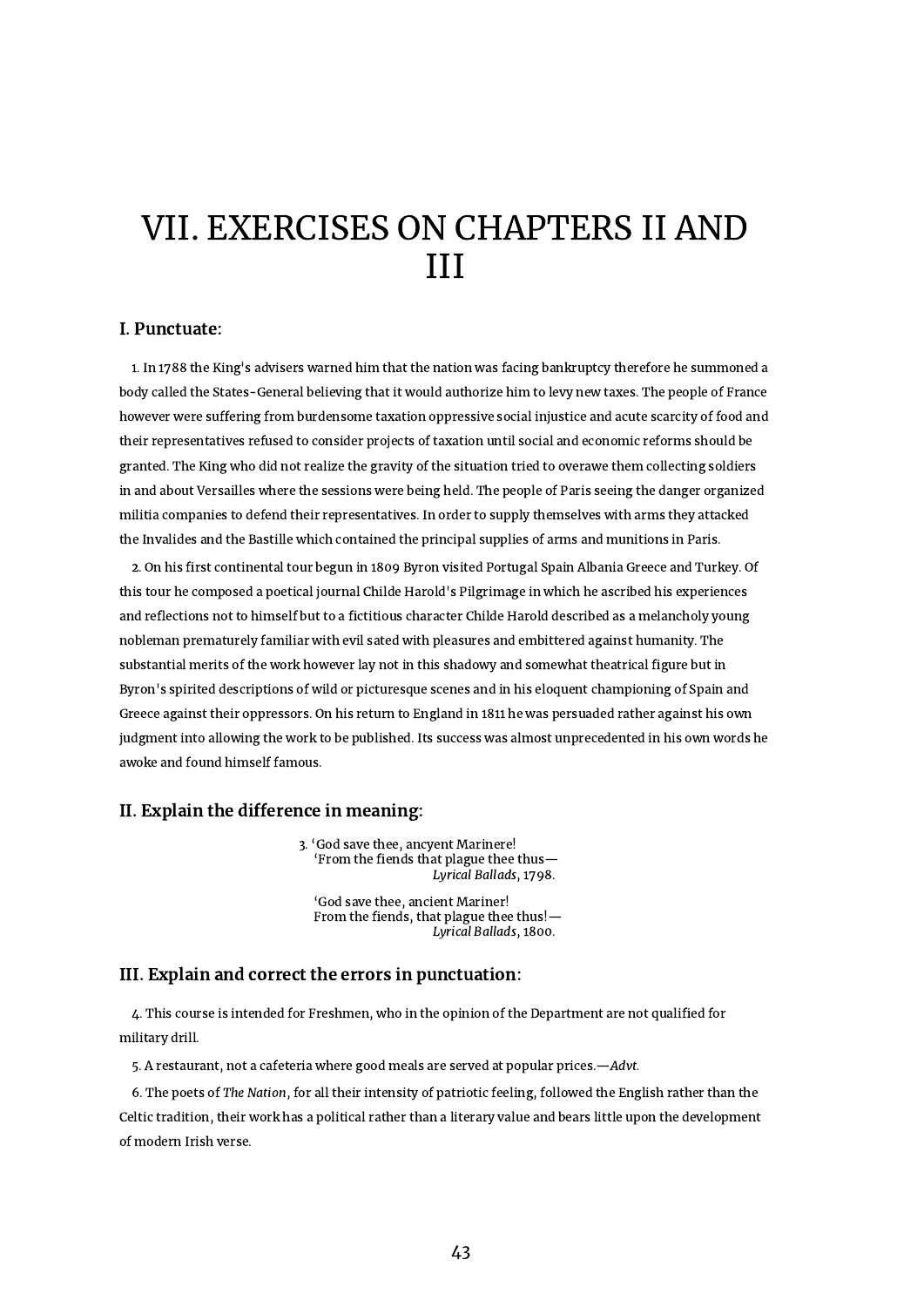7. We were in one of the strangest places imaginable. A long and narrow passage overhung on either side by a stupendous barrier of black and threatening rocks.

8. Only a few years ago after a snow storm in the passes not far north of Jerusalem no less than twenty-six Russian pilgrims perished amidst the snow. One cannot help thinking largely because they made little attempt to save themselves.

#### IV. Point out and correct the faults in the following sentences:

9. During childhood his mother had died.

10. Any language study is good mind training while acquiring vocabulary.

11. My farm consisted of about twenty acres of excellent land, having given a hundred pounds for my predecessor's lease.

12. Prepared to encounter a woman of disordered mind, the appearance presented by Mrs. Taylor at his entrance greatly astonished him.

13. Pale and swooning, with two broken legs, they carried him into the house.

14. Count Cassini, the Russian plenipotentiary, had several long and intimate conversations during the tedious weeks of the conference with his British colleague, Sir Arthur Nicholson.

15. But though they had been victorious in the land engagements, they were so little decisive as to lead to no important results.

16. Knowing nothing of the rules of the college or of its customs, it was with the greatest difficulty that the Dean could make me comprehend wherein my wrong-doing lay.

17. Fire, therefore, was the first object of my search. Happily, some embers were found upon the hearth, together with potato-stalks and dry chips. Of these, with much difficulty, I kindled a fire, by which some warmth was imparted to our shivering limbs.

18. In this connection a great deal of historic fact is introduced into the novel about the past history of the cathedral and of Spain.

19. Over the whole scene hung the haze of twilight that is so peaceful.

20. Compared with Italy, living is more expensive.

21. It is a fundamental principle of law to believe a man innocent until he is proved guilty, and once proved guilty, to remain so until proved to the contrary.

22. Not only had the writer entrée to the titled families of Italy in whose villas she was hospitably entertained, but by royalty also.

23. It is not a strange sight to catch a glimpse of deer along the shore.

24. Earnings from other sources are of such a favorable character as to enable a splendid showing to be made by the company.

25. But while earnings have mounted amazingly, the status of affairs is such as to make it impossible to predict the course events may take, with any degree of accuracy.

[THE END]

#### Republished by [FictionForest.com](https://fictionforest.com/)